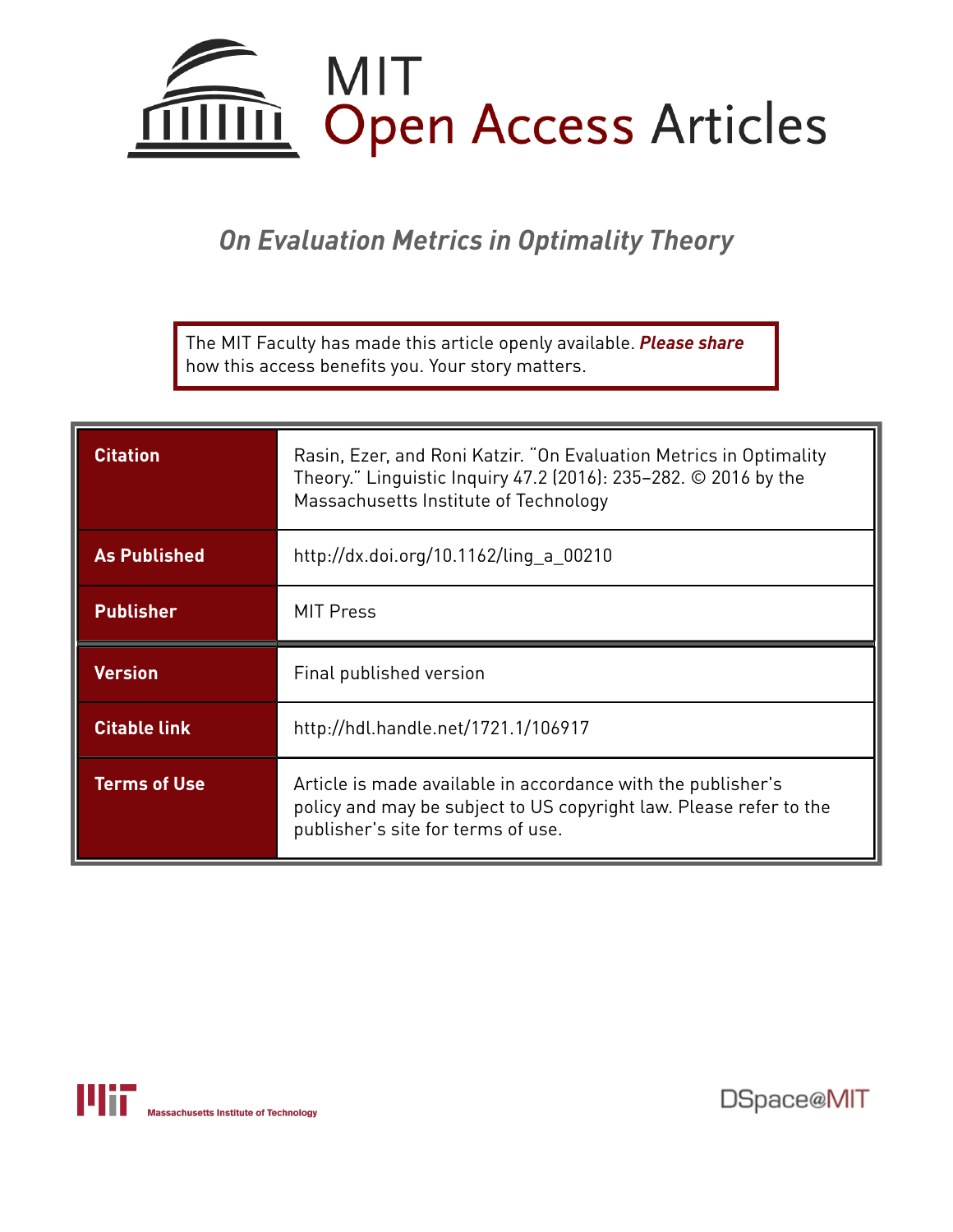# On Evaluation Metrics in Optimality Theory

# *Ezer Rasin Roni Katzir*

We develop an evaluation metric for Optimality Theory that allows a learner to induce a lexicon and a phonological grammar from unanalyzed surface forms. We wish to model aspects of knowledge such as the English-speaking child's knowledge that the aspiration of the first segment of *k<sup>h</sup> æt* is predictable and the French-speaking child's knowledge that the final *l* of *table* 'table' is optional and can be deleted while that of *parle* 'speak' cannot. We show that the learner we present succeeds in obtaining this kind of knowledge and is better equipped to do so than other existing learners in the literature.

*Keywords:* learning, evaluation metrics, Minimum Description Length, Optimality Theory, phonology

# **1 Introduction**

We develop an evaluation metric for Optimality Theory (OT; Prince and Smolensky 1993) that allows a learner to induce a lexicon and a phonological grammar from unanalyzed surface forms. We wish to model aspects of knowledge such as the English-speaking child's knowledge that the aspiration of the first segment of *k<sup>h</sup> æt* is predictable and the French-speaking child's knowledge that the final *l* of *table* 'table' is optional and can be deleted while that of *parle* 'speak' cannot (Dell 1981). We take it that any theory of phonology would require this knowledge to be learned rather than innate. We show that the learner we present succeeds in obtaining this kind of knowledge and is better equipped to do so than other existing learners in the literature.

We start, in section 2, by constructing the evaluation metric, based on the principle of Minimum Description Length (MDL), a criterion growing out of a line of work pioneered by Solomonoff (1964) and used for various aspects of natural language in Berwick 1982, Rissanen and Ristad 1994, Stolcke 1994, Brent and Cartwright 1996, Grünwald 1996, de Marcken 1996, Clark 2001, Goldsmith 2001, Chater and Vitányi 2007, Dowman 2007, Hsu and Chater 2010, Hsu, Chater, and Vitányi 2011, Goldsmith and Riggle 2012, and Chater et al. 2015, among others; see also the very closely related Bayesian approach to grammar induction, used in Solomonoff 1964, Horning 1969, and many others. These works target various aspects of linguistic knowledge,

We thank Adam Albright, Dinah Baer-Henney, Iddo Berger, Bob Berwick, Noam Chomsky, Victoria Costa, Tova Friedman, Morris Halle, Jeffrey Heinz, Gaja Jarosz, Michael Kenstowicz, Paul Kiparsky, Andrew Nevins, Charlie O'Hara, Donca Steriade, the members of the Tel Aviv University Computational Linguistics Lab, and audiences at Tel Aviv University, Hebrew University, and NecPhon 2013, as well as two anonymous reviewers for *LI*. RK was supported by ISF grant 187/11.

> Linguistic Inquiry, Volume 47, Number 2, Spring 2016 235–282  $© 2016$  by the Massachusetts Institute of Technology  $\frac{1}{2}$ doi: 10.1162/ling<sub>-a</sub>\_00210 235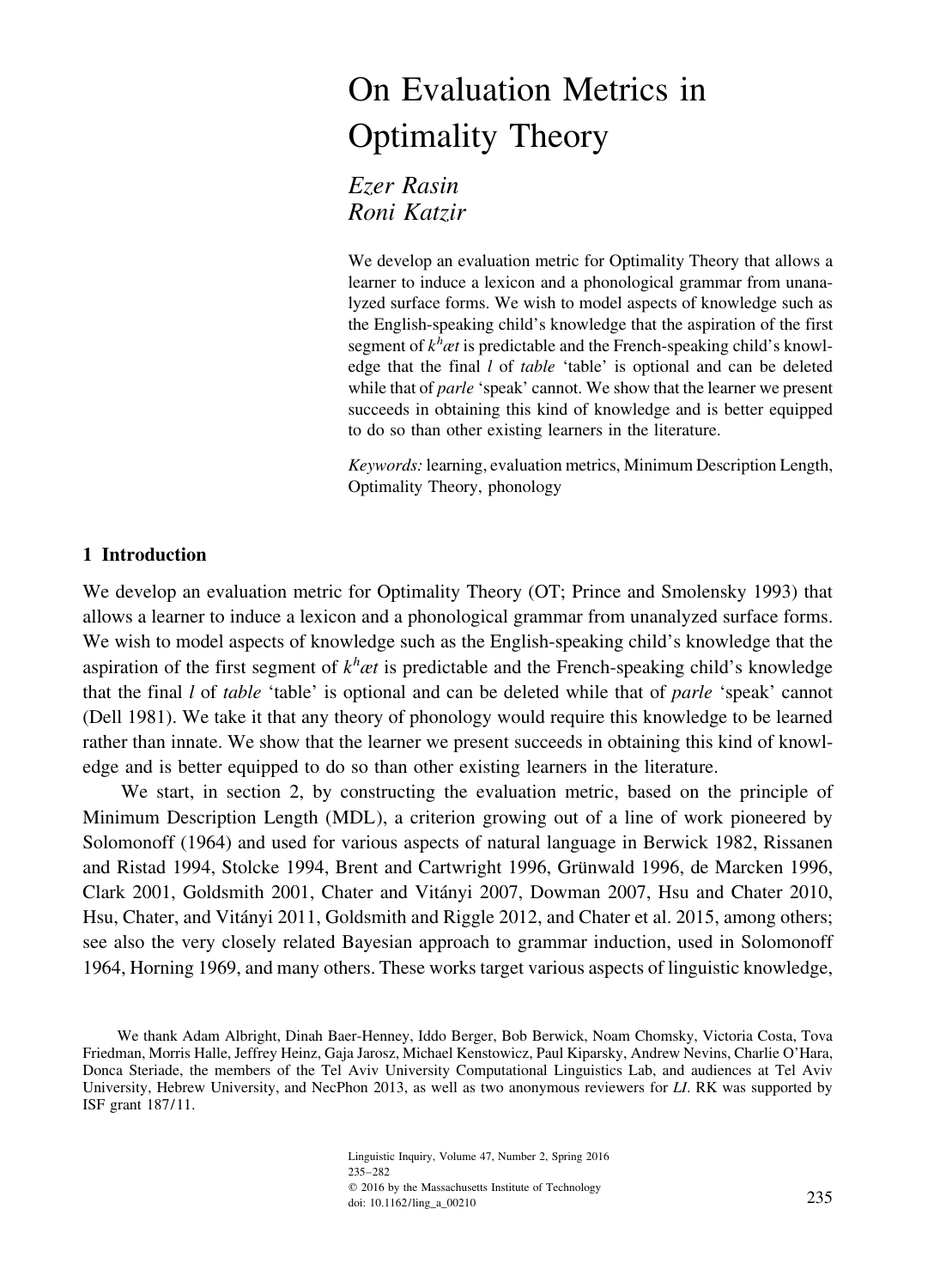but none of them address the kind of phonological knowledge that we are interested in here, and none are designed to work with OT.

We show that the MDL metric, while different from current OT learners, is familiar from the evaluation criterion that a working OT phonologist might use to choose between competing hypotheses. By noting the steps that a phonologist might go through in analyzing an unknown language, we obtain a recipe for the simultaneous induction of lexicon, constraints, and ranking. We point out that the different steps of the recipe can be unified by observing that they all involve the optimization of two quantities, one that reflects the compactness of the grammar itself (including the lexicon) and one that reflects the ease—measured through encoding length—with which the grammar can be used to describe the data. The MDL evaluation metric for the phonologist is the sum of the two quantities. After developing the MDL metric for the phonologist, we suggest that the same criterion can form the basis for an evaluation metric for the learner.

In section 3, we present the learning model in detail along with simulation results. We demonstrate, using four different datasets generated by artificial grammars, that the MDL evaluation metric enables the successful learning of nontrivial combinations of lexicons and constraints. Our main result is that the evaluation metric supports the induction of lexicons and constraint rankings, aspects of the learning task that are required under all versions of OT.

The generality of the metric also allows additional parts of the grammar to be learned without changing our learner. As we show, it learns not just the lexicon and the ranking of the constraints but also the constraints themselves. Here not all theories agree that the relevant knowledge is learned—indeed, classical OT assumes that the content of the constraints is innate. However, work by Heinz (2007) and Hayes and Wilson (2008) has shown that the acquisition of phonotactic knowledge is a rich and interesting question, and we believe that learning the content of the OT constraints (both markedness and faithfulness constraints) from general constraint schemata is at the very least a direction worth exploring. The learner that we present succeeds in obtaining this knowledge, combining lexical learning with the induction of specific markedness and faithfulness constraints, making it a first in this domain as well.

These learning results do require that some traditional aspects of OT analysis and learning be reconsidered. In particular, as we explain, the principles of Richness of the Base and Lexicon Optimization do not follow from the MDL metric and are left aside.

In section 4, we review previous proposals for learning within OT. As we discuss in section 4.1, most of the work in the literature focuses on questions that are quite distinct from those addressed here. We then turn to two approaches that are much closer to our own in their aims: Maximum Likelihood Learning of Lexicons and Grammars (Jarosz 2006a,b), in section 4.2; and Lexicon Entropy Learning (Riggle 2006), in section 4.3. We show that these proposals can be understood in terms of the MDL evaluation metric and that this perspective highlights inherent difficulties for each of the proposals: Jarosz's approach favors grammars that describe the data well but does not take into account the compactness of the grammar itself, while Riggle's approach often favors compact grammars but does not take into account how well they describe the data. In section 5, we discuss remaining questions, and in section 6, we conclude.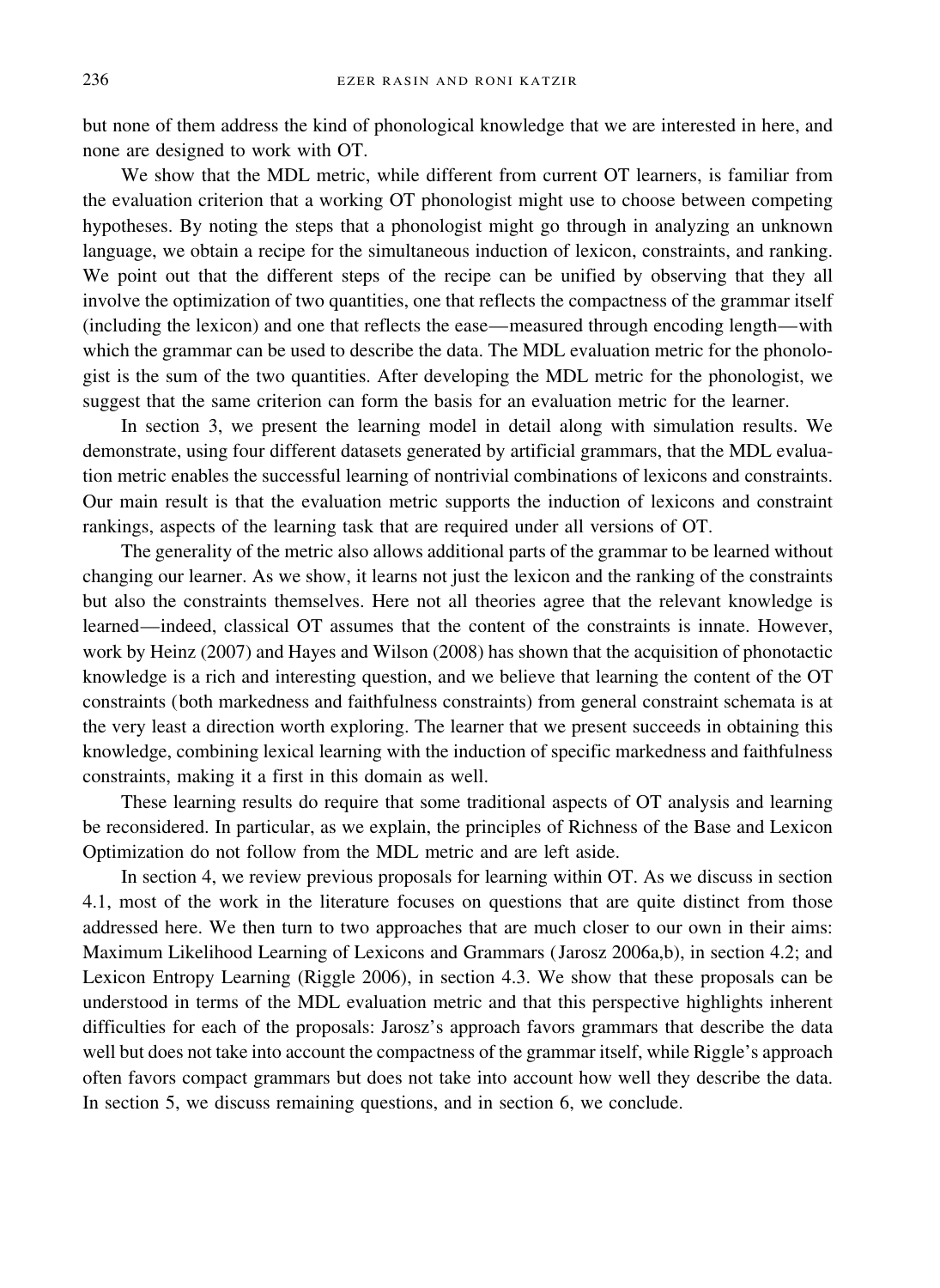# **2 Evaluating Phonological Patterns Using Description Length**

In this section, we will develop—in several, mostly informal steps—the general proposal that will serve as the basis for the concrete learner presented in formal detail in section 3. Section 2.1 provides an informal tour of how a phonologist might construct an OT analysis of an unfamiliar language. Section 2.2 shows how the choices of the phonologist can be quantified, following Solomonoff 1964 and much subsequent work on MDL. Section 2.3 provides a brief discussion of where the learner is similar to and where it is different from a phonologist comparing hypotheses. We will suggest that, despite considerable differences between the phonologist and the learner, the view of the child as a scientist searching through the grammars made available to it by Universal Grammar (UG) and comparing them using the MDL criterion is a reasonable view. Readers familiar with the MDL approach to learning may wish to proceed directly to section 3.

#### *2.1* ab-*nese: An Informal Example*

Consider a phonologist faced with the task of analyzing a newly discovered language. Suppose that the phonologist is working with an informant, who produces the following strings:

(1) *bab*, *aabab*, *ab*, *baab*, *babaaaa*, *babababababaabab*, *aaab*, *babababaa*, *babaaaa*, *aaab*, *babababababaabab*, *baab*, *bab*, *ab*, *aabab*, *aabab*, *baab*, *babababababaabab*, *aaab*, *babababaa*, *ab*, *babaaaa*, *bab*, *aaab*, *ab*, *aaab*, *aabab*, *babababaa*, *baab*

Before examining the data in (1), the phonologist might take an uncommitted stance according to which any sequence of humanly pronounceable segments of a given length is equally plausible. After a quick glance at the data, however, the phonologist is struck by the following observation: of all the phonetically realizable segments, only *a*'s and *b*'s appear in the strings produced by the informant. This can be seen as an overgeneration problem for the preliminary, uncommitted hypothesis: in the absence of anything within the grammar to rule out the appearance of segments such as *c*, *d*, and *e*, their absence from (1) must be treated as a surprising accident. The phonologist concludes that this absence is not an accident and that the new language, call it *ab*-nese, prohibits any segment other than *a* or *b*. Within the framework of OT, this restriction can be expressed by positing markedness constraints of the form \**c*, \**d*, \**e*, and so on, which we will abbreviate as  $follows:$ <sup>1</sup>

(2) Constraints:  $*\neg\{a, b\}$ 

The phonologist may wish to support (2) by running experiments of various sorts. For example, the phonologist may confront the speaker with two novel forms, one composed only of *a*'s and *b*'s and the other including some other segment as well. To keep the discussion simple, let

 $<sup>1</sup>$  Much of the literature on learning in OT assumes that the learner is provided with information about paradigmatically</sup> related forms, but here and in the remainder of this section we will base our discussion on observing raw input forms and will not assume access to additional information.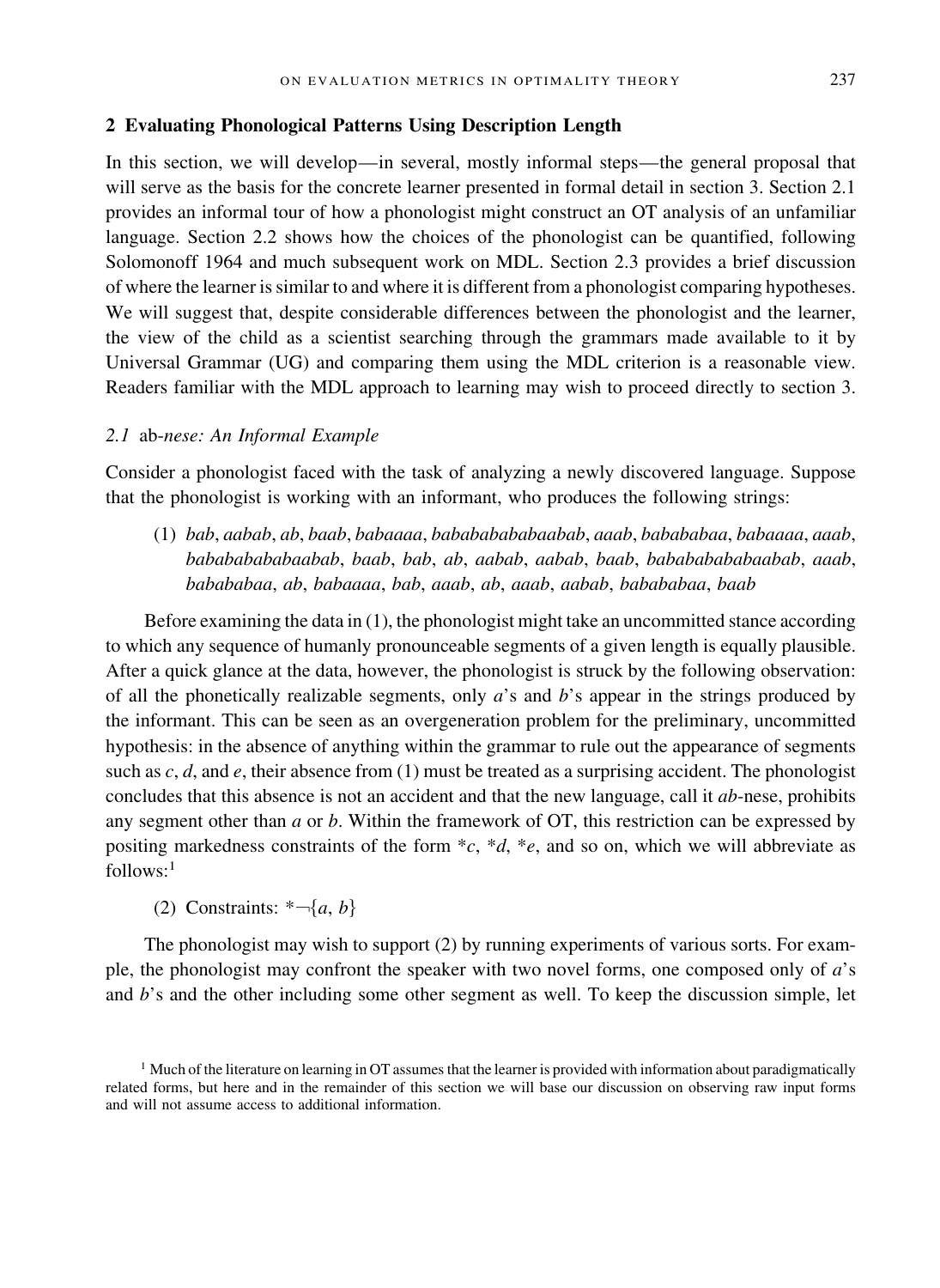us assume that if the phonologist runs such experiments then, both here and in what follows, the results support the generalizations made so far.

The constraints in (2) correctly rule out any string that includes segments other than *a* or *b*, thus solving the initial overgeneration problem. As it stands, however, the analysis in (2) still overgenerates: in the sequence in (1), certain sequences of *a*'s and *b*'s, such as *ab* and *babababaa*, appear multiple times, while other sequences of *a*'s and *b*'s, such as *baba* and *abb*, never appear, despite being fully compatible with (2). The strings that repeat themselves are these:

| $(3)$ 1. ab |        | 3. aaab  | 5. baab    | 7. babababaa        |
|-------------|--------|----------|------------|---------------------|
|             | 2. bab | 4. aabab | 6. babaaaa | 8. babababababaabab |

To remedy this second overgeneration problem, the phonologist conjectures that the grammar of *ab*-nese includes a *lexicon*, a repository for information about the specific forms that are allowed. As a simple starting point, the phonologist posits (3) as the lexicon. Within the framework of OT, restricting the grammar to forms generated from a lexicon does not immediately address the overgeneration problem: selections from the lexicon can, in principle at least, surface as any form; a single entry in the lexicon can thus generate any conceivable output. In order to ensure that this does not happen and that the elements selected from the lexicon surface unchanged, the phonologist also posits a constraint, FAITH, that penalizes any changes between the chosen underlying form and its surface form.

(4) Constraints:  $\ast \neg \{a, b\}$ , Faith

Given the lexicon in (3), the constraints in (4) are unviolated, and so no ranking among them is needed at this point. Note that when we introduced  $\sqrt[n]{a}$ , *b* in (2), its purpose was to address the initial overgeneration problem that we encountered. Now, with the introduction of the lexicon and of an undominated FAITH, this problem is resolved independently of  $\mathbf{A} = \{a, b\}$ . This does not mean that  $\mathbb{R} \setminus \{a, b\}$  has become redundant, however: if the phonologist fails to take the restriction on the segmental inventory in *ab*-nese into account, the fact that the lexicon is written only in *a*'s and *b*'s will have to be viewed as a surprising accident; with the commitment to  $* \neg \{a, b\}$ , on the other hand, the lexicon seems much more natural. In other words, the present step involves a subtle but significant shift in the role of  $\mathbb{R} \setminus \{a, b\}$  from an aid in making the raw data look more natural to an aid in making the lexicon look more natural.<sup>2</sup>

With the aid of (4), the phonologist now has a grammar that accounts for the fact that the data in (1) are instances of the entries in (3). The analysis is not fully satisfactory, however: it misses what seems like a significant generalization, namely, that two *b*'s never appear in a row in a surface form. The phonologist characterizes the generalization in terms of an additional markedness constraint, \**bb*, which is ranked above FAITH to ensure that *bb* sequences in the lexicon will not survive the mapping to surface forms.

<sup>&</sup>lt;sup>2</sup> This shift raises interesting issues regarding the architecture of the lexicon. We will revisit this point briefly in section 3.3, but leave a more comprehensive discussion of the relevant issues and their resolution for a separate occasion.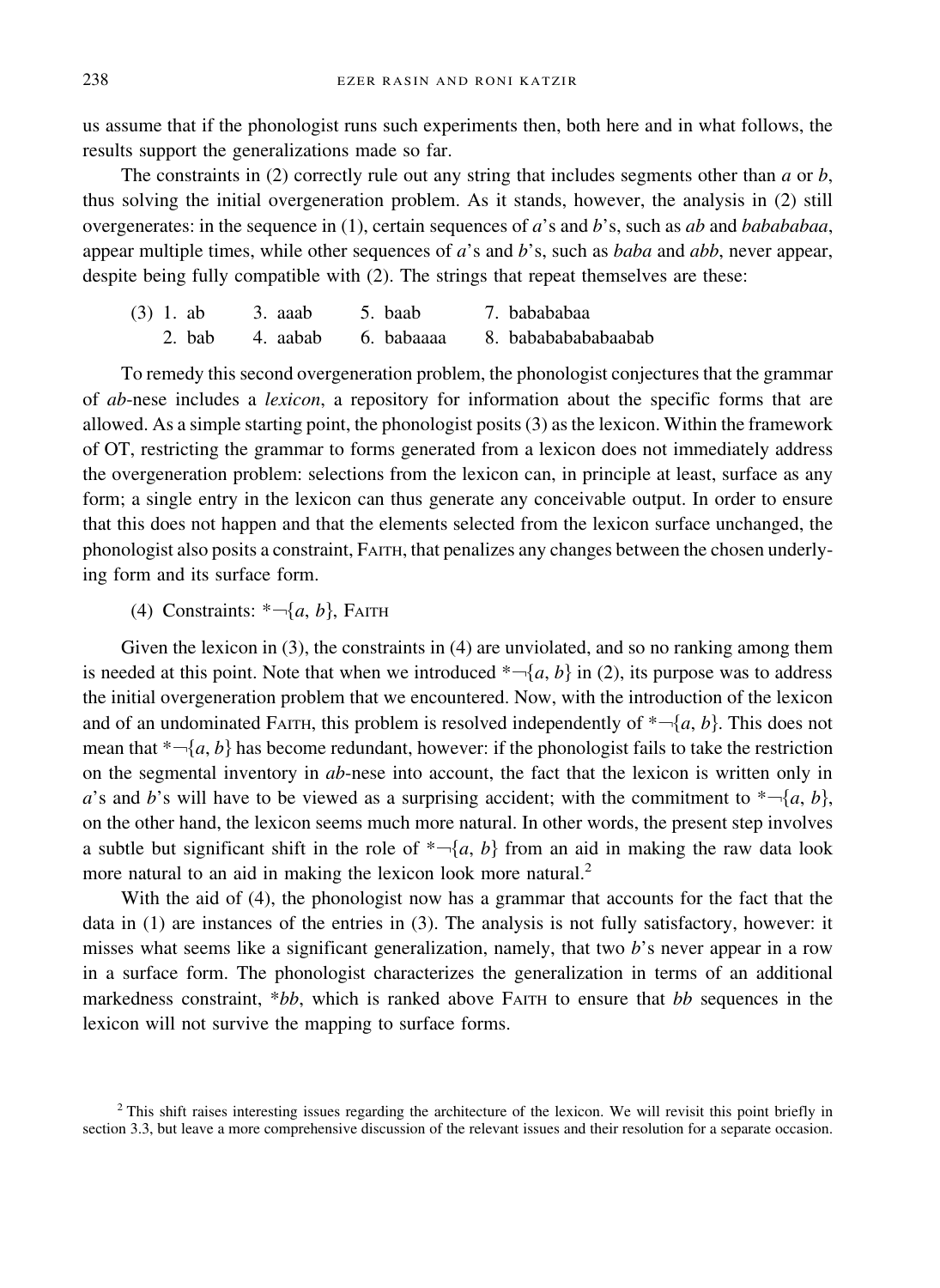(5) Constraints:  $*\neg \{a, b\}$ ,  $*bb \gg$  FAITH

Given the new markedness constraint \**bb* and its ranking above FAITH, as in (5), an observed surface form such as *aabab* can now be generated by infinitely many underlying representations (URs). It can be generated, as before, from the faithful UR /*aabab*/ (6a). But it can also be generated from the UR /*aabb*/, which would violate \**bb* if it surfaced unchanged, via *a*-epenthesis, as in (6b). And it can be generated from any of the infinitely many URs of the form schematized in (6c), which again would violate \**bb*, via *b*-deletion.

- (6) *Possible sources for the surface form* aabab
	- a. Faithful UR: /*aabab*/
	- b. Unfaithful UR: /*aabb*/ *a*-epenthesis:  $bb \rightarrow bab$
	- c. Unfaithful UR: any of  $\{/aab<sup>n</sup>ab<sup>m</sup> / : n, m \ge 1\}$ *b*-deletion:  $bb \rightarrow b$

Given the new possibilities for URs that generate the observed surface forms via *a*-epenthesis and *b*-deletion using the constraint ranking in (5), the phonologist can now consider infinitely many different lexicons in addition to the fully faithful one in (3). However, while deletion and epenthesis are both possible in principle, epenthesis seems the more natural of the two and will presumably serve as the default analysis for all the cases above.

It is important to note that the preference for epenthesis over deletion or faithful URs in the cases above is no more than a default, and that it can be either bolstered or weakened by future observations of possible correlations between the segments in question and other patterns. Suppose, for example, that a closer look at *ab*-nese revealed a pattern of lengthening that generally affects the penultimate segment.<sup>3</sup> If that were the case, the *a*-epenthesis analysis would be supported if it turned out that *aabab* was actually [*aab:ab*]; the lengthening of the antepenultimate segment could then be seen as penultimate lengthening that ignores the epenthetic *a*. The otherwise dispreferred *b*-deletion analysis would be supported if it turned out that the relevant form was [*aabab*:]; the lengthening of the final segment could then be seen as penultimate lengthening applying to the UR /*aababb*/. And an analysis that posits an underlying /*aabab*/ and does not use \**bb* to change the lexicon would be supported if the form was [*aaba:b*].

Informally, the default preference for epenthesis in *ab*-nese follows from considerations of economy: on the assumption that *a* is epenthesized between two adjacent *b*'s, the lexicon is smaller than it is on the assumption that it contains additional *b*'s that are deleted (or that a surface form like *aabab* is stored as the faithful UR /*aabab*/). The underlying forms, then, are as follows:

| $(7)$ 1. <i>(ab)</i> | $3. \  aaab $ | 5. <i>(baab)</i>   | 7. <i>Ibbbbaal</i>     |
|----------------------|---------------|--------------------|------------------------|
| $2.$ <i>(bb)</i>     | 4. laabbl     | 6. <i>(bbaaaa)</i> | 8. <i>(bbbbbbaabb)</i> |

<sup>3</sup> Like the rest of the *ab*-nese example, the pattern of penultimate lengthening is highly artificial. Attested counterparts of this pattern include the interaction of stress and epenthesis in languages such as Mohawk and Yimas. See Alderete 1999 and Alderete and Tesar 2002 for discussion.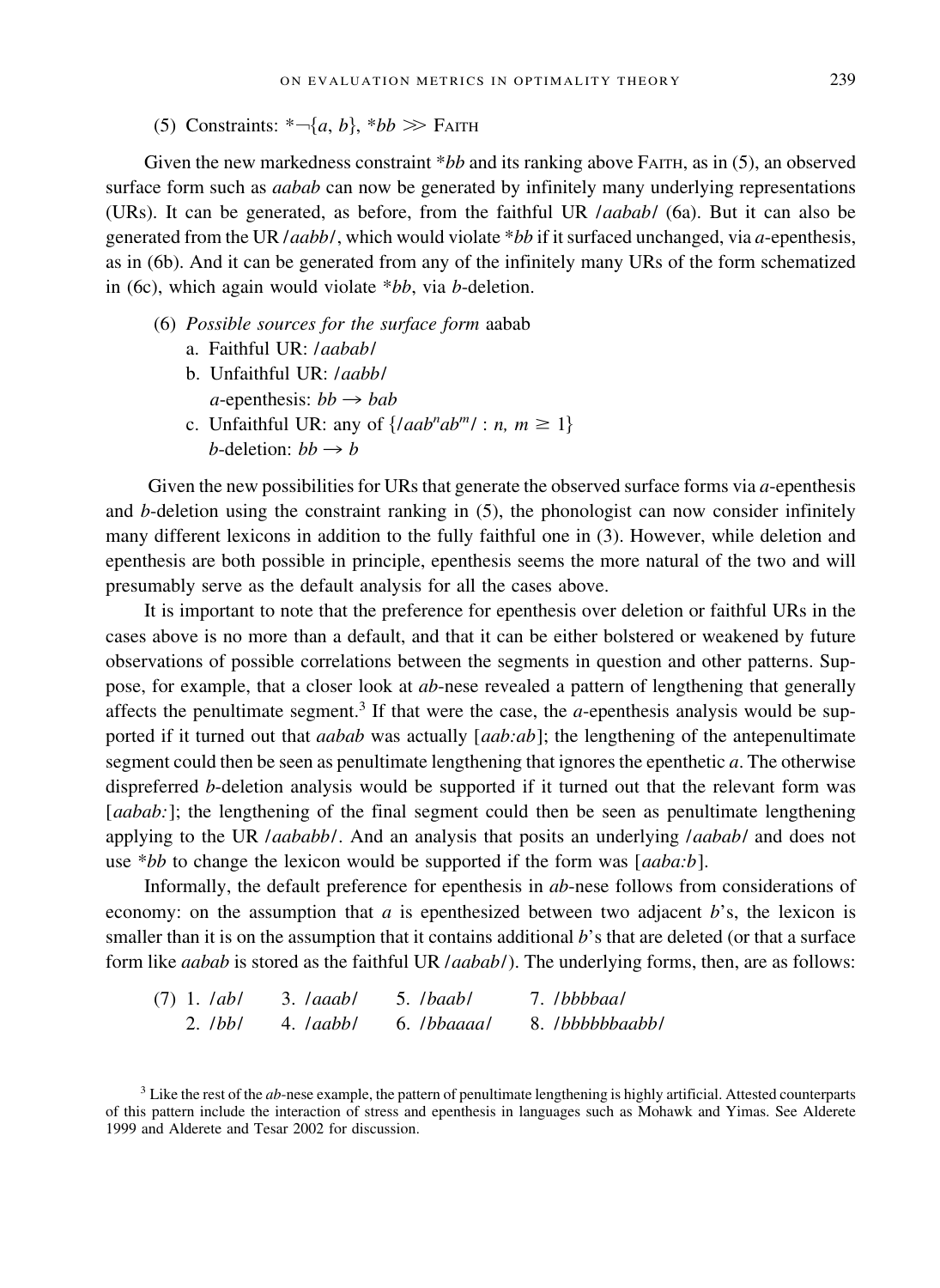The lexicon in (7) is an improvement over (3): an intuitively significant regularity—namely, the absence of two consecutive *b*'s—is no longer stated as an accident of the lexicon (as it was in (3)) but is instead derived systematically by the constraints, leaving the lexicon simpler and with fewer regularities than before. Note, however, that the constraints in (5) do not allow us to take full advantage of the improved lexicon. The ranking of \**bb* over FAITH allows us to correctly generate all of the observed forms, using *a*-epenthesis where needed, but it also allows us to employ *b*-deletion and map URs including the illicit sequence *bb* onto other, unattested forms. For example, the UR *bb* can be mapped either to the attested *bab* (through epenthesis) or to the unattested *b* (through deletion).

| (8) |                     |    | /bb/ $\ \cdot -\{a, b\}\ $ *bb $\ $ Faith |      |        |
|-----|---------------------|----|-------------------------------------------|------|--------|
|     | a.                  | bb |                                           | $*1$ |        |
|     | $b.$ $\bullet$ $b$  |    |                                           |      | $\ast$ |
|     | c. $\mathbb{R}$ bab |    |                                           |      | $\ast$ |

In other words, by economizing the lexicon we have introduced a new overgeneration problem.

Fortunately, the new overgeneration problem can be resolved at the cost of a very minimal further complication of the grammar. To ensure that only *a*-epenthesis resolves double-*b* sequences, we can split FAITH into two faithfulness constraints: MAX, which penalizes deletions; and D<sub>EP</sub>, which penalizes insertions.<sup>4</sup> We can now rank  $*bb$  above DEP but not above MAX, ensuring that avoiding *bb* will justify insertion (of *a*) but not deletion (of *b*).

(9) Constraints:  $*\neg \{a, b\}$ , MAX,  $*bb \gg DeP$ 

Is the analysis complete? The answer is yes, but it will be useful to understand why. The steps we took in developing the analysis above were meant to address two kinds of concerns: we wanted to minimize overgeneration with respect to the attested forms, and we wanted to avoid any pointless complexity in the analysis itself. Let us call the first consideration *restrictiveness* and the second *economy*. As far as the data in (1) are concerned, the analysis, combining the lexicon in (7) and the constraints in (9), seems fully restrictive: it can generate only those forms that have been observed. What about economy? As just illustrated, \**bb* allows us to obtain a more compact theory. But this is just one among many patterns in the data, and it might seem tempting to try to capture some of the additional patterns as well. For example, the number of *b*'s in the examples happens to always be a power of 2: 1, 2, 4, and 8 (higher powers are missing). And the number of *a*'s is always a Fibonacci number: 1, 2, 3, 5, and 8 (all Fibonacci numbers higher than 8 are missing). Somewhat less exotically, the sequence *aaaaa* never appears in the data, and the sequence *ba* never appears word-finally. In principle at least, there is nothing to

<sup>&</sup>lt;sup>4</sup> To simplify the present discussion, we consider only insertions and deletions as possible modifications.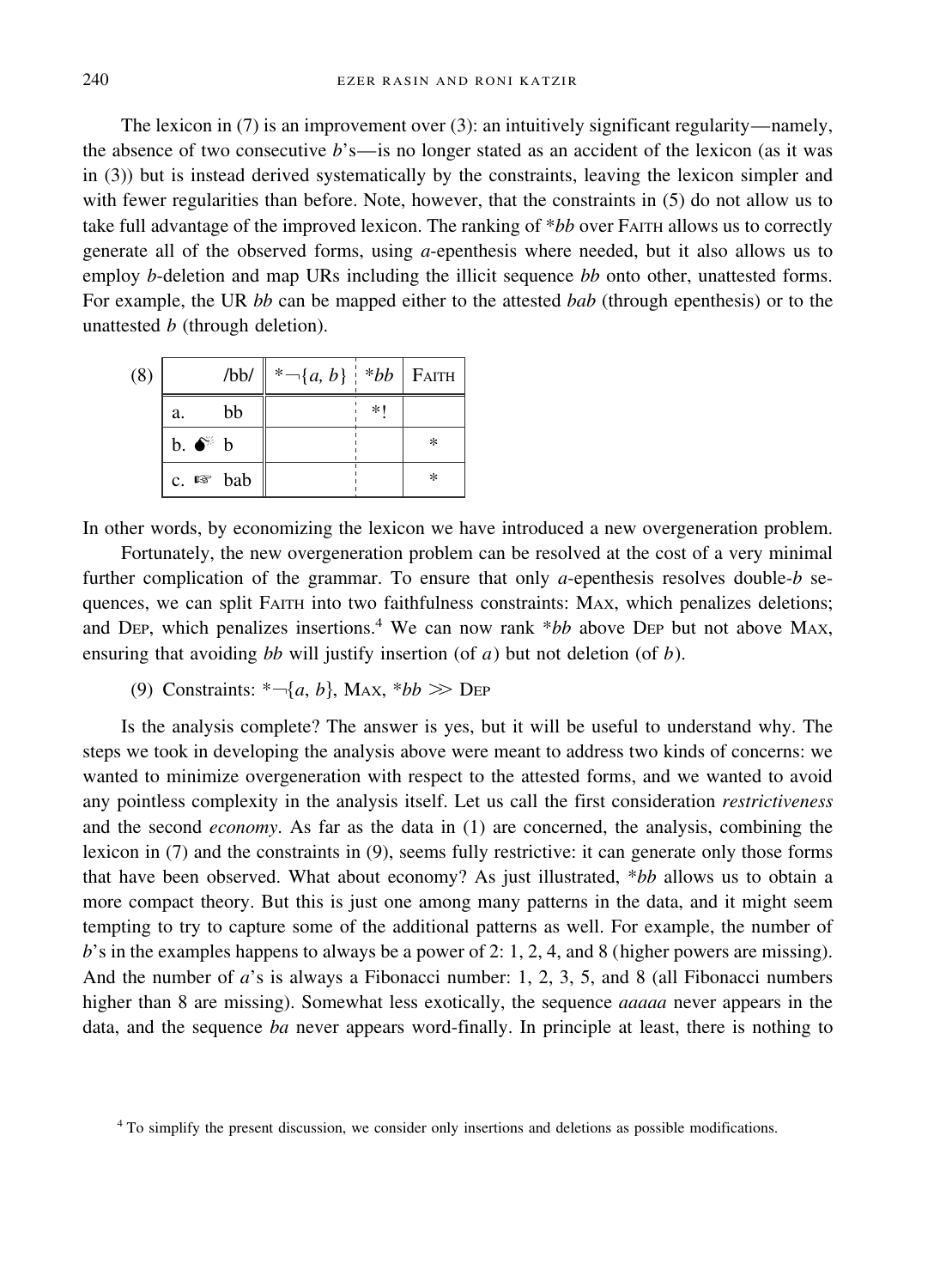prevent us from modifying the grammar so as to take advantage of these patterns and squeeze them out of the lexicon.

For example, we could add the following markedness constraints to the grammar and rank all of them above DEP: FIB(a) (penalizing any form in which the number of  $a$ 's is not a Fibonacci number), 2*<sup>n</sup>* (b) (penalizing any form in which the number of *b*'s is not a power of 2), \**ba*#, and \**aaaaa*. We can use these constraints to obtain a shorter UR for the surface form *aabab*.

| (10) |    |                       | /aaba/ $\ \ast_{\neg} \{a, b\}$   MAX   *bb   FIB(a)   2 <sup>n</sup> (b)   *ba#   *aaaaa   DEP |      |      |     |   |
|------|----|-----------------------|-------------------------------------------------------------------------------------------------|------|------|-----|---|
|      | a. | aaba                  |                                                                                                 |      |      | $*$ |   |
|      | b. | aab                   |                                                                                                 | $*1$ |      |     |   |
|      | c. | aabaa                 |                                                                                                 |      | $*1$ |     | ∗ |
|      |    | d. $\mathbb{R}$ aabab |                                                                                                 |      |      |     | ∗ |

In order to save a single segment in this UR, we needed two new constraints:  $FIB(a)$  and \**ba*# (the remaining two new constraints were not involved in this case). This trade-off is hardly a bargain, and it does not improve much through consideration of the remaining forms in the lexicon. If enough additional forms of the general pattern exhibited by *aabab* are encountered, the resulting savings in the storage of the URs will justify the price paid by introducing the new constraints. But for now, these facts, and infinitely many additional ones, do not help make the analysis simpler and are best treated as accidents rather than meaningful patterns: the analysis, as far as the current data—and the goal of minimizing both economy and restrictiveness—are concerned, is complete.

# *2.2 An Evaluation Metric for the Phonologist*

*2.2.1 Analyzing* ab*-nese Using Description Length* The process just described attempts to maximize the economy and the restrictiveness of the grammar given the data. In section 2.3, we will use the phonologist's criterion for comparing hypotheses—the phonologist's evaluation metric—as a model for the learner's evaluation metric. Before we can do that, however, we need to make the phonologist's evaluation metric more explicit. In particular, we need to understand how economy and restrictiveness are measured and how the two measurements are combined. As it turns out, it is easy to make incorrect choices here, choices that would lead the phonologist to favor hypotheses that clash directly with our intuitions regarding linguistic analysis. We will present a few illustrative cases below. But let us start with what we think is the right choice, first formulated by Ray Solomonoff (Solomonoff 1960, 1964). According to Solomonoff, a hypothesis is a complete description of the data—think of it as a computer program that runs, prints out the data, and then halts. The goodness of a hypothesis is determined by its length: the shorter the hypothesis (e.g., as measured in bits in the source file containing it on the computer), the better it is. It is often convenient to separate the logic of the program from any accidental aspects of the data and think of the program as the combination of two distinct parts: the ''real'' program, or grammar,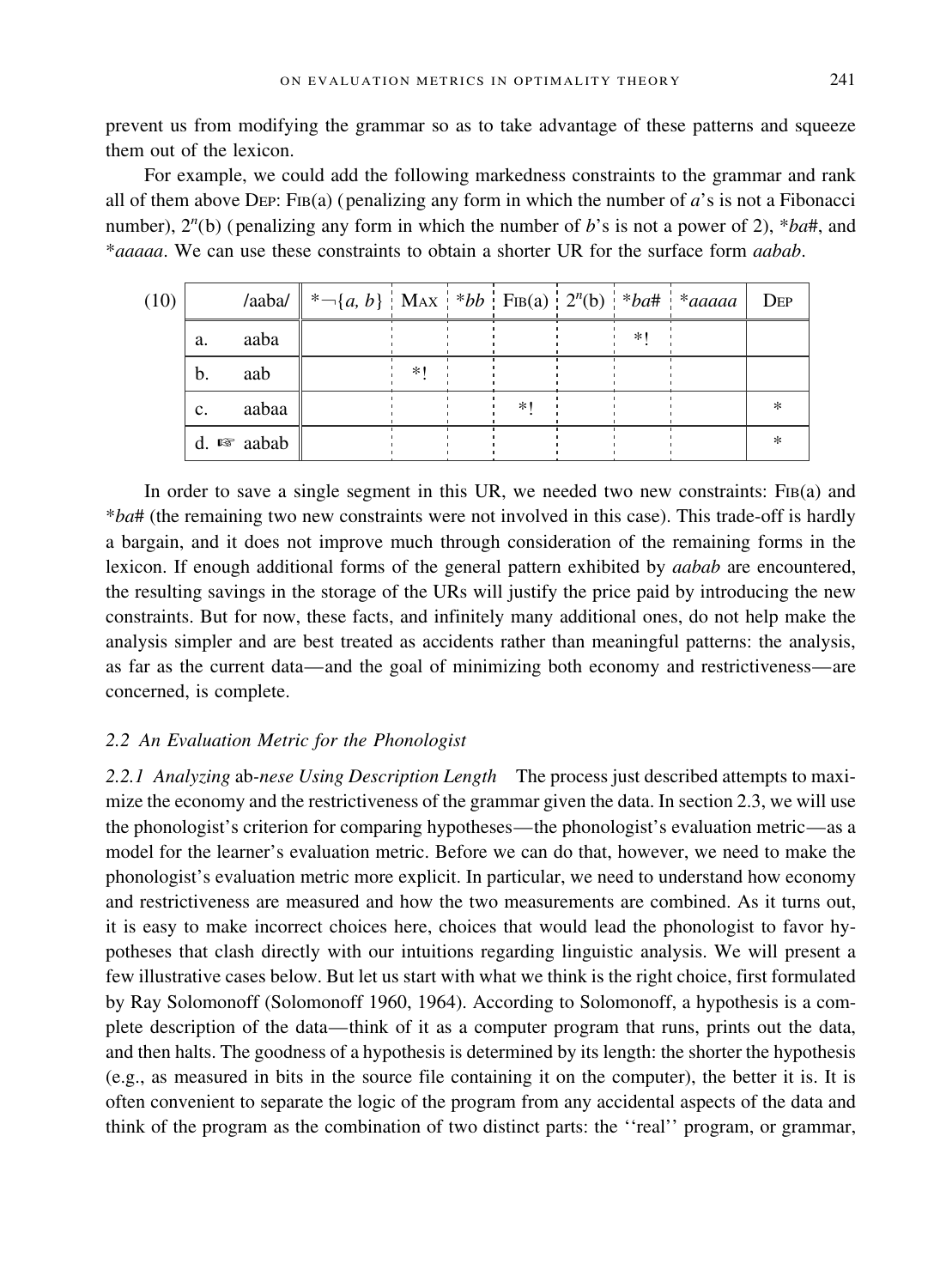0101011010101001010 10101010010 10100010110101



#### **Figure 1**

Schematic view of Solomonoff's (1960, 1964) evaluation metric as applied to OT. The grammar *G* consists of both lexicon and constraints. (The bit string in this figure is notional and is only intended as a schematic illustration of how some *G* can be represented using the guidelines discussed in the present section; concrete examples are discussed in detail in section 3.) The data *D* are represented not directly but as encoded by *G*. The overall description of the data is the combination of *G* and *D*:*G*.

which we will write as  $G$ ; and the encoding of the data  $D$  using the grammar, which we will write as *D*:*G*. Solomonoff's view, as applied to OT, is schematized in figure 1. As we will show, the length of *G*, |*G*|, corresponds to the informal notion of economy, while the length of *D*:*G*, |*D*:*G*|, corresponds to restrictiveness. The goal of the phonologist, on this view, is to find the hypothesis that provides the shortest overall length—that is, the grammar that provides the shortest value for the sum  $|G| + |D:G|$ .

Let us illustrate. Suppose we wish to obtain a complete description of the data in (1)—for example, in order to convey it to a phonologist who has no direct access to our informant. Before the analysis outlined above, the data would be no more than an arbitrary sequence to us. To convey it, we would not be able to do better than transmit it symbol by symbol, specifying at each step which symbol is chosen out of the full alphabet. The usual way of specifying choices out of a set is as a string of bits—that is, a string of binary choices, each of which can be 0 or 1. If the full alphabet has four elements, for example, we can arrange them in a row—say, *a*1,  $a_2$ ,  $a_3$ , and  $a_4$ —and specify the choice using two bits: the first specifying whether the chosen element is one of the leftmost two or the rightmost two (so 0 says that the chosen element is one of  $a_1$  and  $a_2$  and 1 says that the chosen element is one of  $a_3$  and  $a_4$ ) and the second doing the same within the subset specified by the first (so if the first bit was 0 and the second bit was 1, then the specified element is  $a_2$ ). If there are eight elements in our full alphabet, write them as  $a_1$  to  $a_8$ , two bits would no longer suffice: we would need an additional bit to specify first whether the chosen element is among the leftmost four or the rightmost four, after which two bits will allow us to specify the exact choice as before. More generally, if there are *n* elements in our full alphabet, we would need  $\lceil \log_2 n \rceil$  bits to specify an individual element. For example, if our alphabet is the IPA, which has 107 letters and 31 diacritics, we would need  $\lceil \log_2(107+31) \rceil$  $8$  bits to encode an individual choice. To convey the data in (1) under the null hypothesis, then, we would need to spend the number of bits we require to encode an arbitrary symbol—eight if we are using the IPA—times the number of characters in the sequence, including commas.

As soon as we notice that only *a*'s, *b*'s, and commas occur in the input data, we can replace the eight bits per symbol with a fixed code length of two bits per symbol, and the length of the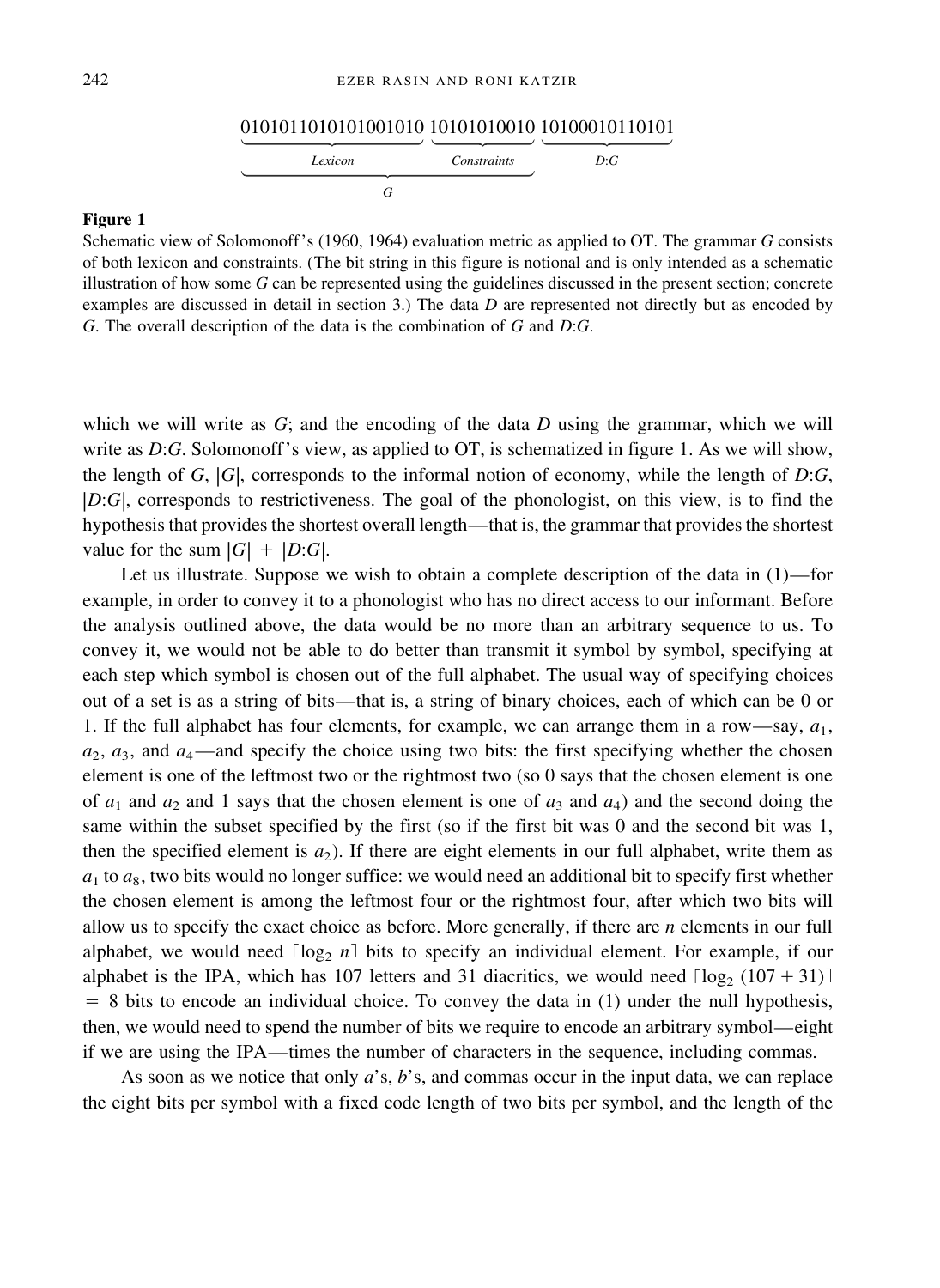

#### 10101010010 10100010 11001011 11001011 10100010 10100010 . . .

#### **Figure 2**

Two simple hypotheses (schematic). The null hypothesis (top) treats the data as an arbitrary sequence of segments. Encoding the grammar is simple, but the price paid for encoding the data is high: eight bits per segment. The hypothesis that treats the data as an arbitrary sequence of *a*'s, *b*'s, and commas requires a slightly more complex grammar, but the savings in encoding the data are noticeable: we now have to pay only two bits per segment.

code drops accordingly.<sup>5</sup> Encoding the restriction of the segmental inventory to the set  $\{a, b\}$ takes up a few additional bits, thus increasing |*G*| slightly, but this addition is easily offset by the savings to |*D*:*G*| obtained through the drop from eight bits per symbol to two, even for a relatively short text.<sup>6</sup> Note that the phonologist's notion of overgeneration—that is, of a hypothesis being overly inclusive, making the attested data seem atypical (and thus surprising)—translates into a statement about *D*:*G* being too long. The comparison between the two hypotheses is schematized in figure 2.

Our next step in the analysis, introducing a lexicon, allows us to derive further savings. If there are only eight sequences that keep repeating themselves, we no longer need to encode each segment individually. Instead, we can transmit the lexicon once, at the beginning of the transmission, and then use  $\log_2 8 = 3$  bits to specify which word is chosen each time. For *babaaaa*, for example, this would mean three bits instead of fourteen bits for each occurrence of the word.

Observing that sequences of the form *bb* are systematically absent allows us to compress the lexicon introduced in the previous step: we increase the size of the grammar slightly, by adding the constraint \**bb*, and this allows us to decrease the overall size of the grammar by removing inter-*b* instances of *a*. Note that this trade-off is carried out entirely at the level of economy, that is, in terms of  $|G|$  (we will immediately turn to the effect of this move on restrictiveness, that is, |*D*:*G*|). Here the savings are not as dramatic as they were in the previous steps, though they might still be meaningful, and they would be even more so with a bigger lexicon (assuming it conformed to the same pattern).

<sup>&</sup>lt;sup>5</sup> We ignore here the slight additional savings made possible by using a variable code length—for example, through Huffman coding (Huffman 1952). See Cover and Thomas 2006 for discussion.<br><sup>6</sup> How many bits are implied by "a few" and "slightly" depends on the precise encoding scheme that is used. A

concrete example (though for the learner rather than the phonologist) is provided in section 3.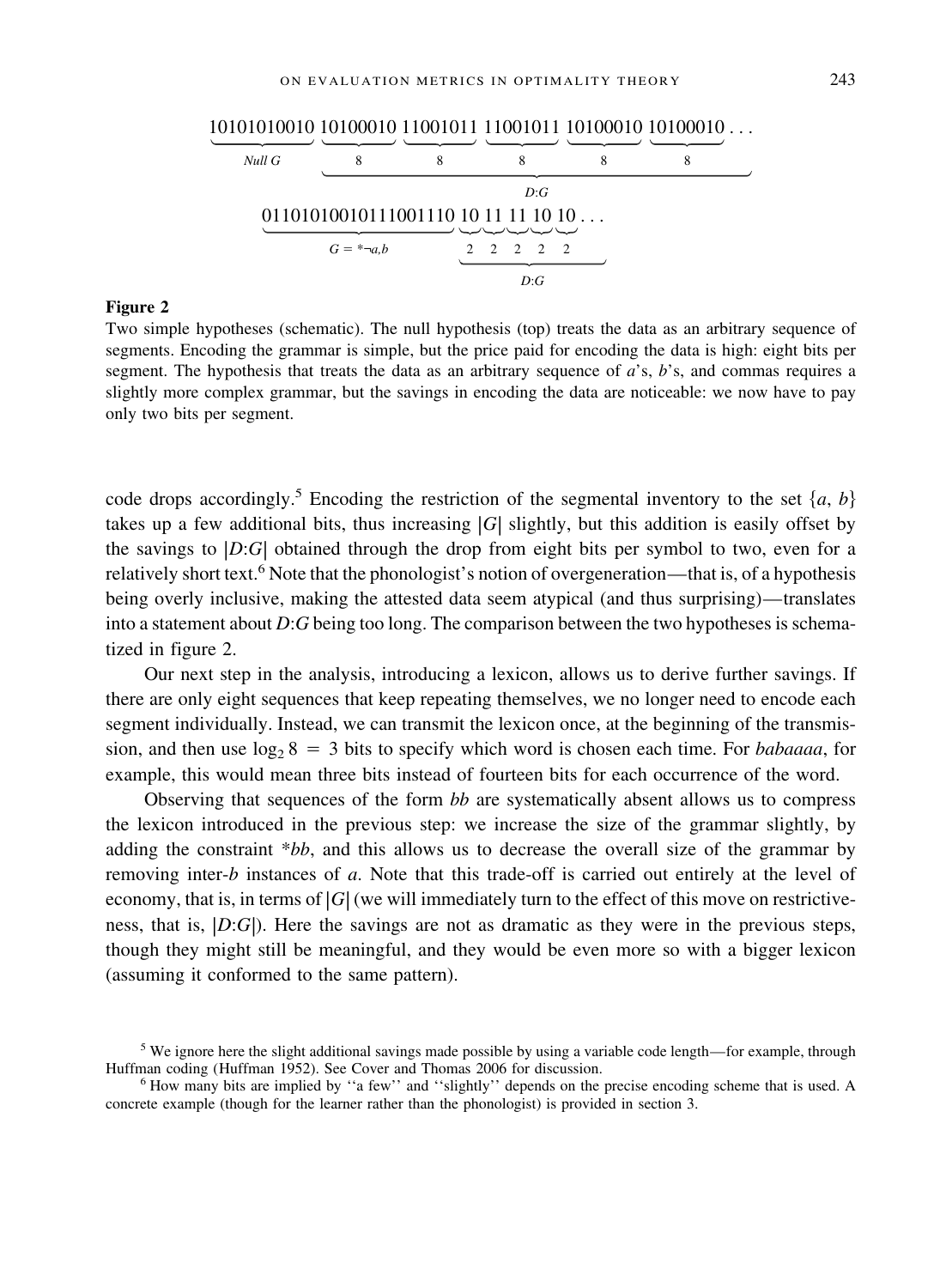Next, as long as FAITH is kept as an atomic constraint, resolving an underlying *bb* sequence through *a*-insertion and through *b*-deletion would incur the same violation marks. This, in turn, leads to an overgeneration problem that would leave us worse off than with the uncompressed lexicon: each time the UR *bb* is selected in order to produce the surface form *bab*, the system so far would generate two winning candidates, the attested *bab* and the unattested *b*. Again, the phonologist's notion of overgeneration translates into an overly long *D*:*G*. We would thus have to spend additional bits to ensure that we produce the former and not the latter. We overcome this problem by splitting FAITH into two separate constraints, MAX and DEP, and by ranking \**bb* above the latter but not above the former. The splitting of FAITH slightly increases the size of the grammar, but it is a one-time increase, and after that every time the UR *bb* is selected, it will lead deterministically to the surface form *bab*. The past three steps are schematized in figure 3.

Finally, the putative patterns of powers of 2 and the Fibonacci sequence seem quite unhelpful at this point in terms of compression, as do \**aaaaa* and \**ba*#. Unlike \**bb*, which aided in compression and was thus taken to capture a meaningful gap, these other patterns would be taken by the phonologist to capture accidental gaps—from the perspective of description length, capturing these patterns lengthens  $|G|$  more than it shortens  $|D:G|$ —and consequently they are not added to the grammar.

*2.2.2 Economy and Restrictiveness Must Be Minimized Together* Each of the steps above attempted to improve the analysis by shortening the encoding. In this respect, the phonologist's strategy is one among many imaginable strategies incorporating a simplicity bias, a general approach that is often associated with Occam's razor. But the details of how simplicity is imple-

|  |                                   |   | 11010011010011101101 101110 010 110 011 011 010 110 011       |              |   |                |              |     |              |   |  |
|--|-----------------------------------|---|---------------------------------------------------------------|--------------|---|----------------|--------------|-----|--------------|---|--|
|  | $Lex = naive$                     |   | $Con =$ FAITH 3                                               |              | 3 | $\mathbf{3}$   | $\mathbf{3}$ | 3   | $\mathbf{3}$ | 3 |  |
|  |                                   | G |                                                               |              |   |                |              | D:G |              |   |  |
|  |                                   |   | 010110010001 1011101001 010 0 110 011 0 011 0 010 0 110 011 0 |              |   |                |              |     |              |   |  |
|  | $Lex=compressed$ $Con=FATTH, *bb$ |   | $\overline{4}$                                                | 3            | 4 | $\overline{4}$ |              |     | $\mathbf{3}$ | 4 |  |
|  | G                                 |   |                                                               |              |   |                | D:G          |     |              |   |  |
|  |                                   |   | 010110010001 1001101110110 010 110 011 011 010 110 011        |              |   |                |              |     |              |   |  |
|  | $Lex=compressed$                  |   | $Con=\text{MAX.*}bb\gg \text{Dep}$                            | $\mathbf{3}$ | 3 | 3              | $\mathbf{3}$ |     | ٩            | 3 |  |
|  |                                   |   |                                                               | D:G          |   |                |              |     |              |   |  |

#### **Figure 3**

Three more-advanced hypotheses. Introducing a naive lexicon, in which the attested strings are listed, allows us to describe the data word by word rather than segment by segment, yielding significant savings (top). Squeezing the pattern \**bb* out of the lexicon results in a shorter lexicon but longer overall description length: for each UR that includes the sequence *bb*, we will now need to specify that the surface form is the result of *a*-epenthesis rather than *b*-deletion (middle). Splitting FAITH into MAX and DEP allows us to maintain both a short lexicon and a short description of the data at the modest cost of a slight complication of the constraints, leading to the shortest overall length (bottom).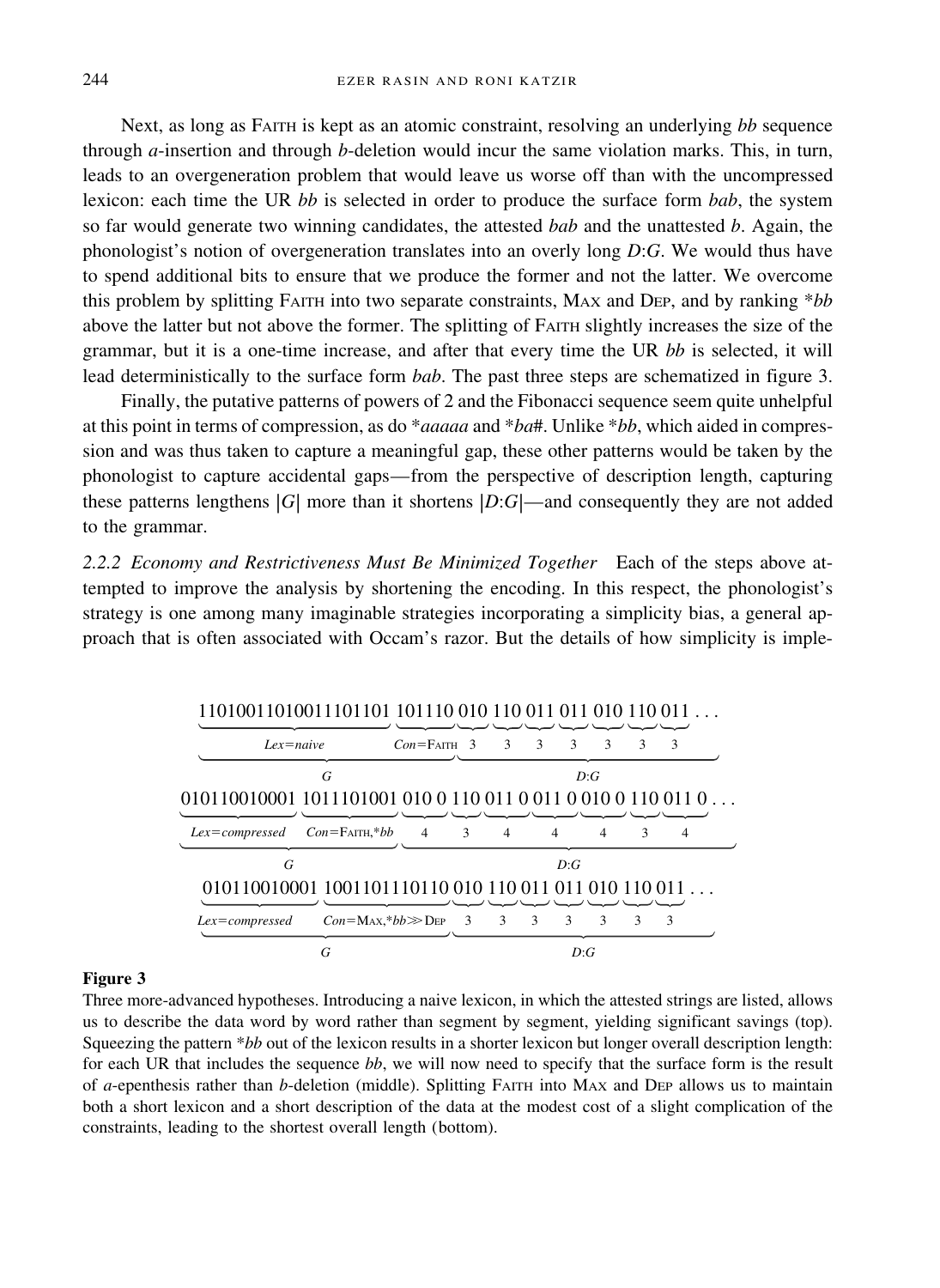mented matter. Crucially, what matters to the phonologist is the *entire* message length: economy (i.e., the length of the grammar, including the lexicon) and restrictiveness (i.e., the encoding of the data given the grammar) must be balanced against one another. Minimizing only the one or only the other would lead to unsatisfactory results, as we now discuss.

Suppose, for example, that the phonologist had ignored restrictiveness and focused on economy alone. The phonologist would then never have departed from the initial, perfectly simple hypothesis that said that any sequence of segments is possible. And if forced to abandon that hypothesis and accept that only *a*'s and *b*'s occurred, the phonologist would have settled on that hypothesis and moved no further. If forced to move forward and adopt a lexicon, the phonologist might have had an incentive to minimize it by adding \**bb* to the grammar and shortening the URs, but there would have been no cause to split FAITH into MAX and DEP. In each of these steps, we have a simple but incorrect hypothesis that admits a proper superset of *ab*-nese. The *ab*-nese data will of course never furnish a counterexample to such a hypothesis—an instance of the socalled *subset problem*—and the exclusive focus on economy will leave the phonologist with the incorrect superset language. Since the simpler hypothesis in these cases is overly inclusive, it will need to be able to encode not only the elements of *ab*-nese but also those elements of the superset language that are not in *ab*-nese, such as *b*, which can result in an encoding of the *ab*nese data that is considerably longer than under a more restrictive hypothesis that does not need to be able to encode elements such as *b*. In other words, an exclusive focus on economy can lead to a lengthening of |*D*:*G*| that more than offsets any gains in |*G*|. Note that combining a first step of economy with a second step of restrictiveness will be of little help: the problematic winner in each of the steps just summarized is strictly simpler than the losing competitor, thus making it impossible for some tie-breaking criterion in the second step to reverse the overgeneration problem. Economy alone is the essence of the evaluation metric of Chomsky and Halle's (1968) *Sound Pattern of English* (*SPE*), and a two-step architecture in which a criterion such as restrictiveness operates on the outcome of economy is at the heart of the earlier version of the evaluation metric proposed by Chomsky (1951), as well as what Kiparsky (2007) calls Pāṇini's razor.<sup>7</sup> The problem for economy has been noted by Braine (1971), Baker (1979), and Dell (1981), and we will revisit it in our discussion of Riggle's (2006) Lexicon Entropy learner in section 4.3.

Consider next what would happen if the phonologist chose to ignore economy and focus on restrictiveness alone. In particular, it is sometimes suggested that, as a remedy to the subset problem, generalization should be conservative and always choose the smallest language under consideration that is compatible with the data, a preference known as the *Subset Principle* (see Wexler and Culicover 1980, Berwick 1985, Manzini and Wexler 1987; for more recent discussions of the subset problem in phonology, see Albright and Hayes 2011 and Heinz and Riggle 2011). From the perspective of description length, restrictiveness alone can be implemented as a preference for shortening *D*:*G* (i.e., a preference for a grammar that makes the data typical), irrespective

 $<sup>7</sup>$  A reviewer suggests that the focus on economy (at the expense of restrictiveness) in early generative work may</sup> have come from an intuition that is close to the idea of Exception-Based MDL (Li and Vitányi 2008:397–398), where the grammar is stored alongside a list of exceptions.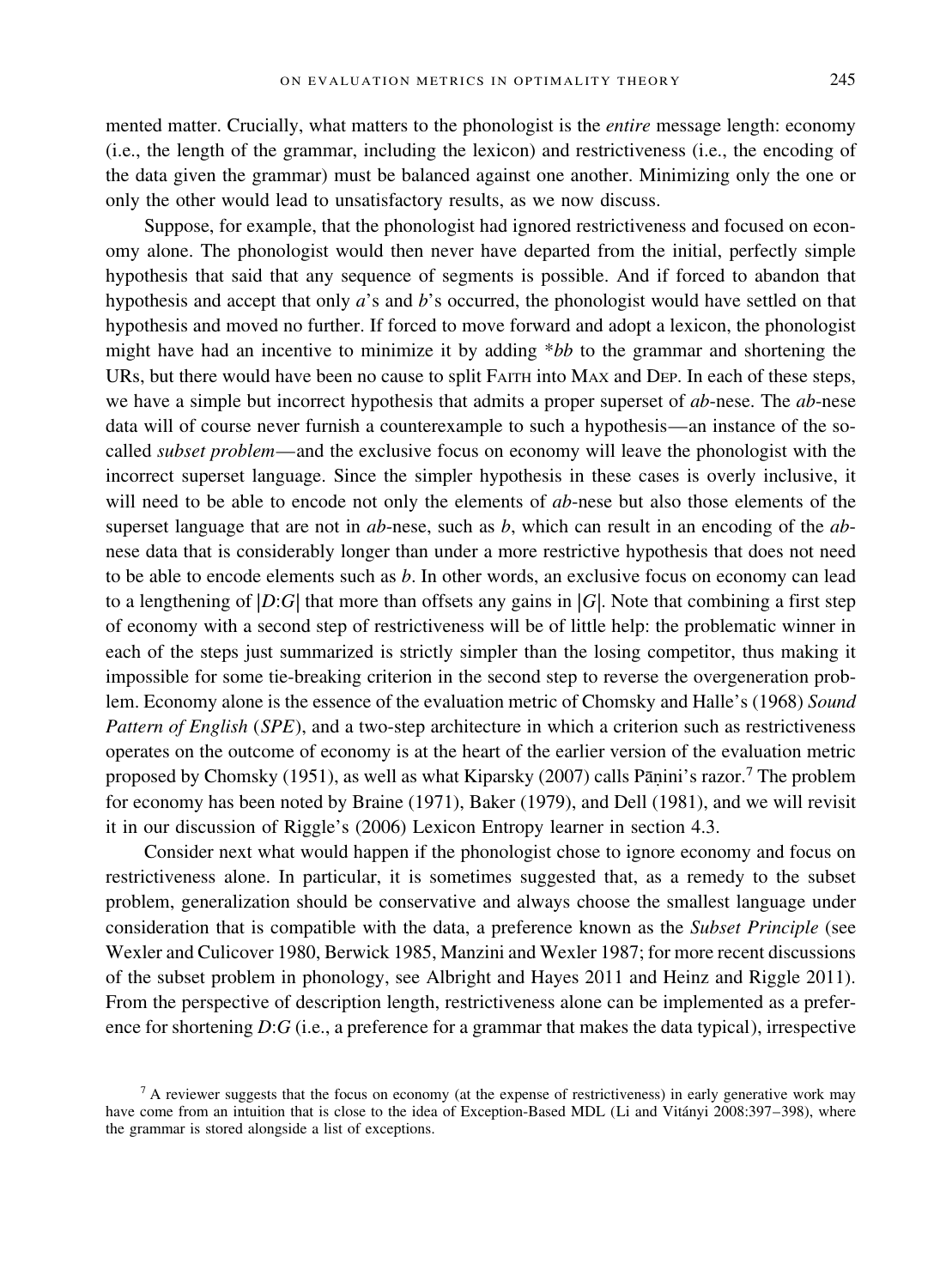of |*G*|. Restrictiveness alone is an approach that respects the Subset Principle. While escaping the subset problem, a phonologist relying on the Subset Principle runs straight into the mirror image of the problem for economy alone: instead of wildly overgeneralizing, such a phonologist never generalizes at all. In the case of *ab*-nese, for example, a phonologist focusing on restrictiveness alone would have been perfectly content with our first lexicon, which simply memorizes the surface forms, with no incentive to add \**bb* and compress the URs. This, in turn, would make a putative future word *aab* equally easy to accommodate as *abb*; and while *ab*-nese is of course artificial, the counterparts of this prediction for natural languages such as English were recognized as problematic as early as Halle 1962. We will revisit this prediction in our discussion of Jarosz's (2006a,b) Maximum Likelihood learner in section 4.2. The dangers of adhering to the Subset Principle become particularly clear when the language is infinite (or just too big for the phonologist to encounter in its entirety). To keep things simple, imagine a dialect of *ab*-nese, call it *zab*-nese, in which any nonnegative number of *z*'s can precede any word. We would expect a reasonable phonologist to notice this generalization after enough surface forms have been observed. A fully restrictive phonologist, however, will never generalize. At any given point, such a phonologist will have been exposed to a finite number of such *z*-variants, and these forms will be listed as part of the grammar, thus increasing |*G*| with each newly observed form. So while the gains of economy alone in |*G*| often lead to the lengthening of *D*:*G*, the gains of restrictiveness alone in |*D*:*G*| often arise through memorization of the data in *G*, which can result in considerable lengthening of |*G*|. Note also that, as with our earlier discussion of economy, the problem will not be solved by using restrictiveness as a first step that then feeds a second criterion such as simplicity. The incorrect winner at each step in the case of *zab*-nese will always be strictly more restrictive than the correct hypothesis, rendering a tie-breaking second step useless.

In short, we must take both economy and restrictiveness into account, and we must minimize both simultaneously: a good hypothesis is one that balances the minimization of |*G*| (which favors simple but often overly inclusive hypotheses) with that of |*D*:*G*| (which favors restrictive but often overly memorized hypotheses). Using the MDL value  $|G| + |D:G|$  as the evaluation metric provides exactly the right kind of balance. As mentioned, the first to propose this idea was Solomonoff (1960, 1964), who used his discovery to formulate a fully general theory of prediction. The same idea of viewing hypotheses as programs that output the data and defining their value according to their length was discovered independently (from a slightly different perspective) by Kolmogorov (1965) and Chaitin (1966). The length of the shortest program that outputs the data *D* is known as the *Kolmogorov complexity* of *D* and is written  $K(D)$ .<sup>8</sup> Kolmogorov complexity is not computable, and while it is an important tool for deriving results about learnability in principle, as in Chater and Vitányi 2007, it is often necessary to restrict the hypothesis space to ensure computability. This is done in the frameworks of Minimum Message Length (MML; Wallace and Boulton 1968) and Minimum Description Length (MDL; Rissanen 1978). To simplify terminology, and since the differences between the frameworks incorporating Solomonoff's in-

<sup>&</sup>lt;sup>8</sup> See Li and Vitányi 2008 for a detailed and thorough discussion of Kolmogorov complexity.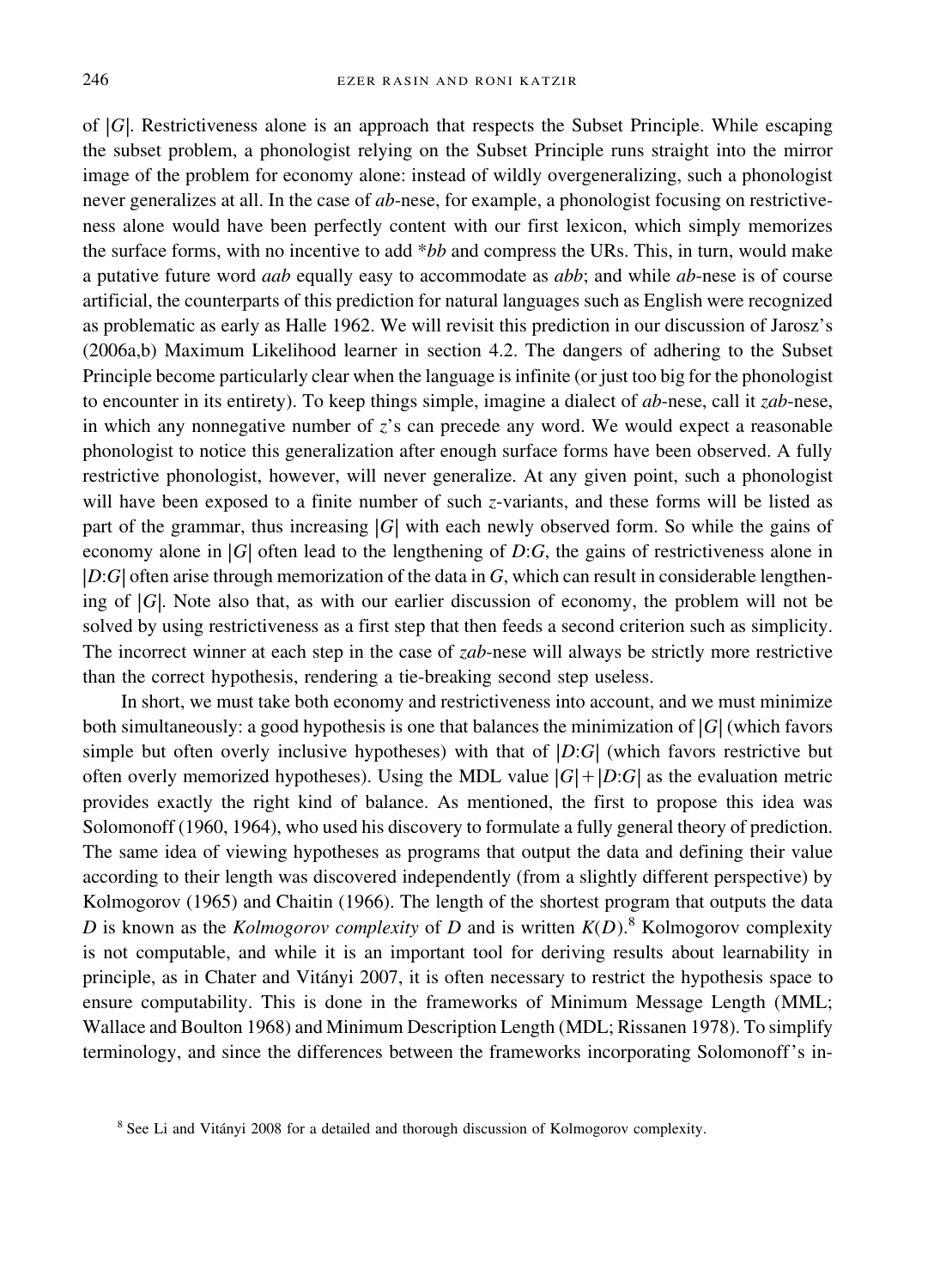sight will not be central to our proposal, we will refer to any attempt to minimize  $|G| + |D:G|$ (often within a restricted family of possible grammars) as MDL. The relevance of MDL for grammar induction was already noted by Solomonoff (1964). Over the years, numerous authors have used MDL profitably for grammar induction, either as a methodological principle for the scientist or as a learning criterion for the learner—notably, Berwick (1982), Rissanen and Ristad (1994), Stolcke (1994), Brent and Cartwright (1996), Grünwald (1996), de Marcken (1996), Clark (2001), Goldsmith (2001), Dowman (2007), Hsu and Chater (2010), Hsu, Chater, and Vitányi (2011), Goldsmith and Riggle (2012), and Chater et al. (2015), among others.

In section 1, we mentioned that MDL has not featured centrally in works on acquiring phonological knowledge. In the literature on learning in OT, the guiding principles (especially Richness of the Base and Lexicon Optimization) are quite different from MDL. Having tried to show how MDL arises naturally from the perspective of the working phonologist, let us explain why the same criterion can make sense for the child learner. With that background, we will then proceed to present our MDL learner in section 3.

# *2.3 From Phonologist to Learner*

A learner is not a phonologist. The phonologist may, in principle at least, consider any program as a grammar; the learner, on the other hand, may well be restricted by Universal Grammar (UG) to a very limited search space. Earlier, for example, we suggested that the phonologist may consider—but ultimately reject—four patterns in the *ab*-nese data: the number of *a*'s is always a Fibonacci number; the number of *b*'s is always a power of 2; the sequence *aaaaa* never occurs; and the sequence *ba* never occurs word-finally. While it is conceivable that the child learner is also capable of entertaining all these patterns, it could also be that some of these patterns are impossible for the child to represent, or, as discussed by Heinz (2007), the child might be able to represent certain patterns but incapable of reaching them through its learning procedure. The differences between the learner and an ideal scientist are the focus of a growing literature on underlearning, which investigates the limitations on what humans can learn (see, e.g., Smith 1966, Peña et al. 2002, Endress, Dehaene-Lambertz, and Mehler 2007, Moreton 2008, Endress, Nespor, and Mehler 2009, Endress and Mehler 2010, Becker, Ketrez, and Nevins 2011).

There are other differences as well. For example, the phonologist and the child differ in the degree of control each has on their respective inputs: as mentioned earlier, the phonologist may run controlled experiments using a variety of methodologies, recruit typological data, and obtain systematic negative evidence; a child, on the other hand, is largely restricted to the kinds of evidence that are given by the environment. The phonologist may also record many years of data and make reference to all the information accumulated in this fashion, while the child is quite unlikely to record explicitly the entire history of the speech to which it has been exposed.<sup>9</sup>

<sup>&</sup>lt;sup>9</sup> The demand that the learner be able to accomplish its task given typical resource limitations (limited time, partial access to data, etc.) is sometimes formulated as a requirement of *feasibility*, as introduced by Chomsky (1965:54) and discussed further by Wexler and Culicover (1980:17–22), among others.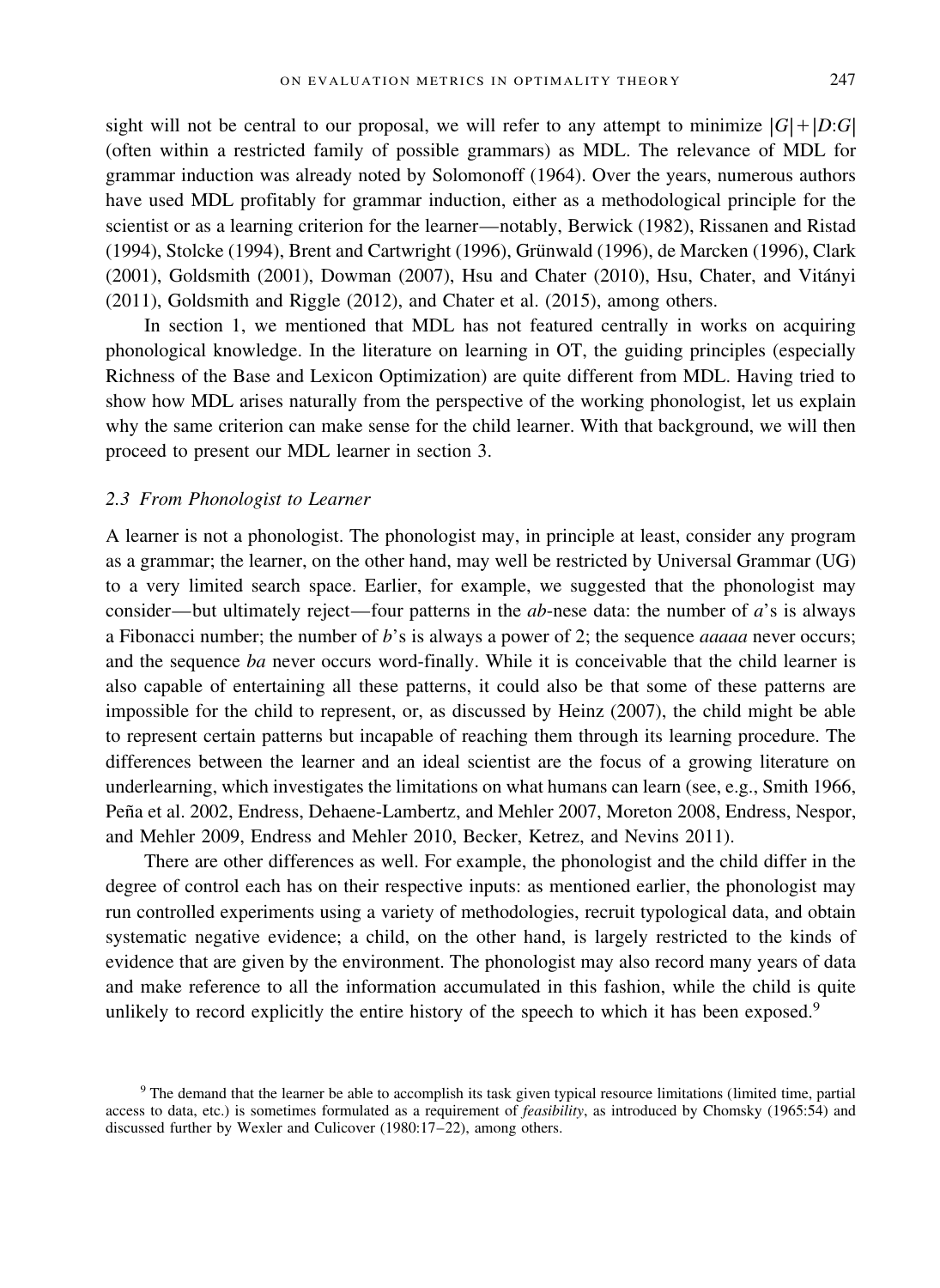But in one important respect, the child learner and the phonologist have a great deal in common: both face the task of making sense of unanalyzed data in the language they are immersed in, and both bring to the task a hypothesis space, each point in which represents a grammar. Not all the grammars in the hypothesis space will be able to generate the data in the first place, but for any grammar that can, we can look for a sequence of instructions to the grammar—a key—that will generate exactly the part of the data that we have seen. As discussed above, a message consisting of the combination of a grammar and a key provides a full description of the data, and we can think of the phonologist as searching the space for the grammar that yields the shortest such message. The hypothesis space for the phonologist is biased toward mechanisms that work well with past observations—recall that in discussing *ab*-nese, we took it for granted that we could easily encode constraints, ranking, and lexicons—but it is a very big space, and it includes many additional mechanisms (e.g., if *ab*-nese turned out to be problematic for OT, we might consider a complete revision of the architectural premises of the grammar). This was the essence of the discovery procedure that we built in the previous section.

For the child learner, things are less clear. Like the phonologist, the child attempts to settle on a point in the hypothesis space (in the case of the child, the hypothesis space is probably considerably more limited than for the phonologist—for example, either the hypothesis space of OT or that of *SPE* but presumably not both). But there is little conclusive evidence to date about how the child chooses this point. It is conceivable, of course, that the child searches through its hypothesis space for the hypothesis that yields the most favorable value for some evaluation metric, and it is conceivable that this metric is MDL; but there are any number of other methods that the child might be using, and many of them do not amount to optimization using an evaluation metric at all. For example, the child might look for the first grammar under some enumeration that is compatible with the data; or might look for a grammar that is *not* compatible with the data; or might use the first two words in the input data as a key for selecting a grammar out of a big table, regardless of compatibility; and so on. Of course, there are also learning procedures that are considerably more reasonable than those just mentioned. See, in particular, Manzini and Wexler 1987, Gibson and Wexler 1994, and Niyogi and Berwick 1996 for such procedures for the hypothesis space provided by the Principles-and-Parameters framework of Chomsky 1981; in section 4, we will review several procedures of this kind that have been proposed for the hypothesis space provided by OT. See *SPE*, Braine 1971, Wexler and Culicover 1980, and Jain et al. 1999 for further discussion of the child and its space of hypotheses.

In section 3, we will present simulations that show successful learning of several phonological patterns by the child-as-phonologist model, suggesting that this model is at the very least a viable approach to phonological learning. Before doing so, we wish to highlight a perspective from which the child-as-phonologist model, when applied to the hypothesis space provided by UG and with the MDL evaluation metric, is a particularly natural approach (see Katzir 2014 for an elaboration of this perspective). The child already has access to the hypothesis space, and each point in that space that allows it to parse the data provides the basis for at least one full description of the data; all that is missing is the ability to traverse this space and test different hypotheses,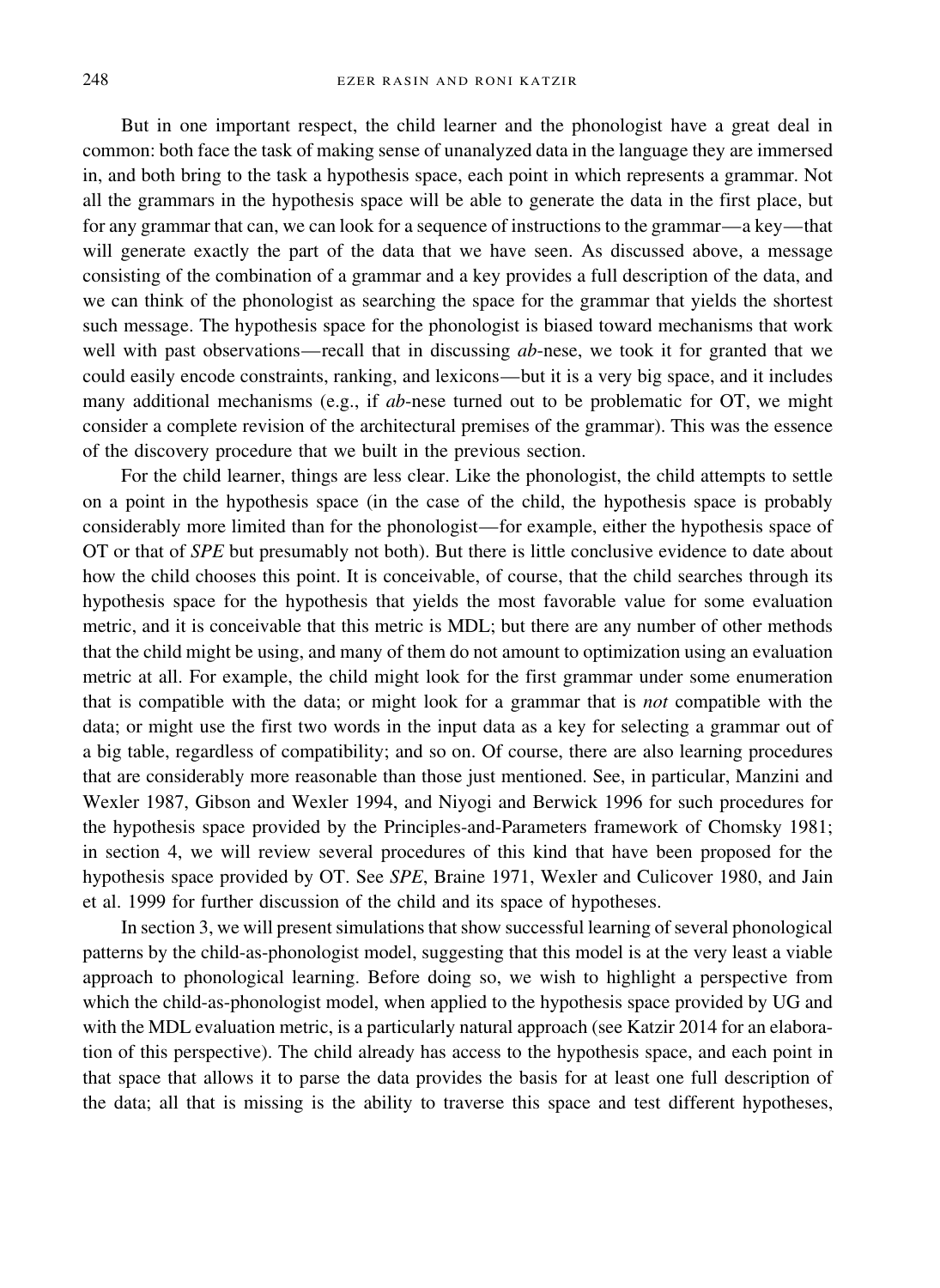comparing the messages they support in terms of overall length. If the child can maintain a current hypothesis and a new hypothesis simultaneously and use them both to parse the data, and if the child can switch from one hypothesis to another in a way that lets it traverse a portion of the hypothesis space that allows convergence, it will be able to mirror the phonologist's search. And if the child can compare the overall memory space required to encode the data using two hypotheses, it can mirror the phonologist's criterion. The procedure that parallels the phonologist, then, is available to the child almost in full simply by virtue of having the ability to represent and use grammars from within the set allowed by UG: indeed, it seems that one would have to make special stipulations to block such a procedure. If this perspective is right, then, it makes sense to take the child-as-phonologist model as a methodological starting point.

# **3 Simulation Results**

In this section, we will present evidence that a learner based on the model of the child as MDL phonologist can succeed on linguistically relevant patterns. Then, in section 4, we will discuss alternative learners proposed in the literature on learning in OT and attempt to show that these learners are less successful than our MDL learner in handling patterns of the kind discussed here.

We are not able to test the learner on a real-life corpus at this point. Instead, we will provide a proof-of-concept demonstration, using datasets generated by artificial grammars that incorporate phonologically interesting dependencies.<sup>10</sup> We first present the general setting for our learning simulations, including the details of how grammars are encoded, how they are used to encode the data, and how the search is performed (section 3.1). We then present simulation results for the *ab*-nese dataset (section 3.2), move on to a language that exhibits some phonological patterns familiar from aspiration in English (section 3.3), continue to a dataset showing restricted optionality along the lines of *l*-deletion in French (section 3.4), and end with a dataset exemplifying the ability of the current approach to learn from alternations, modeled after voicing assimilation in Modern Hebrew (section 3.5). As we will show, the learner extracts grammars that seem phonologically appropriate in all four cases.

# *3.1 The Setting*

*3.1.1 Encoding* We need to commit in advance to the search space defined by UG. We will assume that this space is defined by (a) the ability to state lexicons using a fixed alphabet of feature vectors; and (b) the ability to state constraints and their ranking—which we take to always be a total ordering—using two kinds of very general constraint schemata, one for faithfulness

<sup>&</sup>lt;sup>10</sup> We will not attempt to speculate on the amount of data that the child may refer to (with one extreme being an unbounded batch learner, the other a memory-less online learner, and real life presumably somewhere in between). The learner presented here is a batch learner, but the amount of memory that it uses for the data in the following examples is relatively small (it is the size of the dataset, and the datasets are small). An investigation of the amount of data used by the human learner and of whether the current learner can be modified to match this memory constraint must wait for a separate occasion.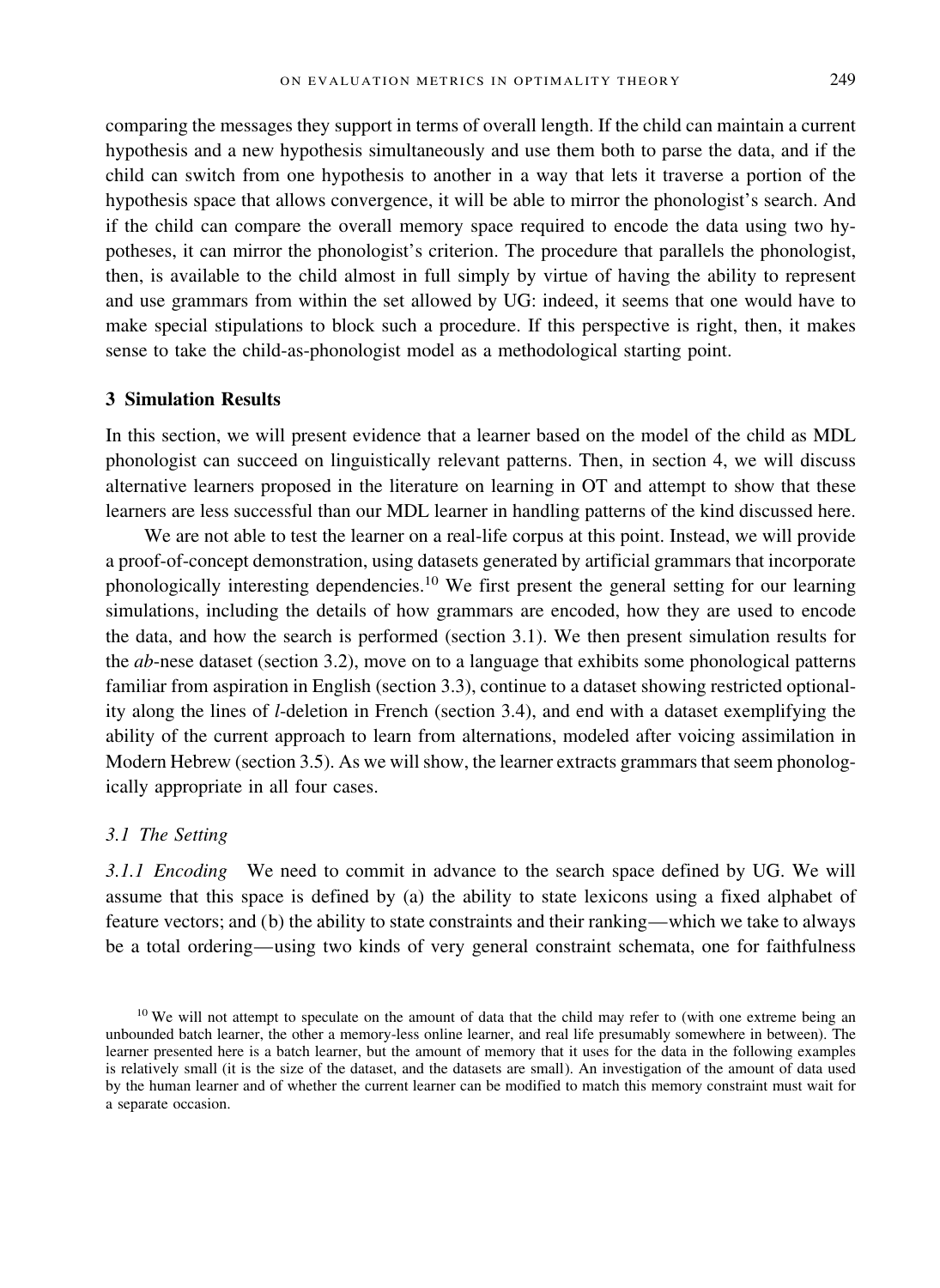$\text{Der}(F)$   $\text{Max}(F)$   $\text{IDENT}(F)$   $*F_1F_2 \ldots F_n$ 

#### **Figure 4**

Constraint schemata available to the learner. *F*'s represent feature bundles.

constraints and one for markedness constraints, as shown in figure  $4.11$  We wish to emphasize, though, that our goal is not to argue for this particular theory of UG over other theories; rather, it is to demonstrate how learning can take place given a search space provided by UG and our evaluation metric.

Recall that our goal is to encode hypotheses as fully explicit messages—specifically, as binary strings—and compare them according to their lengths. Once an encoding scheme is chosen, each grammar *G* in the search space is associated with a value  $|G| + |D:G|$  that is obtained by combining the description length of *G* itself (the lexicon and the constraints) and the description length of the data given *G*. Here, we will consider one simple—and by no means optimal—encoding scheme, based on the feature table in (11), for the binary features *consonantal* and *continuant*; we assume that the table is given to the learner in advance.<sup>12</sup> Every simulation that we present in the following sections will be accompanied by its corresponding feature table.

| (11) |                | cons | cont |
|------|----------------|------|------|
|      | a              |      |      |
|      | b              |      |      |
|      | $\overline{s}$ |      |      |

Let us start with measuring the description length of the lexicon. Consider the lexicon in (12a). Using a delimiter (#) to mark the end of each word and one additional delimiter to mark the end of the lexicon, we obtain the string representation in (12b). The lexicon is encoded as a binary string by substituting a two-digit binary code for each symbol in  $(12b)$ : 00 for  $+$ , 01 for  $-$ , and 10 for #; given the feature table in (11), this will result in four bits per segment. The size of the lexicon will be the length of the string in (12c).

- (12) a. -*asa, ba, bsab*
	- b.  $+ + + + # + - + # + + + + + ##$
	- c. 01000000010010000101001000010000010000011010

We use a similar procedure to encode the constraints and their ranking (which we take to be a total ordering). The constraint hierarchy in (13a) is represented as the string (13b): the

<sup>&</sup>lt;sup>11</sup> The fixed alphabet could be part of the innate endowment of the learner. Alternatively, it could be learned during an earlier phase of learning. For present purposes, all that matters is that the alphabet is fixed.

 $12$  In some of the simulations below, we will deviate slightly from the encoding scheme presented here. When we do so, we will state the differences explicitly.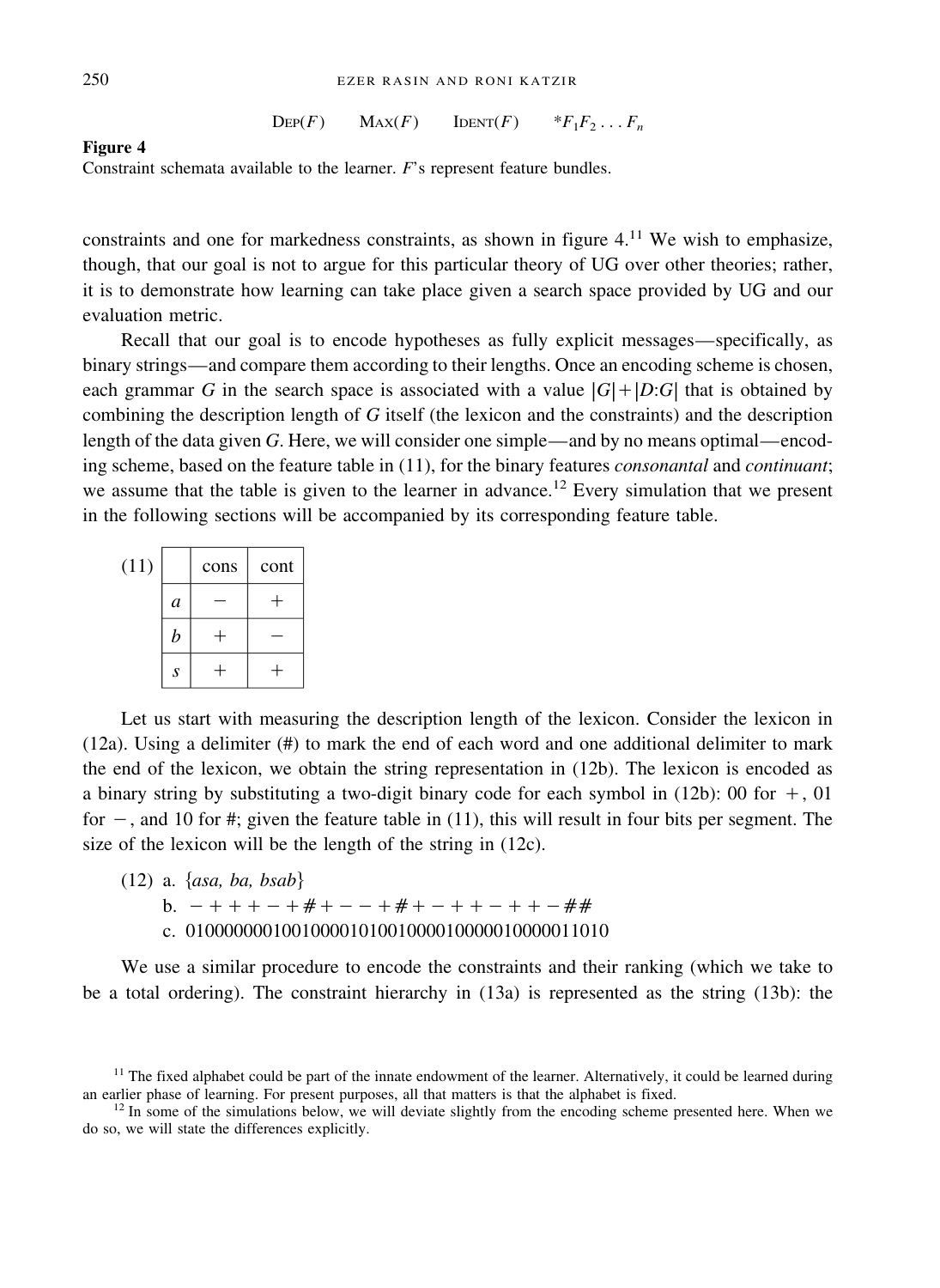| Symbol | Code |        |      |               |      |        |      |
|--------|------|--------|------|---------------|------|--------|------|
| D      | 0000 | Symbol | Code | Symbol   Code |      |        |      |
| M      | 0001 | cons   | 0100 |               | 0110 | Symbol | Code |
|        | 0010 | cont   | 0101 |               | 0111 | #      | 1000 |
| P      | 0011 |        |      |               |      |        |      |

**Figure 5** Binary code assigned to each symbol

symbols  $D$ ,  $M$ ,  $I$ , and  $P$  stand for DEP, MAX, IDENT, and phonotactic constraints respectively;<sup>13</sup> a delimiter marks the end of each constraint; for phonotactic constraints, a delimiter marks the end of each feature bundle (the last feature bundle of a phonotactic constraint is therefore followed by two delimiters); one additional delimiter marks the end of the constraint hierarchy. We enumerate all symbols that can play a role in constraint descriptions and assign each symbol a fixed binary code as demonstrated in figure 5. The description length associated with the constraint set is the length of the binary translation of (13b) according to figure 5.

(13) a. Dep( $-cons$ )  $\gg$  Max( $+cont$ )  $\gg$  \*[ $+cons$ ][ $-cons$ ,  $+cont$ ]  $\gg$  IDENT( $-cont$ )  $b. D - \text{const} + M + \text{cont} + P + \text{const} - \text{const} + \text{cont} + H - \text{cont} + H$ 

We proceed to measure the length of the data given the grammar, |*D*:*G*|. For convenience, let  $s_1, \ldots, s_n$  be an enumeration of the surface representations presented as data to the learner and  $u_1, \ldots, u_m$  an enumeration of the URs in *G*'s lexicon. For every choice  $u_i$  from the lexicon, the phonological mapping defined by *G* returns as output a set of surface representations, the set of optimal output candidates for  $u_i$  (say,  $o_{i,1}$ ,  $o_{i,2}$ , ...).<sup>14</sup> Describing a surface representation that can be parsed by the grammar amounts to specifying two successive choices: a choice of a UR  $u_i$  from the lexicon and a choice of an optimal output  $o_{i,j}$  of that UR. We assign each choice from the lexicon a fixed binary code as illustrated in  $(14a)$  (for the case  $m = 5$ ). Choices from sets of optimal output candidates receive similar treatment (14b): given a UR, all optimal candidates are enumerated; the number of bits required to specify a choice of an optimal candidate depends on the total number of optimal candidates for the UR (in the middle table, no code is needed as the choice is deterministic).

<sup>&</sup>lt;sup>13</sup> IDENT penalizes changes of feature values. As before, MAX penalizes deletions, and DEP penalizes insertions.<br><sup>14</sup> Often that set contains one optimal output, but a tie between two or more candidates is possible in pr will assume that GEN allows for arbitrary insertions and deletions of segments.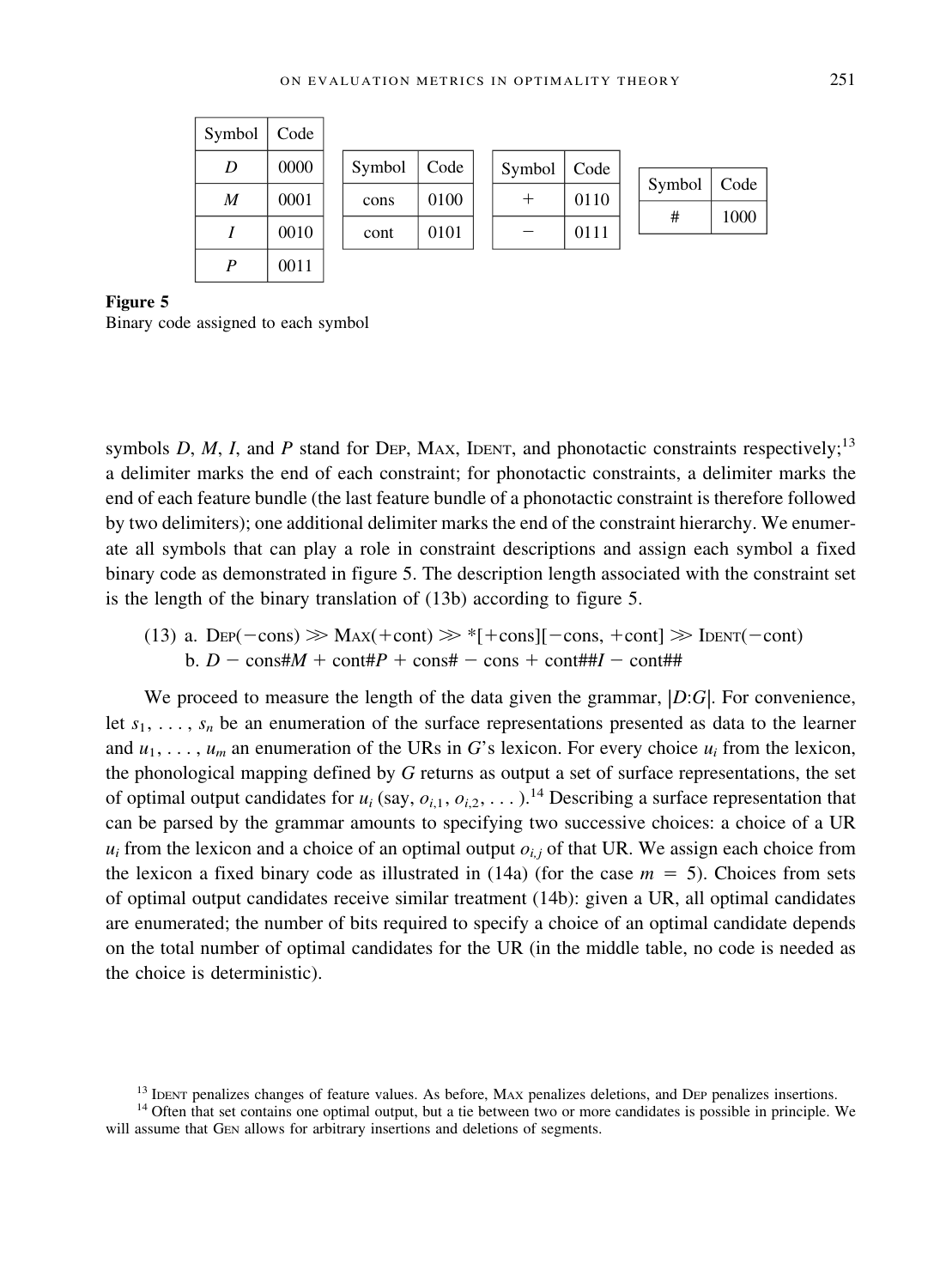

Suppose now that we wish to encode  $s_1$  given *G*. If  $s_1$  cannot be parsed by *G*, there is no finite binary string that can serve as a description of *s*1, and its description length will be taken to be infinite. Alternatively, suppose that  $s_1$  is equal to the output  $o_{1,3}$  in our example (14b). In that case,  $s_1$  can be described by the binary string 00010 (000 specifies the choice of  $u_1$ , 10 the choice of  $o_{1,3}$ ), so its description length is 5. In general, phonological grammars are ambiguous, and it is possible that a given surface representation has more than one parse. For example, *s*<sup>1</sup> could also be equal to  $o_{3,1}$ , an output of  $u_3$  under *G*. When multiple descriptions are available, the shortest one will be chosen. In our example, the string 0100 ends up as the shortest description of  $s_1$ , a description of length 4.<sup>15</sup> We arrive at the total description of *D*:*G* by concatenating the descriptions of  $s_1, \ldots, s_n$ .  $|D:G|$  is the length of the resulting concatenation. We also chose to multiply the summand |*D*:*G*| by 100 in the simulations for *ab*-nese (section 3.2) and for aspiration (section 3.3) because of performance considerations.<sup>16</sup>

<sup>15</sup> Since GEN generates infinitely many candidates, another possibility is that a tie results among an infinite number of optimal candidates. This scenario can occur when epenthesis is not penalized by the grammar. If this happens, any output candidate *o* for a given UR *u* will have infinitely many variants that differ from *o* only in occurrences of epenthetic elements and thus incur exactly the same violations of faithfulness constraints. If, for some most harmonic output candidate, the markedness constraints fail to eliminate all but a finite number of epenthetic variants, the result will be a tie among the remaining infinitely many epenthetic variants. For current purposes, we will assume that specifying a choice of one output from among an infinite set requires infinitely many bits of information. Another direction, not pursued here, is to decide on a nonuniform assignment of codes to candidates according to some enumeration. As far as we can tell, the choice does not affect the cases we discuss here. An exploration of this matter must wait for a separate occasion.<br><sup>16</sup> The number of bits required to describe the data given the grammar is affected by the amount of data t

is exposed to. By multiplying this factor by a large number, we avoided working with large corpora that would have significantly increased the running time of our algorithm. We believe that the question of whether |*D*:*G*| is indeed multiplied by a constant factor is an interesting one that should be empirically investigated. Currently, however, we have nothing substantial to say about this matter. Our results seem to be robust with respect to the multiplication factor (small changes do not affect convergence).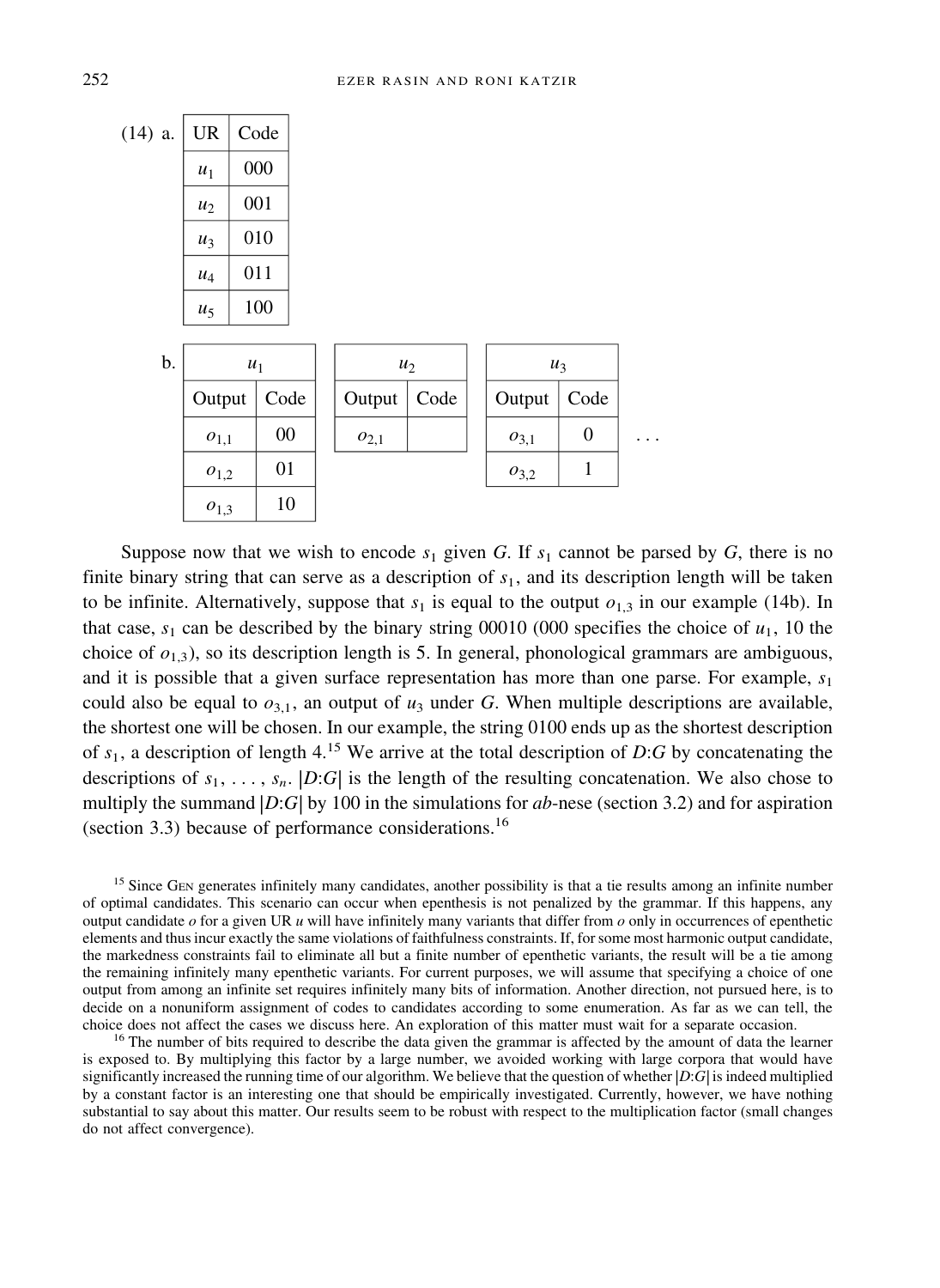*3.1.2 EVAL* The algorithmic infrastructure of our system is closely based on the finite-state implementation of OT developed in Riggle 2004. The constraint hierarchy is represented as an ordered list of individual constraints, each of which is implemented as a weighted finite-state transducer. The transducers are intersected to form the EVAL component of OT. See Riggle 2004 for details of implementation and optimization and Heinz, Kobele, and Riggle 2009 for a discussion of the problem and its implications from the perspective of computational complexity.

The properties of EVAL are not taken into consideration in evaluating or comparing the complexity of hypotheses. In particular, the complexity of constraints as measured by our metric is blind to the size of their corresponding finite-state machines, and the correlation between the two does not seem to be very strong.

*3.1.3 Search* Our focus in this article is the learning criterion. We make no cognitive claims regarding either the search procedure or the initial state of the search. To make the learner concrete, though, we must make commitments with respect to both. For the search procedure, we adopt Simulated Annealing (SA; Kirkpatrick, Gelatt, and Vecchi 1983), a general strategy, schematized in figure 6 and discussed below, which supports searching through complicated spaces that involve multiple local optima.

SA proceeds by comparing a current hypothesis with its neighbors in terms of their goodness, which in our case is the total description length. That is, if a current hypothesis  $G$  has  $G'$  as its neighbor,  $|G| + |D:G|$  is compared with  $|G'| + |D:G'|$ . If *G'* is better than *G*, the search switches to  $G'$ . Otherwise, the choice of whether to switch to  $G'$  is made probabilistically and depends both on how much worse *G* is and on a *temperature* parameter. The higher the temperature, the more likely the search is to switch to a bad neighbor. The temperature is initially set to a relatively

```
D \leftarrow input string in \SigmaG \leftarrow initial_grammar(\Sigma)
T \leftarrow initial temperature
while T > threshold do
   G' \leftarrow random\_neighbor(G)\Delta \leftarrow [[G'] + [D:G']] - [[G] + [D:G]]if \Delta < 0 then
      p \leftarrow 1else
       p \leftarrow e^{-\frac{\Delta}{T}}end if
   choose G \leftarrow G' with probability p
   T \leftarrow \alpha Tend while
return G
```
**Figure 6** Pseudocode of the search procedure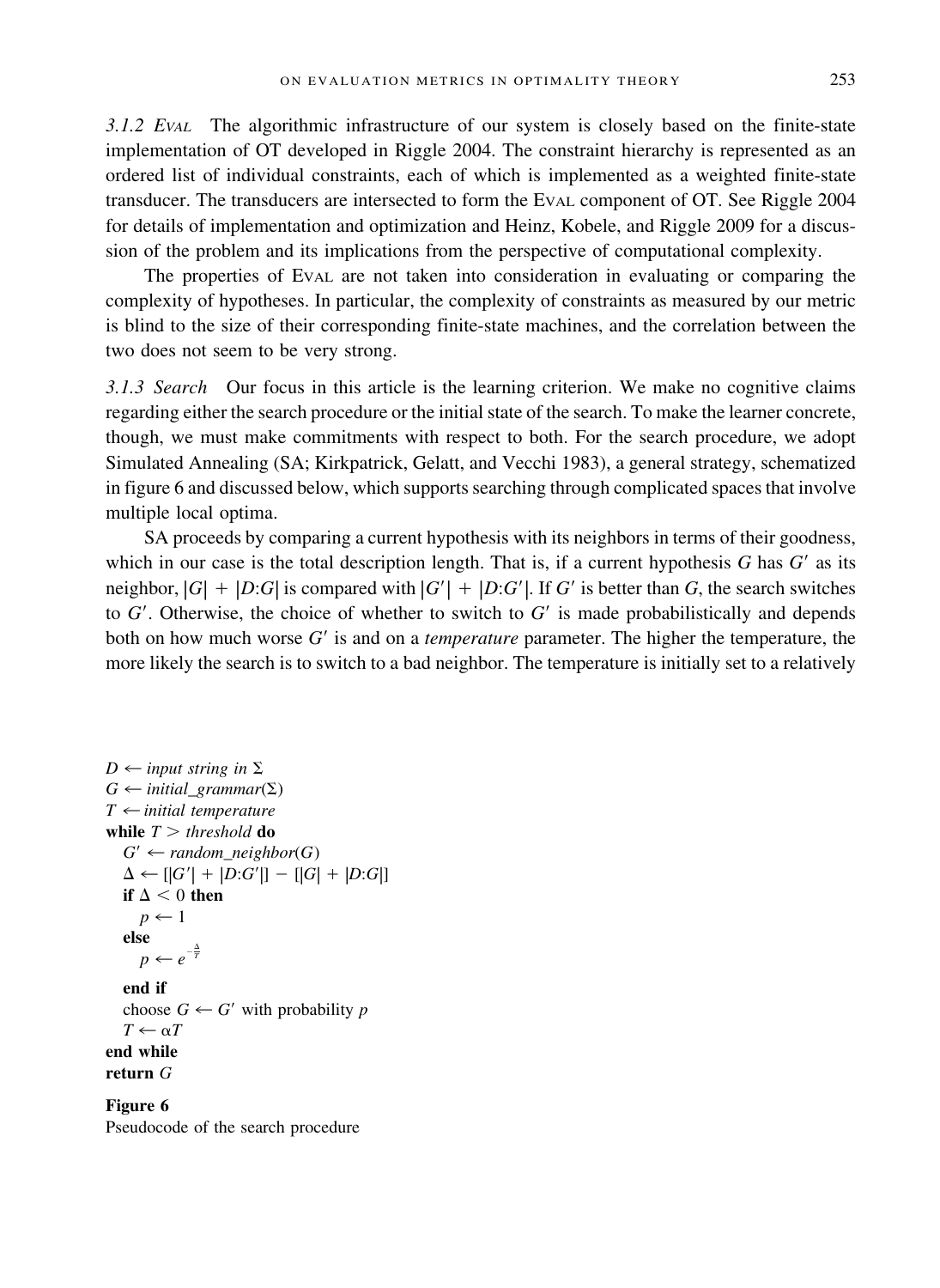high value, and it is gradually lowered as the search progresses, making the search increasingly greedy. Our initial temperature was 100, and it was lowered according to a cooling schedule in which the temperature at each step is multiplied by a constant  $\alpha = 0.999985$  to yield the temperature at the next step. The search ends when the temperature descends below a threshold of  $0.01$ .<sup>17</sup> We have not yet conducted a systematic study to determine how robust the results reported below are with respect to different choices of the search parameters. Again, we stress that our interest is the evaluation metric and not the search, regarding which we make no cognitive claims.

For the initial state, we assume the naive one in which no patterns in the data have been discovered. The grammar includes a single faithfulness constraint FAITH that penalizes any structural change, thus enforcing an identity mapping between URs and surface forms; the lexicon in the initial grammar is a list of the surface forms in the input data.<sup>18</sup> FAITH is included as an additional symbol in the calculation of the size of the constraint set (figure 5). For any grammar *G*, the neighbor grammar *G* is generated as a variant of *G* in which one of the changes in (15) occurs.

- (15) a. A segment is added to the lexicon.
	- b. A segment is removed from the lexicon.
	- c. A segment is modified in the lexicon.
	- d. A constraint with a single feature bundle is added to the constraint hierarchy.
	- e. A constraint is removed from the constraint hierarchy.
	- f. A constraint is demoted by one place in the constraint hierarchy.
	- g. A single feature bundle is added to a phonotactic constraint in the constraint hierarchy.
	- h. A single feature bundle is removed from a phonotactic constraint in the constraint hierarchy.

The modification is chosen according to a uniform distribution over possible changes. All decisions in a given modification are made randomly as well (positions for insertion, deletion, and demotion; feature bundles, segments, and constraints for insertion and modification). There is no upper bound on the size of the lexicon, the size of a phonotactic constraint, or the size of the constraint hierarchy.

<sup>17</sup> Given the initial temperature and the threshold, the number of iterations for our simulations was a fixed  $614,019$ . The simulations in sections 3.4 and 3.5, in which constraints were given in advance, converged even when the number of iterations was 92,099. We currently do not have a tight lower bound on the number of iterations require

<sup>&</sup>lt;sup>18</sup> In the literature following Smolensky 1996, an initial ordering of Markedness over Faithfulness ( $M \gg F$ ) is often assumed as a means to confront the subset problem; but see Hale and Reiss 1998 for arguments in favor of a faithful initial state. See Albright and Hayes 2011 for further relevant discussion. On the current proposal, restrictiveness is obtained as a by-product of the MDL evaluation metric rather than as a property of the initial state.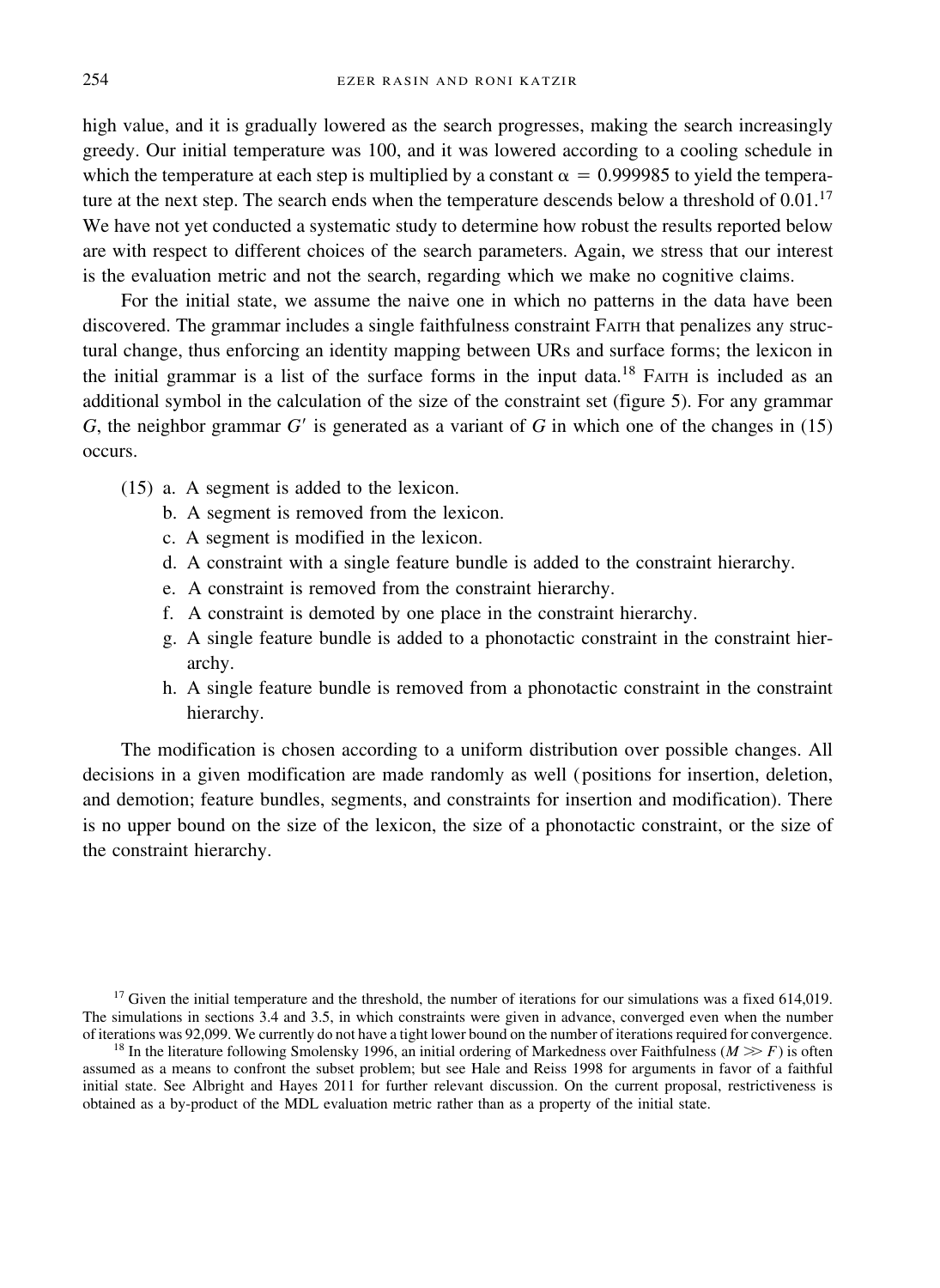#### *3.2* ab-*nese*

Our first dataset is a language similar to *ab*-nese, presented in section 2.1 and repeated here.

(16) *bab*, *aabab*, *ab*, *baab*, *babaaaa*, *babababababaabab*, *aaab*, *babababaa*, *babaaaa*, *aaab*, *babababababaabab*, *baab*, *bab*, *ab*, *aabab*, *aabab*, *baab*, *babababababaabab*, *aaab*, *babababaa*, *ab*, *babaaaa*, *bab*, *aaab*, *ab*, *aaab*, *aabab*, *babababaa*, *baab*

Given an alphabet  $\Sigma = \{a, b\}$  and one feature  $\pm$  cons ( $a = [-\text{cons}], b = [+ \text{cons}]\}$ , we generated an initial pool of words by taking all combinations of  $1-6$  syllables from the set  $\{a,$ *ab*, *ba*, *bab*. We then filtered out all words that included the sequence *bb* and provided the learner with the resulting set of words ( $n = 252$ ). The full input for this simulation (and the following ones) is provided in appendix A. As discussed in section 3.1.3, the initial state includes a constraint set with a single FAITH constraint and a lexicon identical to the data.

*Initial grammar* (17)

Description length:  $|G_{initial}| + |D:G_{initial}| = 4,622 + 201,600 = 206,222$  $G_{initial} = \left\{ \frac{\text{Lex.}}{\text{Cov}} \right\}$ CON: *bab*, *aabab*, *ab*, *baab*, *babaaa*, *babababaa*, . . . FAITH

As discussed in section 2.1, the absence of *bb* sequences from the data can be used to obtain a more concise description of it. Consequently, the evaluation metric favors grammars that encode this pattern over grammars that treat it as a mere accident. Our learner converged on a final hypothesis in which all relevant instances of *a* have been removed from the lexicon and inserted by the grammar.

*Final grammar* (18)

Description length:  $|G_{final}| + |D:G_{final}| = 4,028 + 201,600 = 205,628$  $G_{final} = \begin{cases} \text{Lex:} \\ \text{Cov:} \end{cases}$ CON: *bb*, *aabb*, *ab*, *baab*, *bbaaa*, *bbbbaa*, . . .  $Max([-cons]) \gg *[+cons][+cons] \gg F_{AITH}$ 

The addition of both the markedness  $(*[+cons]]+cons]$  and the faithfulness (MAX  $(f + const)$ ) constraints increases the length of Con but helps in minimizing the total description length. The markedness constraint allows the learner to compress the lexicon by preventing *bb* sequences from surfacing. The faithfulness constraint is introduced to ensure that *b*-deletion incurs more violations than *a*-epenthesis. The latter option is therefore deterministically chosen for satisfying the markedness constraint, and the length of the data given the grammar becomes lower than it would have been had the faithfulness constraint been left out. The learner has converged on a simple, restrictive grammar that accords well with our intuitions about what a correct grammar for the data should look like.

Note that the result differs from the final grammar in our discussion in section 2.1 in two respects. First, a MAX constraint is added instead of having FAITH split into MAX and DEP. This occurs since DEP does not yield a shorter description length than FAITH and there is no reason for the evaluation metric to favor it. The second difference is that our representations only allow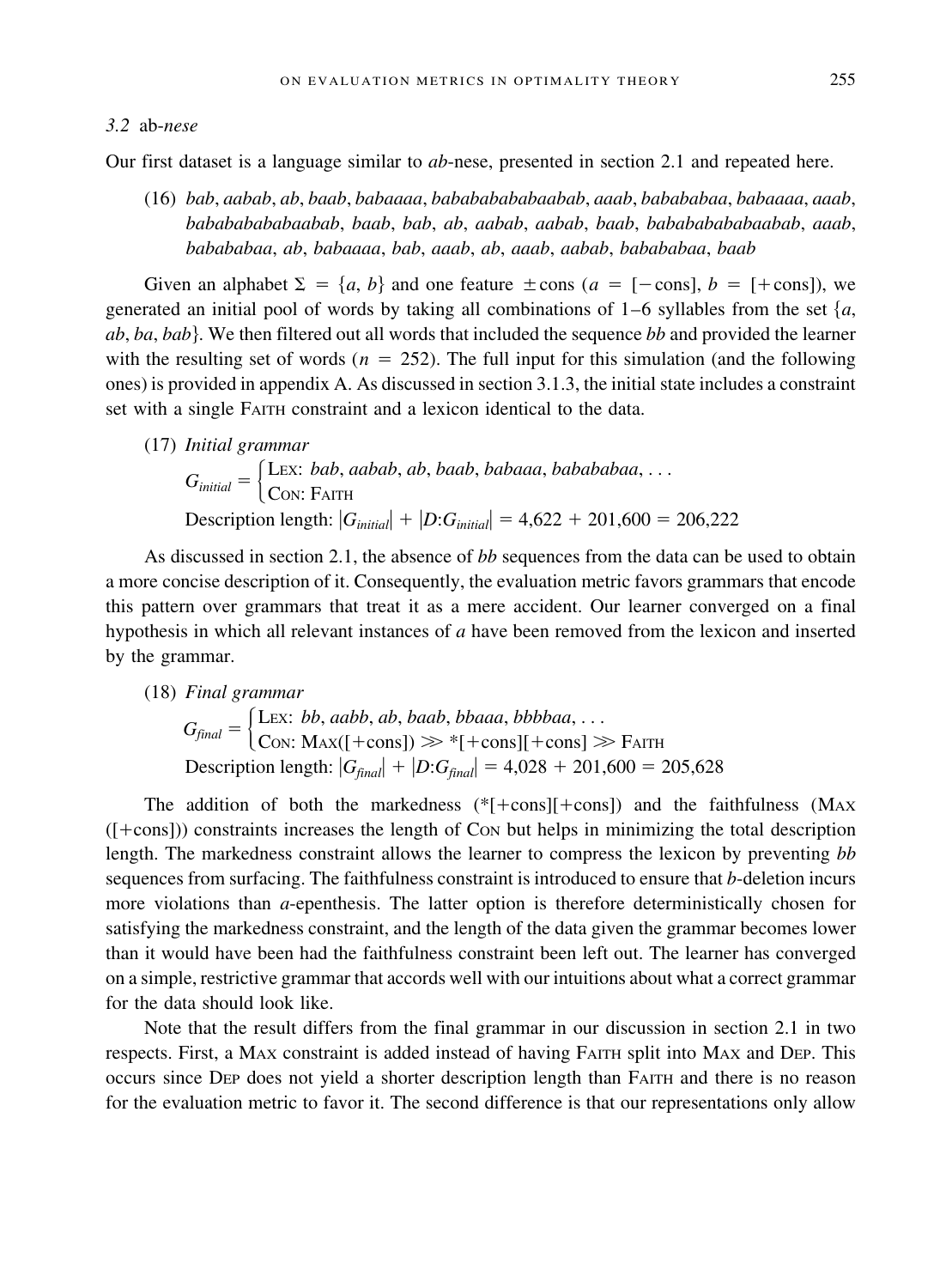strict ranking of constraints in Con and so  $Max([+cons])$  can be ranked anywhere in the hierarchy, whereas in our previous discussion we assumed that nonobligatory rankings were possible.

# *3.3 Aspiration*

Our next dataset shows a pattern modeled after aspiration in English and is designed to test the learner on the problem of allophonic distribution. Simplifying, we assume that the ambient language has aspirated stops (like  $t^h$  and  $k^h$ ) appearing before vowels but not elsewhere. The distribution of aspiration is thus entirely predictable. We expect the learner to treat aspirated stops as allophones of their unaspirated counterparts. Aspiration in the appropriate places should not be the result of accidents of the lexicon; rather, it should be enforced by the grammar. One way to enforce the correct distribution of aspiration, in line with earlier work in generative phonology but generally not with work following the OT learning principle of Lexicon Optimization, is to remove aspiration from the lexicon altogether and ensure its insertion through the constraints: the UR of  $[k^h$  $\alpha t]$  becomes */kat/* and the UR of  $[t^h$ *ik*<sup>*h*</sup> $it$ ] becomes */tikit/*, while surface forms where aspiration is missing in the right context (like \**kat*) should be ungrammatical. Importantly, the grammar should also block aspiration from occurring elsewhere, as in the illicit surface forms \**at<sup>h</sup>* and \**k<sup>h</sup> ikh t*.

Previously, we explained why the MDL evaluation metric favors grammars that treat patterns such as \**bb* or the present ban on unaspirated prevocalic stops systematically rather than leaving them as accidents of the lexicon. Adding the relevant constraints to CON increases its description length but makes it possible to squeeze information out of the lexicon, thereby lowering the total description length. Here, blocking of aspiration in elsewhere contexts presents a further learnability challenge. The crucial point is that a grammar that generates aspirated stops before vowels is not necessarily restrictive enough; the grammar should also prevent cases where URs like /*ath*/ or /*kik<sup>h</sup> t*/ surface with stray aspirated segments.

One way for the learner to approach this problem is to allow forms like  $at^h$  and  $kik^h$ t to be represented underlyingly and block  $*at^h$  and  $*k^h$ *ik*<sup>*h*</sup>t as part of the input-output mapping. This direction, in line with the OT principle of Richness of the Base (ROTB), is not available to our MDL learner: on natural assumptions about the representation of aspiration, a hypothesis with additional underlying instances of aspiration will be more complex than one without them and will thus be dispreferred<sup>19</sup> and in the absence of such additional instances of underlying aspiration, a constraint that ensures that they do not surface will serve no compressional purpose and will likewise cause the hypothesis to be dispreferred. But constraints on outputs are not the only imaginable response to the restrictiveness problem raised by the aspiration pattern. A different

 $19$  This is true, for example, if aspiration is represented as a separate segment, which is the somewhat simplistic representation we will use below. It is also true on various other, possibly more realistic ways to represent aspiration. It is possible, of course, to choose representations that make it cheaper to encode the presence of aspiration than its absence, but we find it hard to think of a justification for such a choice.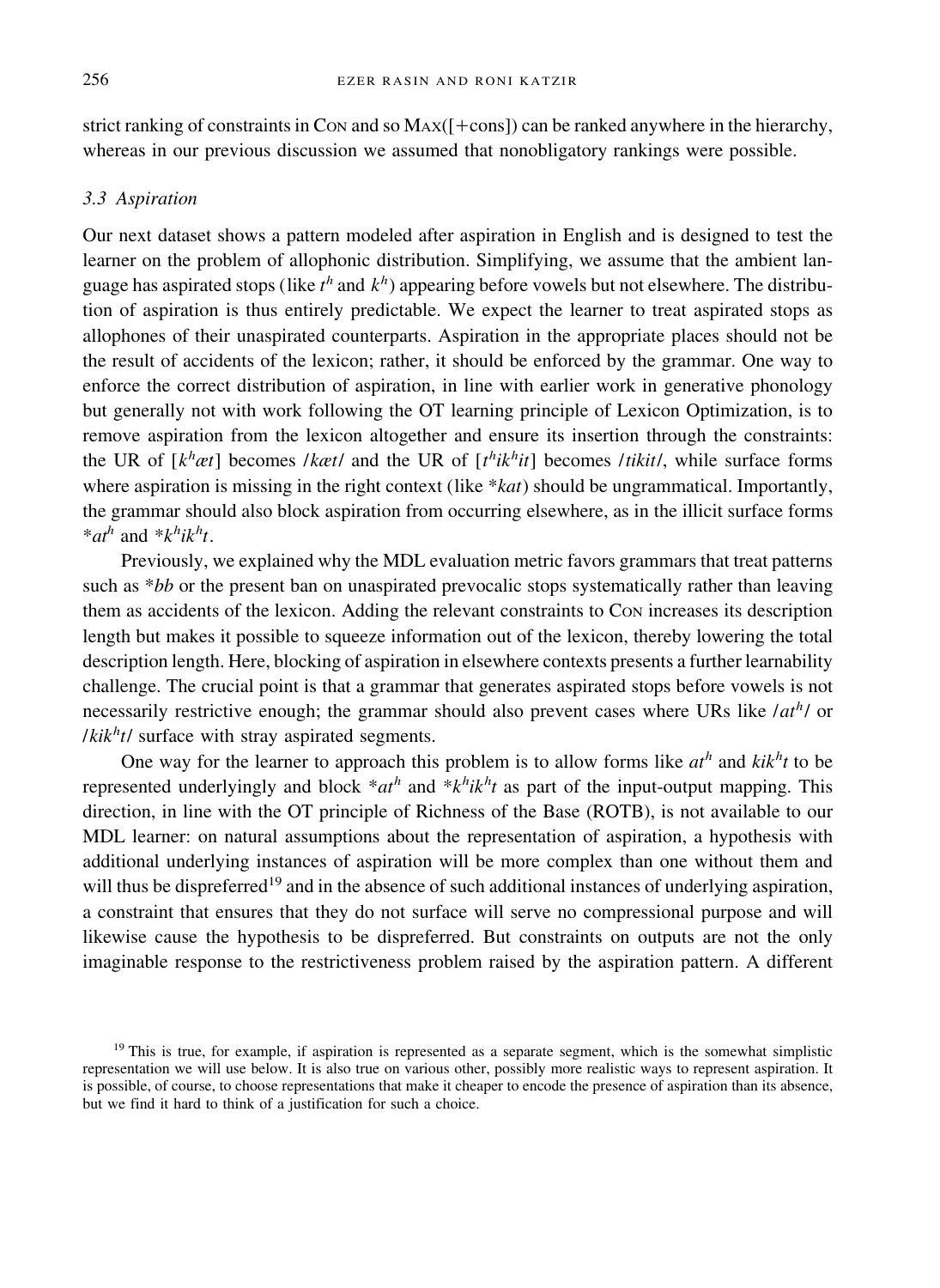way for a learner to meet the challenge—one that follows the early generative notion of morpheme structure constraints rather than ROTB—is to capitalize on the absence of aspiration from the lexicon in order to describe the lexicon more succinctly. If aspiration can be squeezed out of the inventory of primitives from which underlying material is chosen, each choice in the lexicon will cost fewer bits of information. Grammars that ban underlying aspiration will thus rule out URs like  $/at^{h}/$  and  $/kik^{h}$ t/ and, consequently, will block surface aspiration in all inappropriate contexts. Similar considerations of economy have led to the idea of underspecification in phonological theory (see Archangeli 1988 for an elaboration of this connection, and see Steriade 1995 for much relevant discussion), and the feature-based encoding of the lexicon that we have made use of so far fits in naturally with this line of reasoning.

At this stage, we will not attempt to incorporate a mechanism of feature underspecification into our OT system. Instead, we will explore a segment-based parallel of the same idea that will allow us to keep our representations simple: aspiration will be represented as an individual segment [h], allowing the learner to minimize description length by removing instances of [h] from the lexicon. The lexicon will include a dynamic inventory of segments (initially identical to the set of segments made available by the feature table), whose length will be measured as well: removing aspiration from this inventory, thus banning aspiration from URs, will shorten the encoding of the lexicon. Formally, the lexicon in (19a) is transformed into the string in (19b), with a delimiter separating the inventory from the URs. The segments in the fixed feature table provided initially to the learner, in addition to the delimiter, are enumerated and assigned a fixed binary code. If, during the search, a segment no longer appears in the lexicon, it is removed from the inventory and the fixed binary codes for the remaining segments are shortened accordingly. Other than that, the procedure is identical to the one described in section 3.1. Choices of segments for describing the lexicon are made from the new inventory, not from the original feature table. Accordingly, describing each lexical segment costs  $\lceil \log_2(n+1) \rceil$  bits of information, where *n* is the number of segments in the new inventory, and 1 is added because of the presence of the delimiter symbol. Measuring the size of the constraint set and the size of  $D:G$  remains the same.<sup>20</sup> We will now present the learning setting and show that this solution leads to correct predictions.

 $(19)$  a.  $\{k^h a t, ip, k^h a t p t\}$ b. *haikpt# khat#ip#khatpit# inventory lexicon*

The alphabet for our pseudo-English case was  $\Sigma = \{a, i, u, p, t, k, \,^h\}$ , and we used the feature table in  $(20)$ . We generated all monosyllabic words of the form  $\{CV, VC, CVC\}$  and all

 $20$  We will not attempt to compare the segment-based encoding of the lexicon used in this simulation with the featurebased encoding that we use in all other simulations. We have successfully tested the segment-based encoding on all simulations presented in this article (see appendix B), but chose to present the feature-based encoding as the default since it makes the connection to realistic phonological representations more transparent.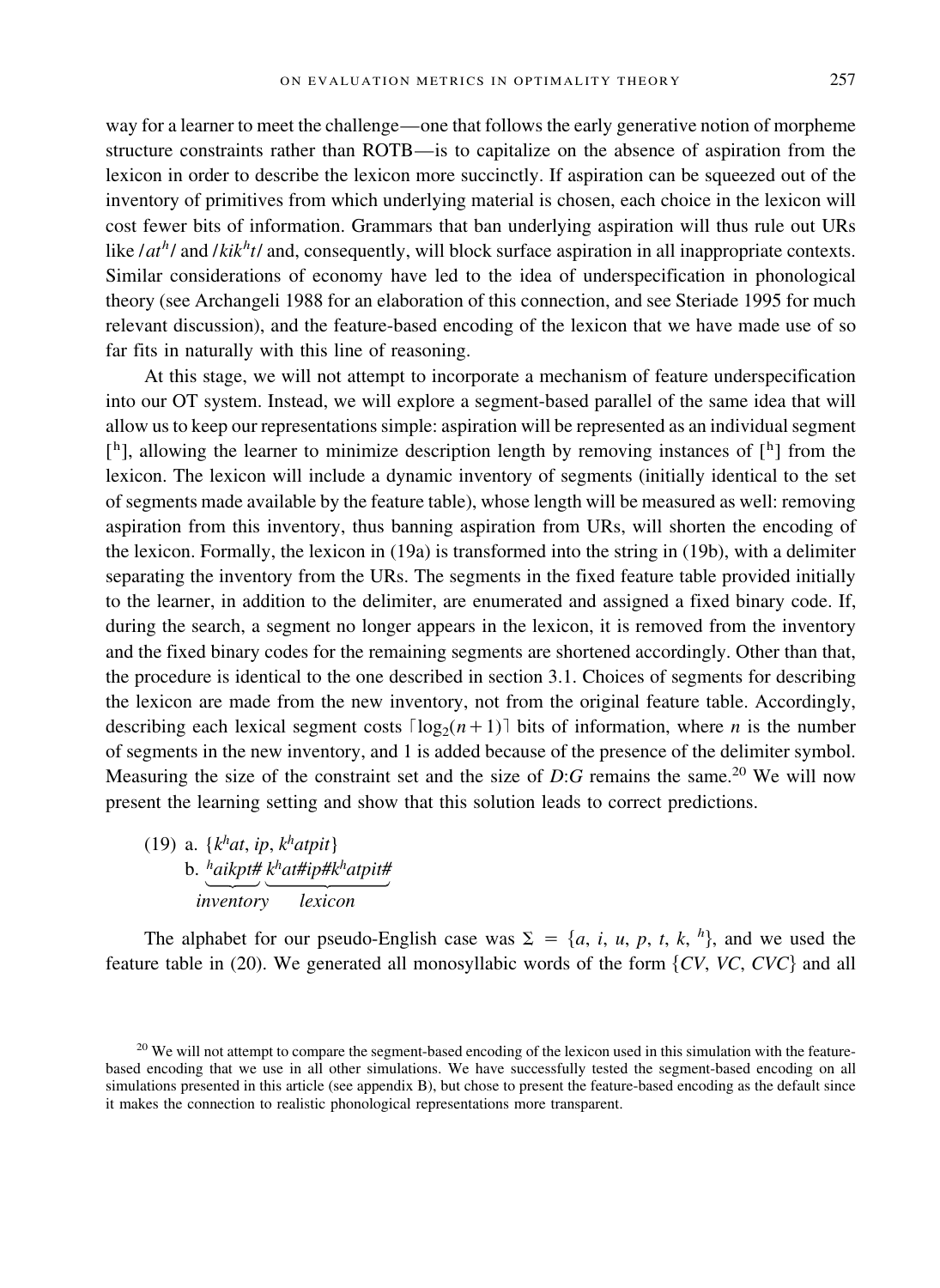bisyllabic words of the form  $\{CVCV, VCVC, CVCV, CVCVC, CVVC\}$  over  $\Sigma$  (excluding  $[^h]$ ;  $n = 774$ ). We then randomly selected 200 words, in which we inserted aspiration after every stop that preceded a vowel.

| (20) |                  | cons | stop | spread glottis | velar | labial | high |
|------|------------------|------|------|----------------|-------|--------|------|
|      | a                |      |      |                |       |        |      |
|      | i                |      |      |                |       |        |      |
|      | $\boldsymbol{u}$ |      |      |                |       |        | ┭    |
|      | $\boldsymbol{p}$ |      |      |                |       |        |      |
|      | $\boldsymbol{t}$ |      |      |                |       |        |      |
|      | $\boldsymbol{k}$ |      |      |                |       |        |      |
|      | $\boldsymbol{h}$ |      |      |                |       |        |      |

As before, the initial state had one constraint (FAITH) and a lexicon identical to the data. Note that the segmental inventory is now specified next to the lexicon.

(21) a. Initial grammar

 $G_{initial} = \left\{ \frac{\text{Lex.}}{\text{Cov}} \right\}$ CON:  ${a, i, u, p, t, k, h}$ ; *up*,  $t^h i, k^h a t, i p^h u k, p^h i k p^h u, t^h i k^h u t, ...$ FAITH

Description length:  $|G_{initial}| + |D:G_{initial}| = 4,359 + 160,000 = 164,359$ 

b. *Final grammar*

$$
G_{final} = \begin{cases} \text{Lex: } \{a, i, u, p, t, k\}; up, ti, kat, ipuk, pikpu, tikut, \dots \\ \text{Conv: } \{ + \text{stop} \}[-\text{cons}] \gg \text{FATH} \gg \text{Max}([-spread glottis]) \end{cases}
$$
  
Description length:  $|G_{final}| + |D:G_{final}| = 3,402 + 160,000 = 163,402$ 

The final grammar includes a markedness constraint that militates against sequences of a stop followed by a vowel (\*[+ stop][-cons]) and a MA $x$ ([- spread glottis]) constraint that ensures that aspiration is the only possible repair.<sup>21</sup> Aspiration is entirely removed from the lexicon and inserted by the grammar in the right context. In the following tableau, candidates (22a), (22c), and (22d) demonstrate the role played by the markedness constraint, while candidates (22e) and (22f) show the significance of the learned MAX constraint in preventing overgeneration.

<sup>&</sup>lt;sup>21</sup> The feature  $[-$  spread glottis] constitutes the simplest choice for the learner to make here: it is the only way to refer to all underlying segments by using one feature.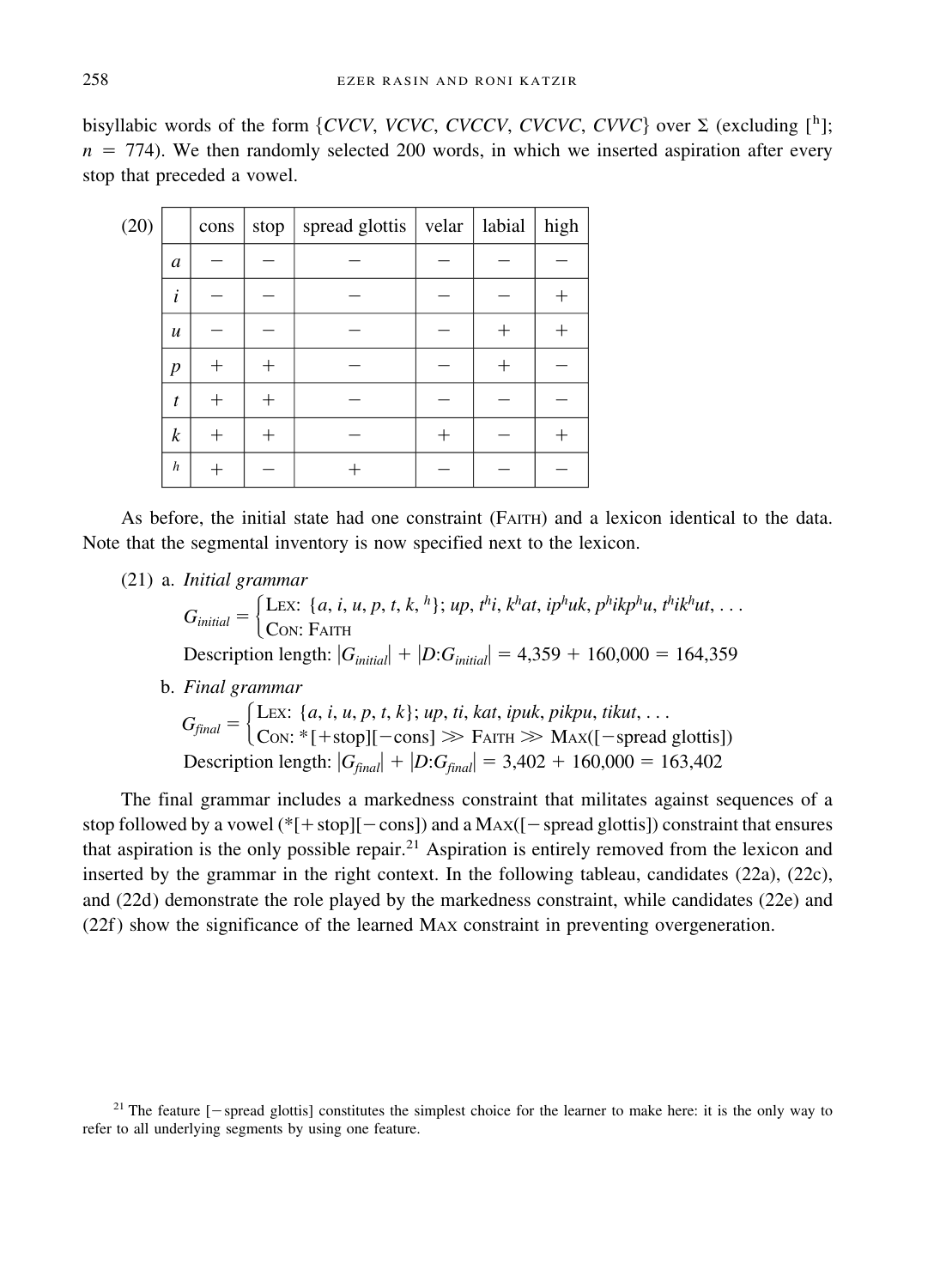| (22) |                                   | /kat/ |      | $*$ [+stop][-cons]   MAx([-spread glottis]) | FAITH  |
|------|-----------------------------------|-------|------|---------------------------------------------|--------|
|      | a.                                | kat   | $*!$ |                                             |        |
|      | b. $\mathbb{R}$ k <sup>h</sup> at |       |      |                                             | *      |
|      | c.                                | ktat  | *!   |                                             | $\ast$ |
|      | d.                                | kiat  | *!   |                                             | $\ast$ |
|      | e.                                | at    |      | $*!$                                        | $\ast$ |
|      | f.                                | kt    |      | $*!$                                        | $\ast$ |
|      | g.                                | khath |      |                                             | $***$  |
|      |                                   | .     |      |                                             |        |

The segmental inventory has been restricted to  $\{a, i, u, p, t, k\}$ , blocking aspiration in other contexts as expected; since aspiration cannot be used to describe underlying segments, no UR can derive forms like  $*at^h$  and  $*k^h$ *ik*<sup>*h*</sup>,. In the examples provided to the learner as part of the simulation, aspiration of *p* in *ip* and of *k* in  $p^h$ *ikp*<sup>*h*</sup>*u* would be ungrammatical. The allophonic distribution has been learned as expected.

# *3.4 Optionality*

The tension between economy and restrictiveness becomes particularly clear in cases that involve optional phonological processes. The significance of optionality to learnability was articulated by Baker (1979) and Dell (1981), who noted that optionality leads an economy-only evaluation metric, such as that provided in *SPE*, directly into the subset problem. In this section, we present a learning simulation modeled after one of Dell's cases and demonstrate how MDL provides the desired remedy where optionality is concerned.

Let us first consider a concrete example, a modified version of one of Dell's French examples, before moving on to state the problem more generally. Dell's original example concerns the optional deletion of *l* word-finally when preceded by an obstruent but not when preceded by a sonorant (and when followed by a pause or a consonant-initial word). Thus, *table* 'table' can be pronounced [*tabl*] or [*tab*] in the appropriate context, while *parle* 'speak' is always pronounced [*parl*] and never \*[*par*]. We have revised the example to allow an easy formulation of optionality in the OT framework. In OT, optionality could arise when URs have more than one optimal output. Instead of dealing with a process that optionally takes place (but might not apply), we chose to handle a case where a markedness constraint could be resolved by two distinct repairs that are equally penalized.

Consider a grammar that handles consonant clusters as follows: an unfavorable sequence  $C_1C_2$  is optionally resolved either by *i*-epenthesis between the two consonants or by  $C_2$ -deletion. A UR like /*tabl*/ would surface either as [*tabil*] or as [*tab*]. In addition, the grammar generates surface forms that appear as if they could have been derived by the same process, but in fact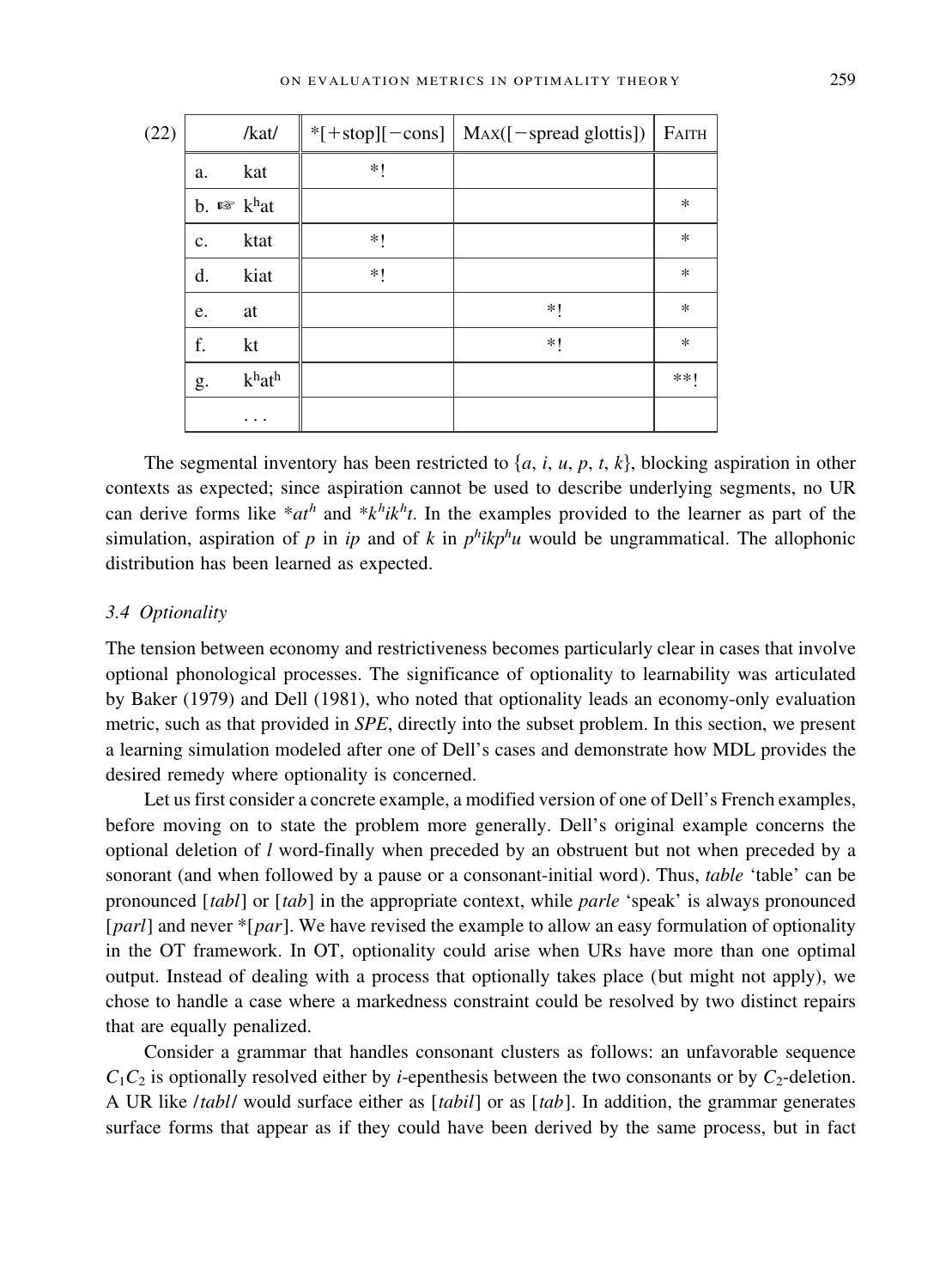they are not. For example, the UR /*paril*/ is faithfully mapped into [*paril*], whereas \*[*par*] is ungrammatical. A learner exposed to  $\{[tabil], [tab], [paril]\}$  would face an instance of the subset problem. On the one hand, it would be justified in making the generalization that [*tabil*] and [*tab*] are generated from the same UR. A learning strategy based solely on economy would succeed in making this inductive leap: a grammar that includes one UR (/*tabl*/) can be more economical than a grammar that has two URs (/*tabil*/ and /*tab*/), even at the cost of introducing the relevant rule or constraint. On the other hand, if only economy is taken into consideration, a UR like /*parl*/ that is strictly simpler than an alternative /*paril*/ would be preferred. Such a grammar would correctly generate [*paril*] from /*parl*/, but since a consonant cluster could be optionally resolved by deletion, that grammar would also generate the ill-formed \*[*par*]. The process involving optionality, which we will refer to as *P*, should not be extended to operating on the UR of [*paril*]. Our target grammar,  $G_{target}$ , is strictly simpler than the overly restrictive identity grammar *Gidentity*, but it has a strictly simpler alternative, call it *Gsimple*, that overgeneralizes.

- (23) a. *Gsimple* (economy only; overgeneralizing): Admits an overly permissive version of *P*.
	- b. *Gtarget* (economy and restrictiveness balanced; correct): Admits an appropriately restricted version of *P*.
	- c. *Gidentity* (restrictiveness only; complex grammar; undergeneralizing): Does not admit *P*.

The problem faced by the learner, then, is to generalize beyond the data (by applying *P*'s operation to /*tabl*/), but to prevent excessive generalization (by precluding *P*'s operation on the UR of  $[paril]$ , which would generate the ungrammatical  $*[par]$ ).<sup>22</sup>

In terms of MDL, minimizing the size of the grammar would generally be beneficial unless it is counterbalanced by an increased length of data encoding given the grammar. Having to make more choices in the face of optionality results in such an increase, as we showed in section 2 for the case of *ab*-nese. In the case discussed here, the dissimilar grammatical treatment of superficially similar surface forms (*tabil* vs. *paril*) is a consequence of differences in the compression benefits that each one provides. Encoding [*tabil*] as the output of /*tabl*/ would require paying one bit of information to specify its choice over [*tab*] (since this is a binary choice). Generally, collapsing [*tabil*] and [*tab*] into a single UR would allow enough compression to justify the cost of optionality (since the result would be at least three segments shorter), while the slight compression gained by eliminating a single vowel *i* from /*paril*/ would not.

We will now show that our learner converges on the correct  $G_{target}$ , to which the MDL evaluation metric assigns the best score. Moreover, it will do so without being told which forms

<sup>&</sup>lt;sup>22</sup> In Dell's original paper, only hypotheses corresponding to  $G_{simple}$  and  $G_{target}$  are considered. Dell proposes a learning strategy that always favors grammars that are more restrictive, and this strategy works well for cases in which these are the only choices. As we have shown, however, such a strategy will not work in a more general setting: it will have no reason to reject the problematic *G<sub>identity</sub>*, which does not generalize at all, in favor of *G<sub>target</sub>*.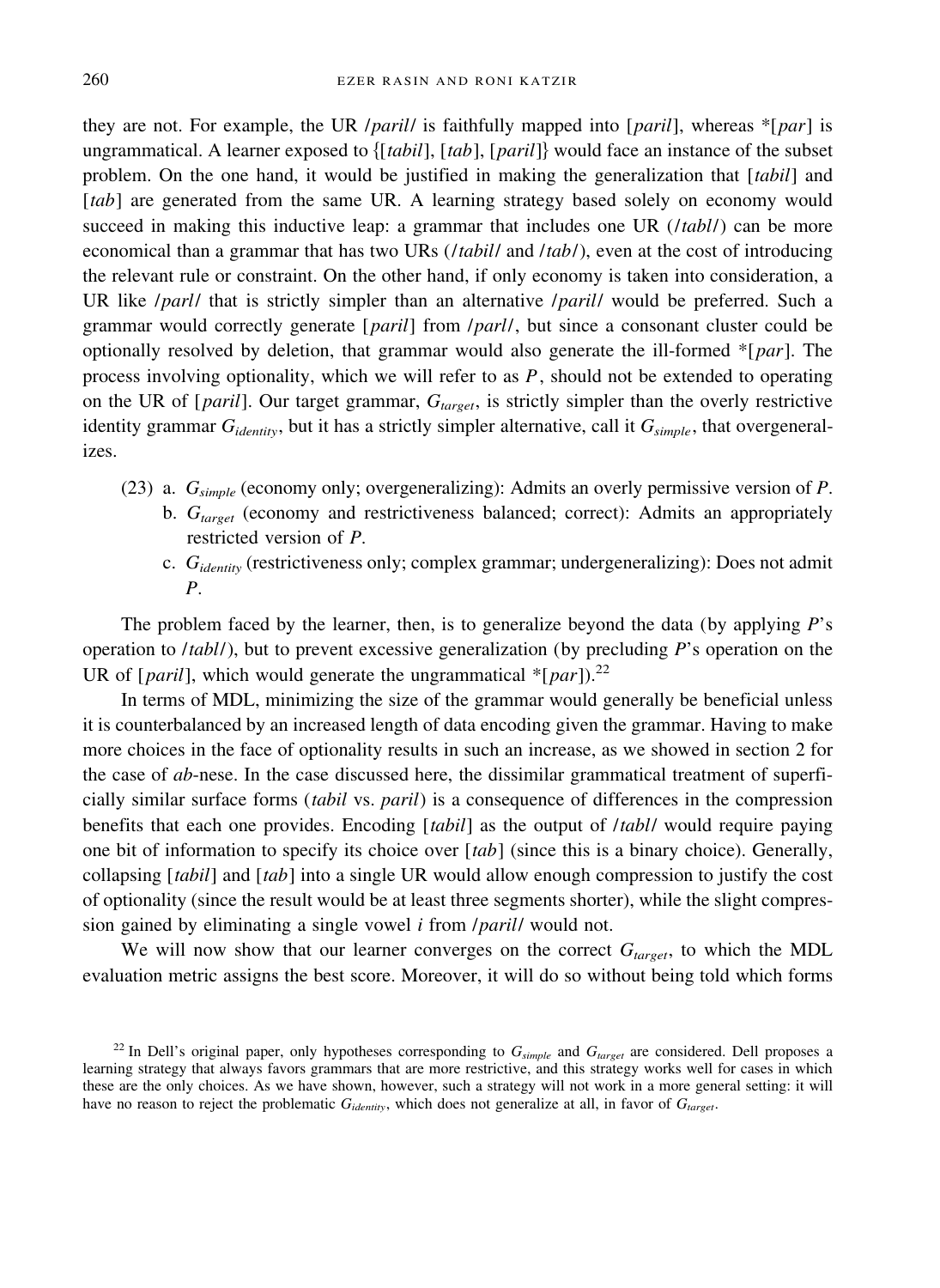(if any) should be collapsed. Since our intention here is to present a proof-of-concept learning of restricted optionality, we will deviate from our earlier setting and provide the learner with the final constraint set in advance. To keep with our previous assumptions, the initial ranking of the constraints will be a faithful one. The feature table is presented in (24).

| (24) |                  | cons   | high   | stop               | son     | voice                            | labial | liquid             |
|------|------------------|--------|--------|--------------------|---------|----------------------------------|--------|--------------------|
|      | a                |        |        |                    | $^{+}$  | $^{+}$                           |        |                    |
|      | $\dot{i}$        |        | $^{+}$ |                    |         |                                  |        |                    |
|      | b                |        |        | $^+$               |         |                                  |        |                    |
|      | $\boldsymbol{p}$ | $+$    |        | $^{+}$             |         |                                  | $^{+}$ |                    |
|      | $\boldsymbol{d}$ | $^{+}$ |        | $\boldsymbol{+}$   |         | $\hspace{0.1mm} +\hspace{0.1mm}$ |        |                    |
|      | $\dot{t}$        | $^{+}$ |        | $\hspace{0.1mm} +$ |         |                                  |        |                    |
|      | l                | $^{+}$ |        |                    | $\,+\,$ | $^{+}$                           |        | $\hspace{0.1mm} +$ |
|      | r                |        |        |                    |         |                                  |        |                    |

The data consisted of three pairs (*tabil*, *tab*, *tapil*, *tap*, *labil*, *lab*) that were to be collapsed and two unpaired forms (*paril, radil*). Each surface form was presented 25 times to the learner.<sup>23</sup> In the final grammar, the learner has correctly collapsed each pair into one UR by arriving at a suitable constraint ranking. As expected, the vowel *i* has not been removed from the unpaired forms, despite the benefit in economy that this move could have afforded. Note that in the final grammar, the length of *D*:*G* has increased significantly from the length of the initial grammar (from 600 to 750); this reflects the final grammar's decreased restrictiveness owing to the collapsing of pairs of forms into single URs. The increase in |*D*:*G*| in this particular case is more than offset by the decrease in grammar size.

(25) a. Initial grammar

Description length:  $|G_{initial}| + |D:G_{initial}| = 589 + 600 = 1,189$  $G_{initial} = \left\{ \frac{\text{Lex.}}{\text{Cov}} \right\}$ CON: *tabil*, *tab*, *paril*, *tapil*, *tap*, *radil*, *labil*, *lab*  $\text{FATH} \gg \text{Dep}([-high]) \gg \text{Max}([-liquid]) \gg *[+cons][+cons]$ 

b. *Final grammar*

$$
G_{\text{final}} = \begin{cases} \text{Lex: } \tanh, \tanh, \tanh, \tanh, \tanh \end{cases}
$$

$$
G_{\text{final}} = \begin{cases} \text{Lex: } \tanh, \tanh, \tanh \geq \text{PartH} \gg \text{Der}([-high]) \gg \text{Max}([-liquid])\\ \text{Description length: } |G_{\text{final}}| + |D:G_{\text{final}}| = 415 + 750 = 1,165 \end{cases}
$$

 $23$  We presented each example 25 times to the learner in order to prevent overgeneration by ensuring that optionality is not too cheap.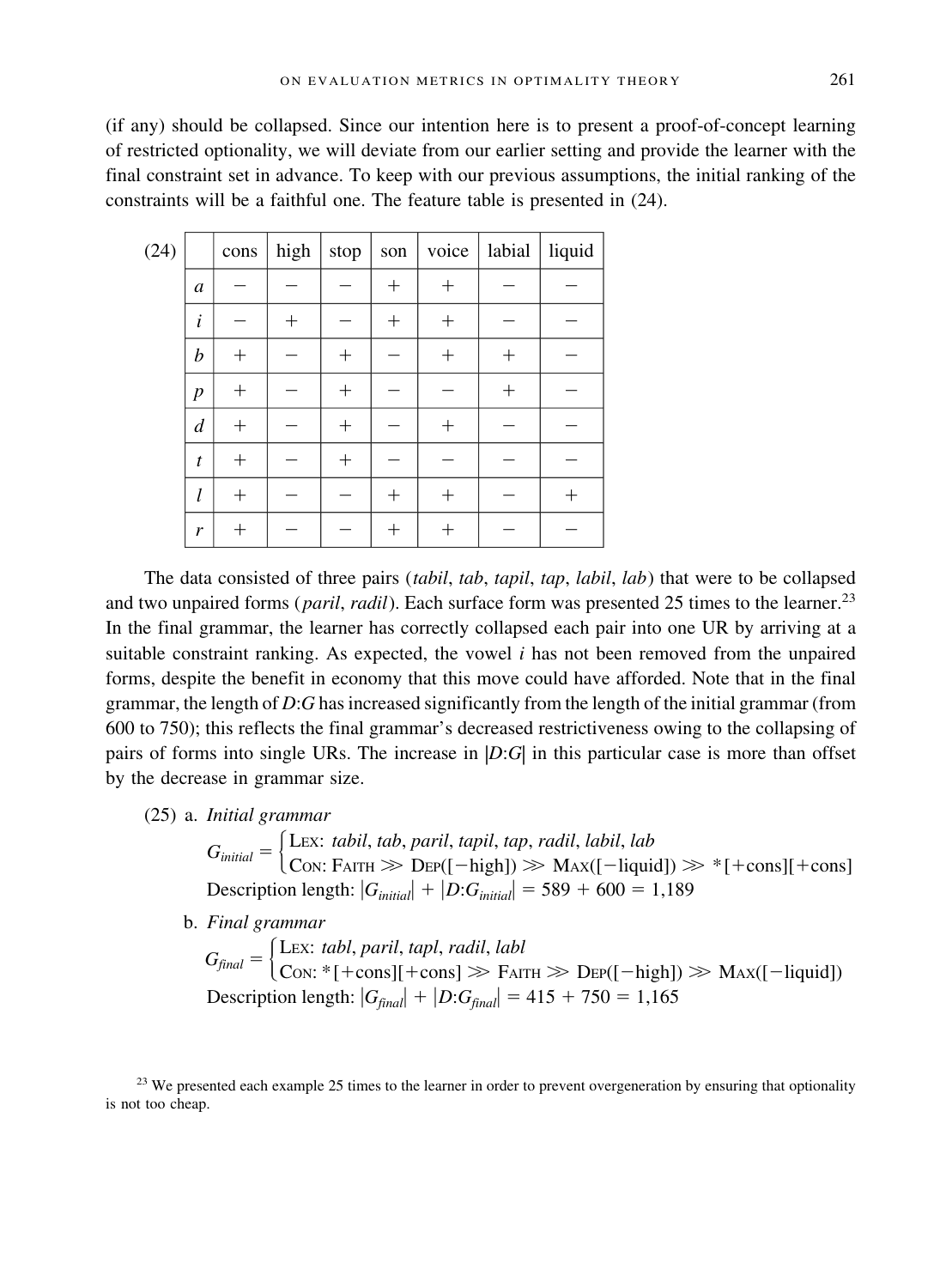| (26) |                                 |          | /tabl/ $\  *$ [+cons][+cons]   FAITH   DEP([-high])   MAX([-liquid]) |        |      |       |
|------|---------------------------------|----------|----------------------------------------------------------------------|--------|------|-------|
|      | a.                              | tabl     | $*1$                                                                 |        |      |       |
|      | $\mathbf{b}$ . $\mathbf{F}$ tab |          |                                                                      | ∗      |      |       |
|      | c.                              | tal      |                                                                      | ∗      |      | $*$ ( |
|      | d. $\mathbb{R}$ tabil           |          |                                                                      | ∗      |      |       |
|      | e.                              | tabal    |                                                                      | $\ast$ | $*1$ |       |
|      |                                 | $\cdots$ |                                                                      |        |      |       |

The tableau in (26) demonstrates the final grammar at work.

Significantly, the overgenerating *Gsimple* presented above would have led to a longer description length compared with the correct hypothesis: as shown in (27), by removing all underlying instances of *i*, the grammar itself would have been more economical, but the overall description length would have been higher.

(27) a. Overgenerating grammar

 $G_{simple} = \left\{\frac{\text{Lex.}}{\text{Conv}}\right\}$ *tabl*, *parl*, *tapl*, *radl*, *labl*

Description length:  $|G_{simple}| + |D:G_{simple}| = 387 + 800 = 1,187$ CON:  $*$ [+cons][+cons]  $\gg$  FAITH  $\gg$  DEP([-high])  $\gg$  MAX([-liquid])

| b. |                    | /parl/                | *[+cons][+cons]   FAITH   DEP([-high])   MAX([-liquid]) |        |  |
|----|--------------------|-----------------------|---------------------------------------------------------|--------|--|
|    | a.                 | parl                  | *1                                                      |        |  |
|    | b. $\bullet^*$ par |                       |                                                         | ∗      |  |
|    |                    | c. $\mathbb{R}$ paril |                                                         | $\ast$ |  |
|    |                    | $\cdots$              |                                                         |        |  |

# *3.5 Alternations*

In previous examples, we considered phonological grammars that map URs to surface forms regardless of the contexts they appear in. Our next step will be to show that our learning criterion extends naturally to learning morphophonological alternations. We will examine the behavior of our learner on a dataset created by concatenating a suffix to a base set of forms. A phonological process would change some of those forms at the boundary, resulting in forms that are realized differently in two different contexts: such forms would surface faithfully when occurring independently but would be phonologically altered in the environment of the suffix. To see how the procedure works, consider the Hebrew verbs *katav* 'write' and *daag* 'worry' along with the 2nd person feminine suffix -*t*. Assuming that Modern Hebrew speakers' obstruents assimilate in voic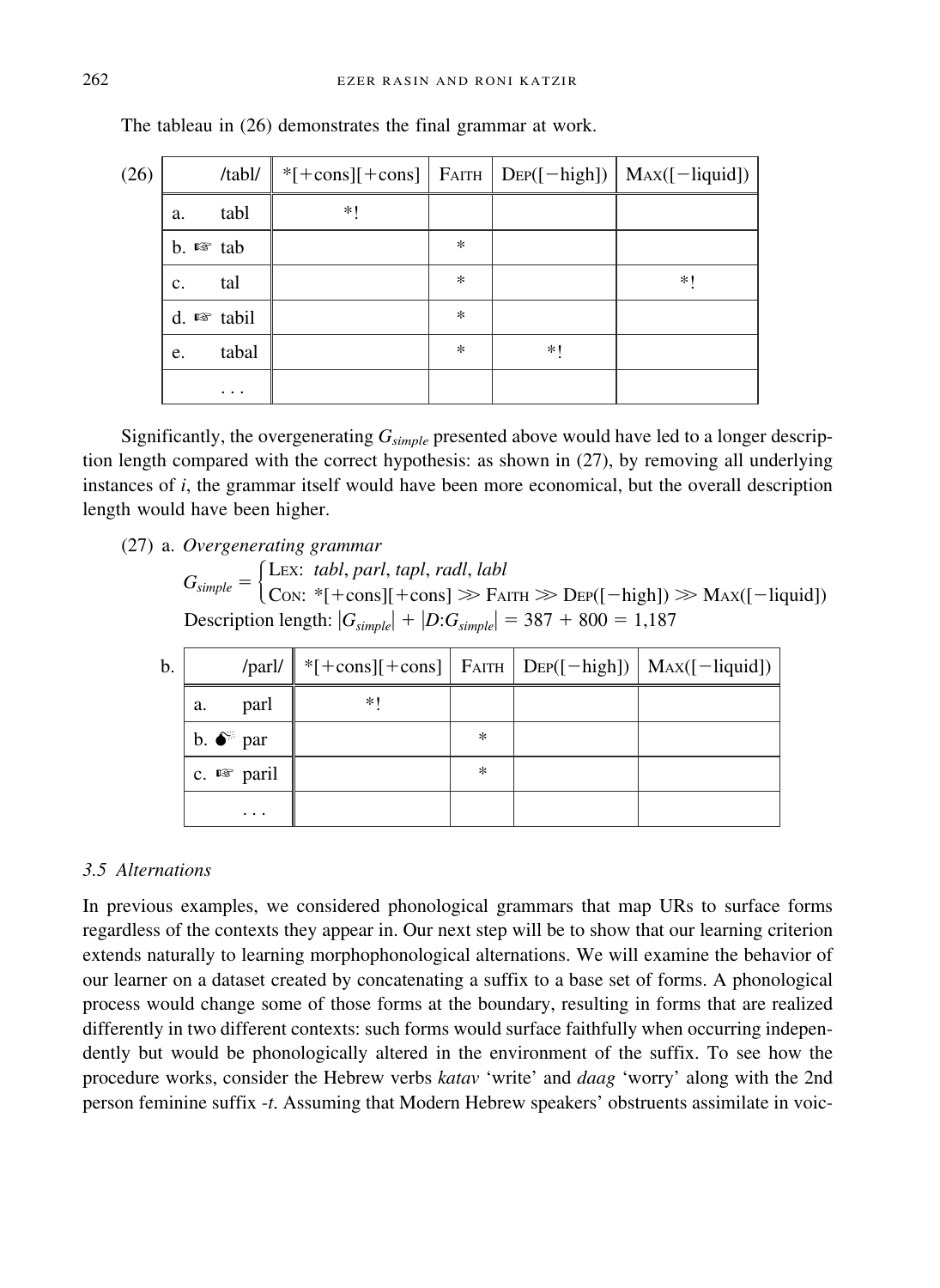ing to a following obstruent, our dataset would include *katav*, *kataft*, *daag*, and *daakt*. Our learner will know neither about the morphological constituency of these forms nor that pairs of them are derivationally related. Instead, we will allow the learner to perform segmentation and represent suffixes as part of the lexicon. In addition, following the lead of Goldsmith (2001), we will allow URs to be stored with pointers to suffixes that they attach to (a pointer from a UR to a suffix means that both the UR itself and the UR combined with the suffix can be inputs to the grammar). If our view of learning as compression is correct, morphophonological alternations should fall out as by-products of two distinct mechanisms: phonological induction, which we have discussed in previous sections, and segmentation, which we will now introduce. Thus, if the learner is provided with enough examples, a grammar like the following, presented schematically, should lead to a shorter description length compared with a naive grammar that memorizes the data and captures no generalizations:

 $(28)$   $G = \begin{cases}$  LEX: CON: *katav*{-*<sup>t</sup>*}, *daag*{-*<sup>t</sup>*}; Suffixes:{*t*} assimilation-enforcing constraint ranking

In other words, compressing the lexicon by collapsing multiple surface forms into a single UR would justify, in terms of total description length, the addition of assimilation-enforcing constraints to CON along with their appropriate ranking. To see how this prediction is borne out, consider the small dataset of eight words in (29), generated according to the procedure described above. In (29), four basic words have been concatenated with a suffix -*t*, triggering two phonological processes. In 1–2 and 3–4, suffixation results in regressive obstruent devoicing. In 5–6, two adjacent coronals are separated by *e*-epenthesis, thus blocking voicing assimilation. In 7–8, neither of the two environments is met and the basic form remains unchanged.

|  | (29) 1. katav | 3. daag  | 5. rakad   | 7. takaf  |
|--|---------------|----------|------------|-----------|
|  | 2. kataft     | 4. daakt | 6. rakadet | 8. takaft |

As in section 3.4, we provide the learner with the final constraint set in advance for the present simulation. We also do not incorporate the costs of suffixes and pointers to them: the size of the lexicon in (28) is equal to the size of the lexicon  $\{katav, daag\}$ ; choice of a UR in order to describe a surface form is specified from this latter lexicon, ignoring the cost of suffixation (e.g., unsuffixed *katav* is specified as the UR for both its unsuffixed and suffixed outputs). See Goldsmith 2001 for much relevant discussion of how the costs of suffixes and pointers to them can be taken into account. Here, GEN is allowed to arbitrarily change segments in addition to inserting and deleting, and the search procedure is extended to perform the following additional moves in the hypothesis space: create suffix (only one suffix at a time is permitted), remove suffix, add pointer, and remove pointer. As before, a modification is chosen according to a uniform distribution over all possible changes. The feature table in (30) was provided to the learner.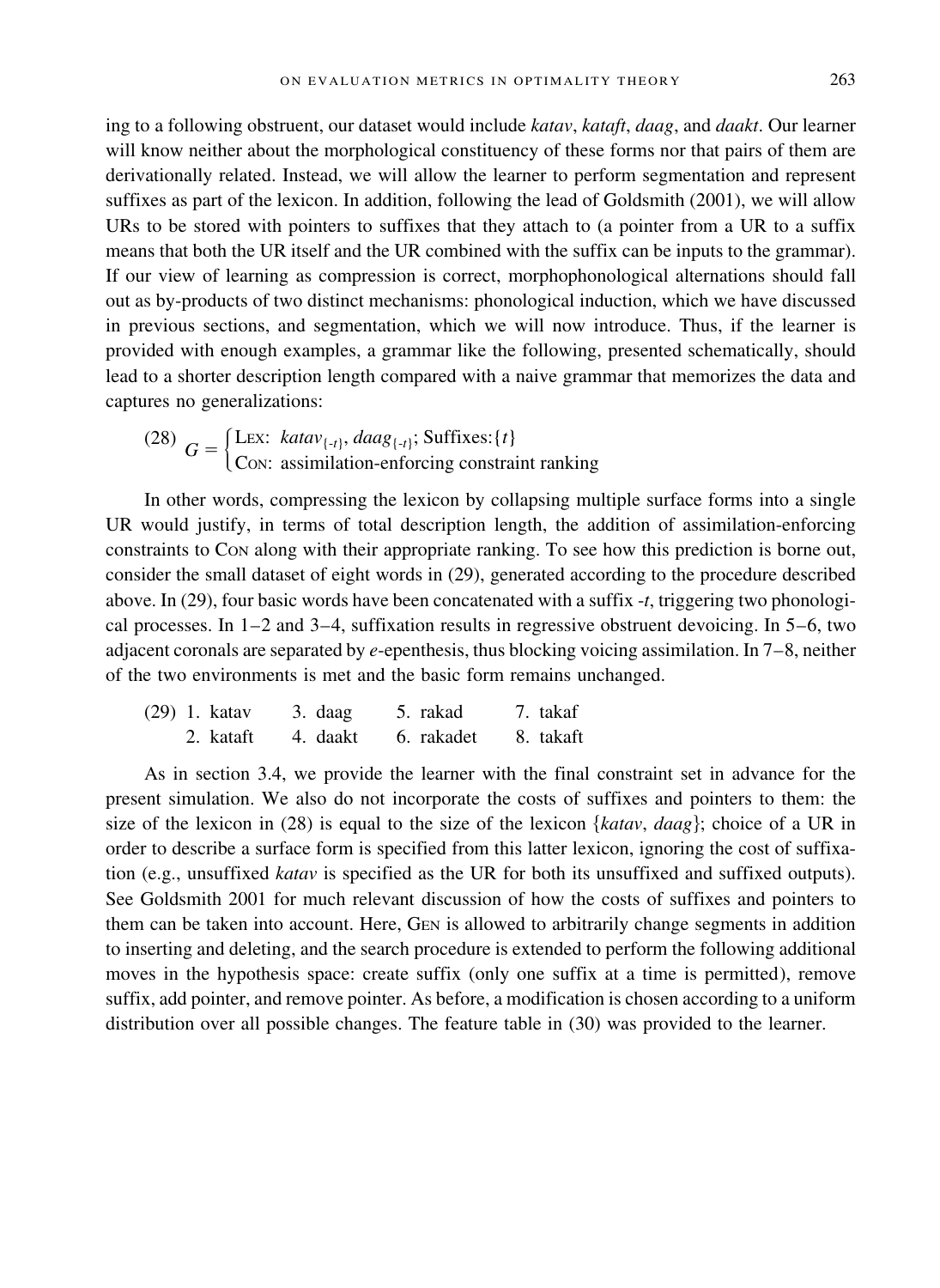| (30) |                  | cons               | voice              | high   | labial | coronal | <b>ATR</b> | rhotic |
|------|------------------|--------------------|--------------------|--------|--------|---------|------------|--------|
|      | a                |                    | $^{+}$             |        |        |         |            |        |
|      | $\boldsymbol{I}$ |                    | $^{+}$             | $^{+}$ |        |         |            |        |
|      | $\mathfrak{e}$   |                    |                    |        |        |         |            |        |
|      | $\bar{t}$        | $^{+}$             |                    |        |        | $^{+}$  |            |        |
|      | $\boldsymbol{d}$ | $^{+}$             | $^{+}$             |        |        | $+$     |            |        |
|      | g                | $^{+}$             | $+$                |        |        |         |            |        |
|      | $\boldsymbol{k}$ | $^{+}$             |                    |        |        |         |            |        |
|      | $\mathcal{V}$    | $^{+}$             | $\hspace{0.1mm} +$ |        | $^{+}$ |         |            |        |
|      | $\boldsymbol{f}$ | $^{+}$             |                    |        | $^{+}$ |         |            |        |
|      | r                | $\hspace{0.1mm} +$ | $^{+}$             |        |        | $^{+}$  |            | $^{+}$ |

The learner's task in this case, then, is threefold: to discover the -*t* suffix by performing segmentation; to learn a constraint ranking that enforces regressive devoicing and epenthesis between coronal consonants; and to collapse pairs of surface forms into a single UR, without knowing in advance which forms should be collapsed. In the results presented below, all three goals have been reached. Note that the grammar includes the markedness constraints  $*$ [+ $\cos$ , + voice] $[-\text{voice}]$  and \* $[+\text{coronal}]$  that trigger voicing and epenthesis, respectively. All other constraints, when appropriately ranked, enable the elimination of losing candidates.

#### (31) a. Initial grammar

Description length:  $|G_{initial}| + |D:G_{initial}| = 864 + 24 = 888$  $G_{initial} = \begin{cases} \text{Conv:} \ \text{FATH} \gg \text{MAX}([\text{+cons}]) \gg \text{Dep}([-\text{ATR}]) \gg \text{IDENT}([-\text{voice}]) \ \gg \text{Ferm}([\text{+cons}]) \gg \text{Ferm}([\text{+lebial}]) \gg \text{Ferm}([\text{+lebial}]) \end{cases}$ LEX: *katav*, *daag*, *rakad*, *takaf*, *kataft*, *daakt*, *rakadet*, *takaft*; Suffixes:{ }  $\gg$  IDENT([+cons])  $\gg$  IDENT([+labial])  $\gg$  IDENT([-labial])  $\gg$  IDENT([-high])  $\gg$  IDENT([+high])  $\gg$  \*[-coronal][+ATR]  $\gg$  \*[+coronal][+coronal]  $\gg$  \*[+cons, +voice][-voice]

b. *Final grammar*

Con:  $*[+cons, +voice][-voice] \gg *[-coronal][+ATR]$  $\gg$  \*[+coronal][+coronal]  $\gg$  IDENT([-high])  $\gg$  IDENT([-voice])  $\gg$  DEP([-ATR])  $\gg$  Faith  $\gg$  IDENT([+labial])  $\gg$  MAX([+cons])  $\gg$  IDENT([-labial])  $\gg$  IDENT([+cons])  $\gg$  IDENT([+high])  $G_{final} =$ LEX: *katav*{-*t*}, *daag*{-*t*}, *rakad*{-*t*}, *takaf*{-*t*}; Suffixes:{*t*}

Description length:  $|G_{final}| + |D:G_{final}| = 520 + 16 = 536$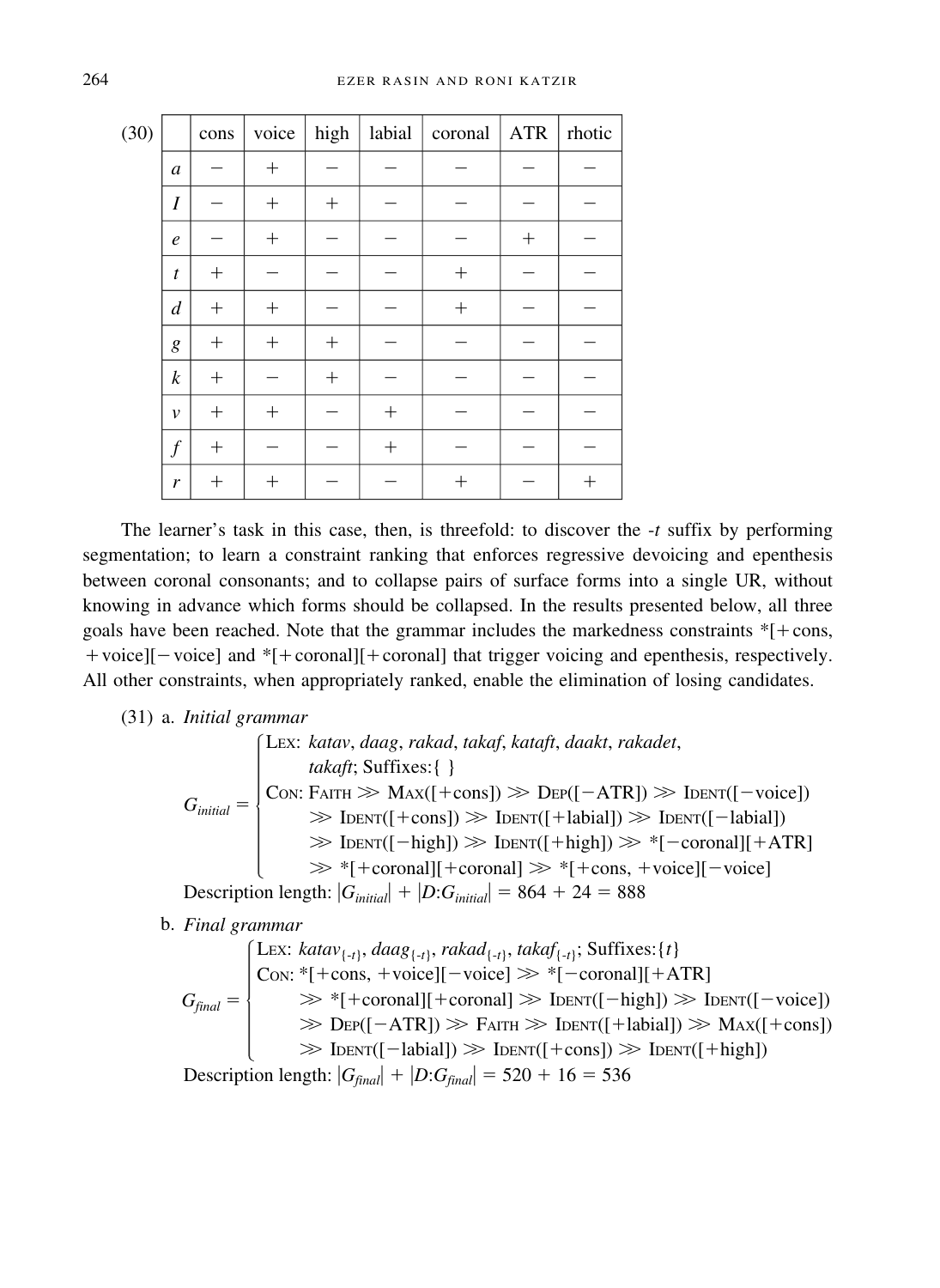#### **4 Previous Proposals**

In this section, we will use the perspective provided by the evaluation metric to take a critical look at previous learning algorithms that have been proposed in the literature on OT. In section 4.1, we briefly review the main efforts in the literature, efforts that, as we will explain, have a somewhat different focus from our own. The next two sections concern proposals that are much closer to ours: Maximum Likelihood Learning of Lexicons and Grammars (Jarosz 2006a,b, 2010), discussed in section 4.2; and the Lexicon Entropy Learner (Riggle 2006), discussed in section 4.3. We will show that each proposal targets one of the two criteria of economy and restrictiveness but not both, leading to challenges of the kind discussed above for the scientist. Our own proposal, presented earlier, can thus be seen as subsuming both, balancing in a principled way between the two biases.

#### *4.1 Constraint-Reranking Approaches*

As mentioned in section 1, the literature on OT has taken considerations of learning very seriously. Obviously, we will not be able to do justice to all the relevant literature within the scope of this article. For the most part, however, this literature has concerned itself with questions that are quite different from those motivating the present proposal. Specifically, some of the most influential proposals, such as Recursive Constraint Demotion (RCD; Tesar and Smolensky 1998, 2000), Biased Constraint Demotion (BCD; Prince and Tesar 2004), the Gradual Learning Algorithm (GLA; Boersma and Hayes 2001), and the Maximum Entropy model of Goldwater and Johnson (2003), assume that the learner has access to pairs of URs and surface forms (as well as a finite inventory of universal constraints). Clearly, these works do not suppose that the child is given these pairs explicitly by the environment. Rather, such proposals are to be thought of as part of a bigger system that also includes a learner for the pairings of URs and surface forms. Since it is integrated learners for both constraint rankings and lexicons that we are interested in, we hope that for the time being it is reasonable to set aside proposals of this kind that rely on an unspecified learner to obtain pairings of URs and surface forms.

Among constraint-reranking approaches, there is one family of proposals, which we will refer to as *paradigm-based lexicon learners*, in which constraint reranking is combined with some lexical learning. These proposals, which include those by Tesar (2006, 2009, 2014), Apoussidou (2007), Merchant (2008), and Akers (2012), have the following in common: they all use paradigms to extract information about alternations, which in turn supports the learning of properties of URs. Consider, for example, a language like German in which a voicing contrast in obstruents is neutralized word-finally. Given a pairing of paradigmatically related surface forms such as [rat] 'wheel.sg' and [red $v$ ] 'wheel.pl', paradigm-based learners may conclude that the UR in both cases is /rad/; in particular, the UR is nonidentical to the surface form [rat]. Outside of alternations, paradigm-based learners posit URs that are identical to the surface forms, thus following the principle of Lexicon Optimization (Prince and Smolensky 1993, Inkelas 1995).

Alternations are a central source of information, and we agree with the paradigm-based approach that this source should not be overlooked. For example, it is hard to think of a different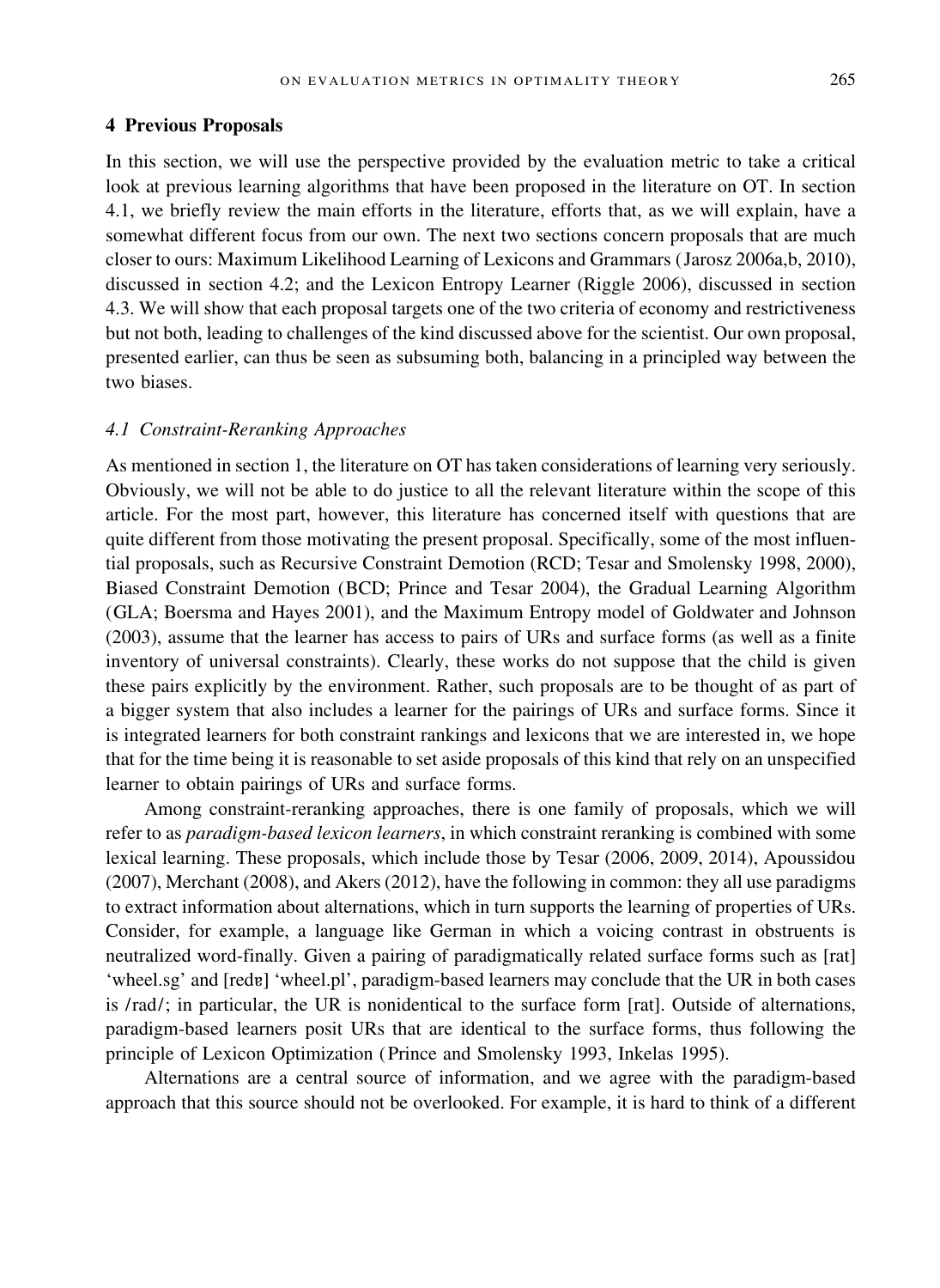basis for learning that the UR for 'wheel' in German is /rad/ while that of 'council, advice' is /rat/: the surface form in both cases is [rat]; but the plural form of 'wheel' is [redve], while that of 'council' is [reta]. However, while alternations are undoubtedly important in discovering URs, they are a special case of a more general phenomenon and would ideally fall out of whatever mechanism handles the induction of phonological patterns and of the lexicon. The MDL learner that we presented above treats alternation-based learning as exactly this kind of special case, as we showed in section 3.5. Paradigm-based learners, on the other hand, treat the domain of alternations as a world unto itself. Not surprisingly, then, the paradigm-based learners in the literature offer no obvious generalization for properties of URs that do not involve alternations.

The challenge for constraint reranking and Lexicon Optimization has been discussed by Alderete and Tesar (2002), McCarthy (2005), and Krämer (2012), who show that constraintreranking learners—whether paradigm-based or not—must be modified so as to learn nonidentical mappings from surface forms to nonalternating URs. McCarthy (2005) discusses evidence from languages like Choctaw, Japanese, Rotuman, and Sanskrit, in which some nonalternating URs are claimed to be distinct from their surface forms. McCarthy suggests that, in these languages, nonidentical mappings in alternating forms are extended to nonalternating forms. Krämer (2012) discusses this and other ways in which nonidentical mappings can be inferred for nonalternating forms. However, these ideas have yet to be turned into explicit learners, leaving the task of learning nonidentical mappings for nonalternating forms as a challenge for constraint-reranking approaches, including paradigm-based learners.

But regardless of whether or not it turns out to be feasible to use information from alternations to infer nonidentical mappings in nonalternating forms, Alderete and Tesar (2002) make an even stronger claim: that nontrivial learning must take place even in the absence of alternations. The argument is based on stress-epenthesis interactions in languages like Yimas, Mohawk, and Selayarese. For a particularly transparent example of learning without alternations, recall the case of *ab*nese and in particular the discussion of how the constraint \**bb* might interact with a hypothetical pattern, considered in section 2.1, of lengthening the penultimate segment of words. We noted that a surface form such as [*aab:ab*], with penultimate lengthening, would provide support to /*aabb*/ as the corresponding UR. There was no alternation involved to help with this inference, and none was needed. A real-world counterpart of the artificial *ab*-nese example is the interaction of stress and epenthesis in Yimas, used by Alderete and Tesar (2002) to argue explicitly for learning nonidentical mappings from surface forms to URs even in the absence of supporting alternations. Until a paradigm-based learner is proposed that generalizes beyond alternations, we conclude that, like the constraint-reranking approaches mentioned above, such learners can be set aside within the present context.

We now turn to two learners that, unlike constraint-reranking approaches, support the learning of nonidentical mappings for nonalternating forms as well, making them more directly comparable to our MDL-based learner.

# *4.2 Maximum Likelihood Learning of Lexicons and Grammars*

Jarosz (2006a,b) proposes an algorithm, Maximum Likelihood Learning of Lexicons and Grammars (MLG), that uses the principle of Maximum Likelihood (ML) to learn lexicons and constraint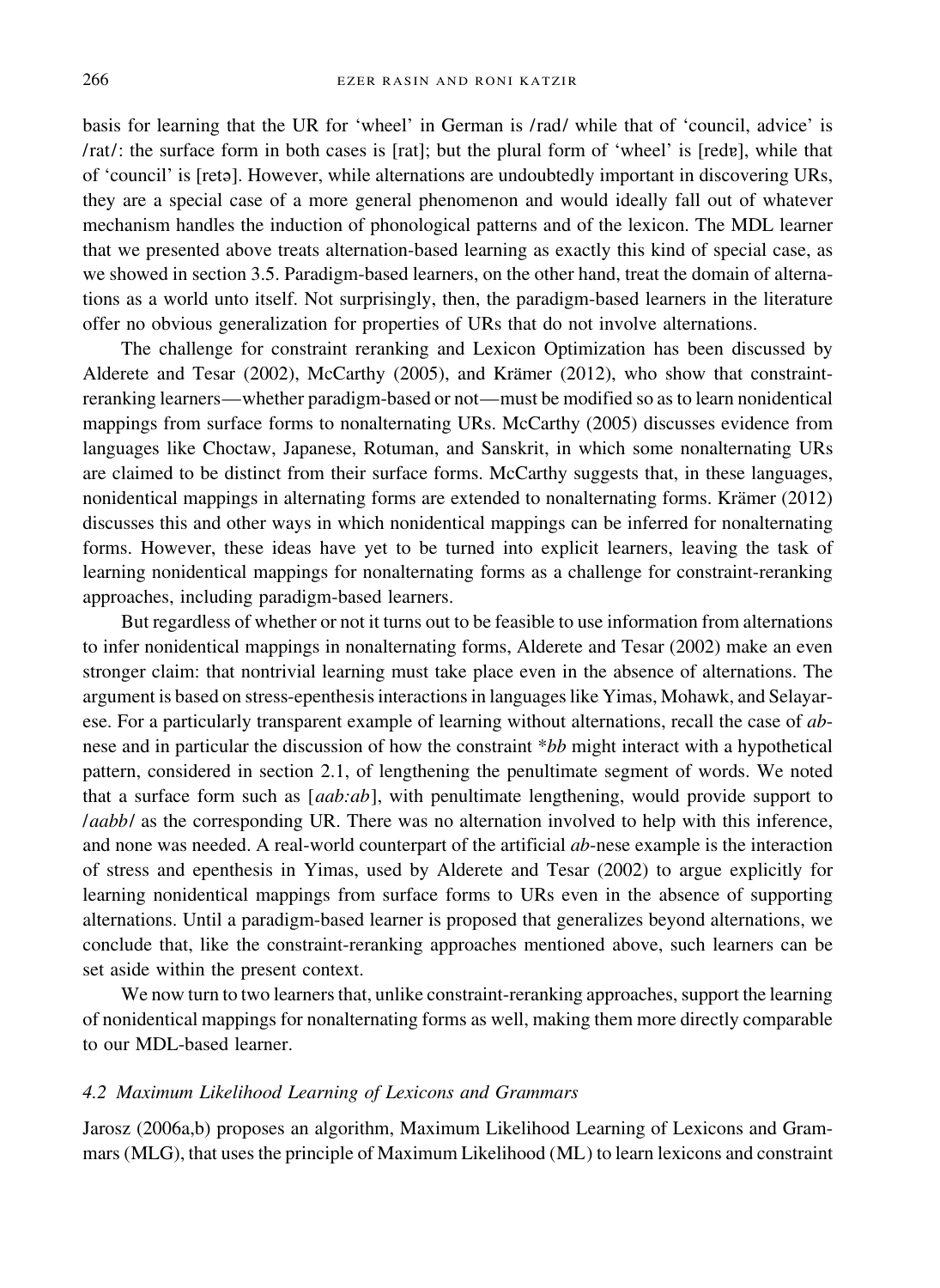rankings. Working within a probabilistic version of OT, Jarosz assumes that a hypothesis is a distribution over constraint rankings coupled with a distribution over URs for each morpheme.<sup>24</sup> The learner is given the set of constraints in advance (either as part of the innate component or perhaps through a separate module for learning constraints), along with candidate URs for each morpheme. The learner then attempts to find the hypothesis that maximizes the likelihood of the data. The search starts with an uncommitted lexicon, in which all candidates for any given morpheme are equally likely, and the search for the best hypothesis is performed by the Expectation Maximization algorithm (EM; Dempster, Laird, and Rubin 1977).

Let us demonstrate with a simple variation on *ab*-nese in which we have the same data sequence as in (1) but are restricted to working with the constraints  $*ab$ ,  $*p$ , and IDENT, all three of which are given to us in advance; we will also assume the knowledge that *b* has *p* as a featural variant and that *a* has *e*. The learning process will start with the hypothesis that for any given morpheme, all possible URs are equally likely. That is, the initial hypothesis provides the following distribution over the lexicon (along with a distribution over the possible rankings of the constraints):

- (32) a. *M*<sup>1</sup> (*ab*) URs: *ab* (.25); *ap* (.25); *eb* (.25); *ep* (.25)
	- b. *M*<sup>2</sup> (*bab*) URs: *bab* (.125); *bap* (.125); *beb* (.125); *pab* (.125); *bep* (.125); *pap* (.125); *peb* (.125); *pep* (.125)
	- c. *M*<sup>3</sup> (*aaab*) URs: *aaab* (.0625); *aaap* (.0625); *aaeb* (.0625); *aeab* (.0625); *eaab* (.0625); *aaep* (.0625); . . .
	- d. *M*<sup>4</sup> (*aabab*) URs: . . .
	- e. *M*<sup>5</sup> (*baab*) URs: . . .
	- f.  $M_6$  (aababaaaabab) URs: ...
	- g. *M*<sup>7</sup> (*babababaa*) URs: . . .
	- h. *M*<sup>8</sup> (*babababababaabab*) URs: . . .

On Jarosz's assumptions, the correct morpheme for each surface form has been identified in advance and is available to the learner. Using this knowledge, each hypothesis defines a probability distribution over surface forms that can be computed by enumerating the possible URs and the different constraint rankings. Take the surface form *ab*, for example: suppose we encounter it in a certain position in the data, and suppose further that this position has been correctly identified as expressing the morpheme *M*1. Our goal is to compute its likelihood, and we do this by enumerating the different URs that  $M_1$  is associated with—in this case, *ab*, *ap*, *eb*, and *ep*—and by computing the conditional probability of the surface form *ab* given each of the URs; the final answer is the weighted sum of these conditional probabilities, each weighted by the probability of the relevant UR.

(33) The likelihood of the surface form ab given that the morpheme is  $M_l$ 

$$
P(\text{surface} = ab|M_1) = \sum_{u \in \{ab, ap, eb, ep\}} P(\text{surface} = ab|u) P(u)
$$

<sup>&</sup>lt;sup>24</sup> This probabilistic version of OT is distinct from Stochastic OT (Boersma 1998, Boersma and Hayes 2001).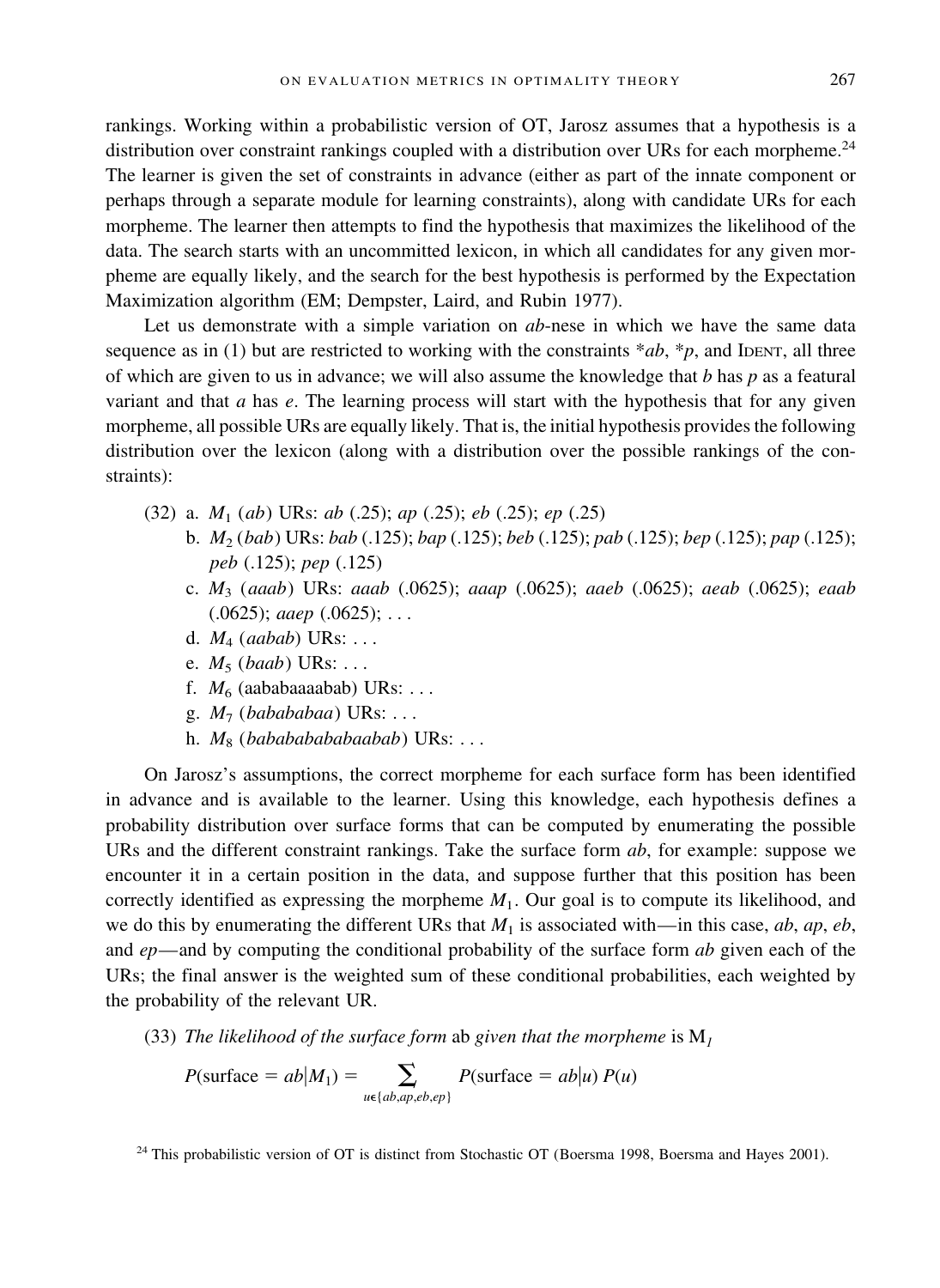The probabilities of the different URs are part of each hypothesis. For example, in the initial hypothesis (32), the distribution is uniform, with each UR for *M*<sup>1</sup> having a probability of .25. What remains is the computation of  $P(\text{surface} = ab|u)$  for any particular UR. This is done by looking at the different constraint rankings and their probabilities (again, part of every hypothesis). To see how this is done for the UR *ab*, consider (34).

| (34) |                | Ranking $r_i$              | $P(r_i)$  | Optimal $O_k$ |
|------|----------------|----------------------------|-----------|---------------|
|      | r <sub>1</sub> | *ab $\gg$ *p $\gg$ IDENT   | $\cdot$ 2 | eb            |
|      | r <sub>2</sub> | *ab $\gg$ IDENT $\gg$ *p   | .15       | eb            |
|      | r <sub>3</sub> | IDENT $\gg$ *ab $\gg$ *p   | .05       | ab            |
|      | $r_4$          | * $p \gg$ * $ab \gg$ IDENT | $\cdot$ 1 | eb            |
|      | $r_{5}$        | * $p \gg$ IDENT $\gg$ *ab  | 0         | ab            |
|      | r <sub>6</sub> | IDENT $\gg$ *p $\gg$ *ab   | .5        | ab            |

The probability of the surface form *ab* given the UR *ab* is obtained by summing over the rows in which the surface form *ab* is the winner. In the present case, these are the third, fifth, and sixth rows:  $P(r_3) + P(r_5) + P(r_6) = .05 + 0 + .5 = .55$ . By repeating the computation with the other possible URs for  $M_1$ , we obtain the required values to compute the likelihood of the surface form *ab* given  $M_1$  according to (33).

ML addresses the restrictiveness requirement directly: any overgeneration will lead to spending probability mass on forms that do not occur.<sup>25</sup> An ML grammar is thus a fully restrictive one. Meanwhile, starting from an uncommitted lexicon as in (32) encourages the learner to consider hypotheses that rely on the constraints—rather than on accidents of the lexicon—to encode patterns in the input data. Such hypotheses are in line with the OT principle of ROTB. From an information-theoretic perspective, an uncommitted lexicon is one with high entropy. As we will show in the next section, lexicon entropy (though in a form different from Jarosz's) can sometimes stand proxy for economy, both criteria sometimes favoring a smaller lexicon from which significant patterns have been extracted over a more complex one in which those patterns remain.

We noted in section 2.2 that restrictiveness must be simultaneously balanced against economy in order to provide an adequate evaluation of hypotheses, and we discussed the problematic results of unchecked restrictiveness. Despite the entropic starting point, MLG suffers from the same problem. Let us start by recalling the dangers of pure restrictiveness. Without the balancing force of economy, restrictiveness will make the learner attempt a full memorization of the data. If the learner can memorize the entire sequence of data, it will do so. The only thing that can stop it is its own representational limitations. For example, if it cannot represent the order of elements

<sup>25</sup> This closely mirrors the minimization of |*D*:*G*| alone under a description-length approach.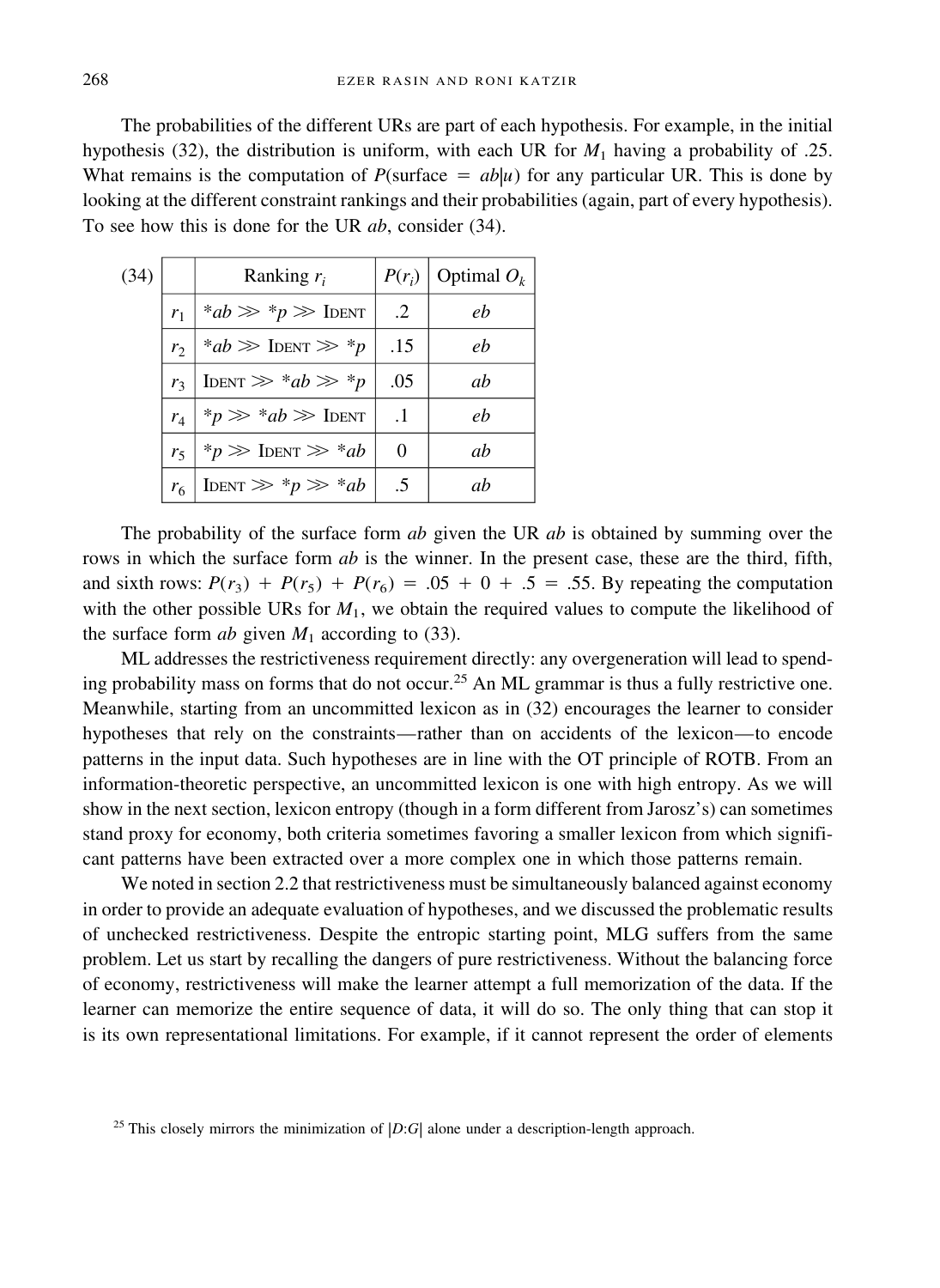in the input data, it will have to resort to an approximation.<sup>26</sup> In our modified *ab*-nese case, the following hypothesis will receive likelihood 1, the highest possible score:

- (35) a. *M*<sup>1</sup> (*ab*) URs: *ab* (1); *ap* (0); *eb* (0); *ep* (0)
	- b. *M*<sup>2</sup> (*bab*) URs: *bab* (1); *bap* (0); *beb* (0); *pab* (0); *bep* (0); *pap* (0); *peb* (0); *pep* (0)
	- c. *M*<sup>3</sup> (*aaab*) URs: *aaab* (1); *aaap* (0); *aaeb* (0); *aeab* (0); *eaab* (0); *aaep* (0); . . .
	- d. *M*<sup>4</sup> (*aabab*) URs: *aabab* (1); . . .
	- e. *M*<sup>5</sup> (*baab*) URs: *baab* (1); . . .
	- f. *M*<sup>6</sup> (*aababaaaabab*) URs: *aababaaaabab* (1); . . .
	- g. *M*<sup>7</sup> (*babababaa*) URs: *babababaa* (1); . . .
	- h. *M*<sup>8</sup> (*babababababaabab*) URs: *babababababaabab* (1); . . .
- (36) IDENT  $\gg$  \**ab*  $\gg$  \**p*

The hypothesis summarized in (35) and (36) is clearly not what we want: it has simply memorized the data, leaving the absence of *p* as an accident of the (uncompressed) lexicon. By Jarosz's ML criterion, however, this hypothesis obtains a perfect score; other contenders can at most obtain a tie with this memorized hypothesis. This problem is quite general: as long as we can list the observed surface forms as having probability 1 (and as long as we can rely on morpheme identification, as in Jarosz's examples), MLG will give likelihood 1 to the fully memorized hypothesis, using the ranking of faithfulness over markedness. Going back to our original *ab*-nese case, ML will see no benefit in squeezing \**bb* out of the lexicon and into the constraints. In English, the same will hold with respect to aspiration: if IDENT outranks the other constraints, a lexicon that memorizes the surface forms with probability 1, including aspiration, will give the data likelihood 1 (again, the highest possible score). We will thus be left without an account of why speakers of English fail to notice the difference between the aspirated  $t^h$  in 'tack' and the unaspirated  $t$  in 'stack'.<sup>27</sup> Worse, there will never be any generalization. As we discussed in section 2.2, restrictiveness alone will fail on any input sequence that shows a proper subset of the possible forms. Earlier, we demonstrated this for the phonologist in the case of *zab*-nese, in which any nonnegative number of *z*'s can precede any word. As we discussed, a restrictivenessonly phonologist will fail to make this generalization, instead memorizing the finite subset of the infinite allowable *z*-forms seen so far and assigning zero probability to any of the accidental gaps in the input data. MLG, similarly aiming for restrictiveness only, will run into the very same problem.

<sup>26</sup> What this approximation is varies. One option is to treat each element as being independently drawn from the lexicon according to a fixed probability distribution. An ML learner that makes such assumptions will memorize the empirical distribution of the elements in the data. The assumptions behind MLG are somewhat different: here the learner operates on the output of a morpheme analyzer, which leaves the ML learner the task of determining the conditional probabilities along the lines discussed earlier.<br><sup>27</sup> If one is interested in learning the constraints themselves—as we were in our own learning examples—the inability

of the ML learner to benefit from compressing the lexicon will be even more noticeable: a hypothesis with a listing of the surface forms (each with probability 1) and a single faithfulness constraint will always be optimal.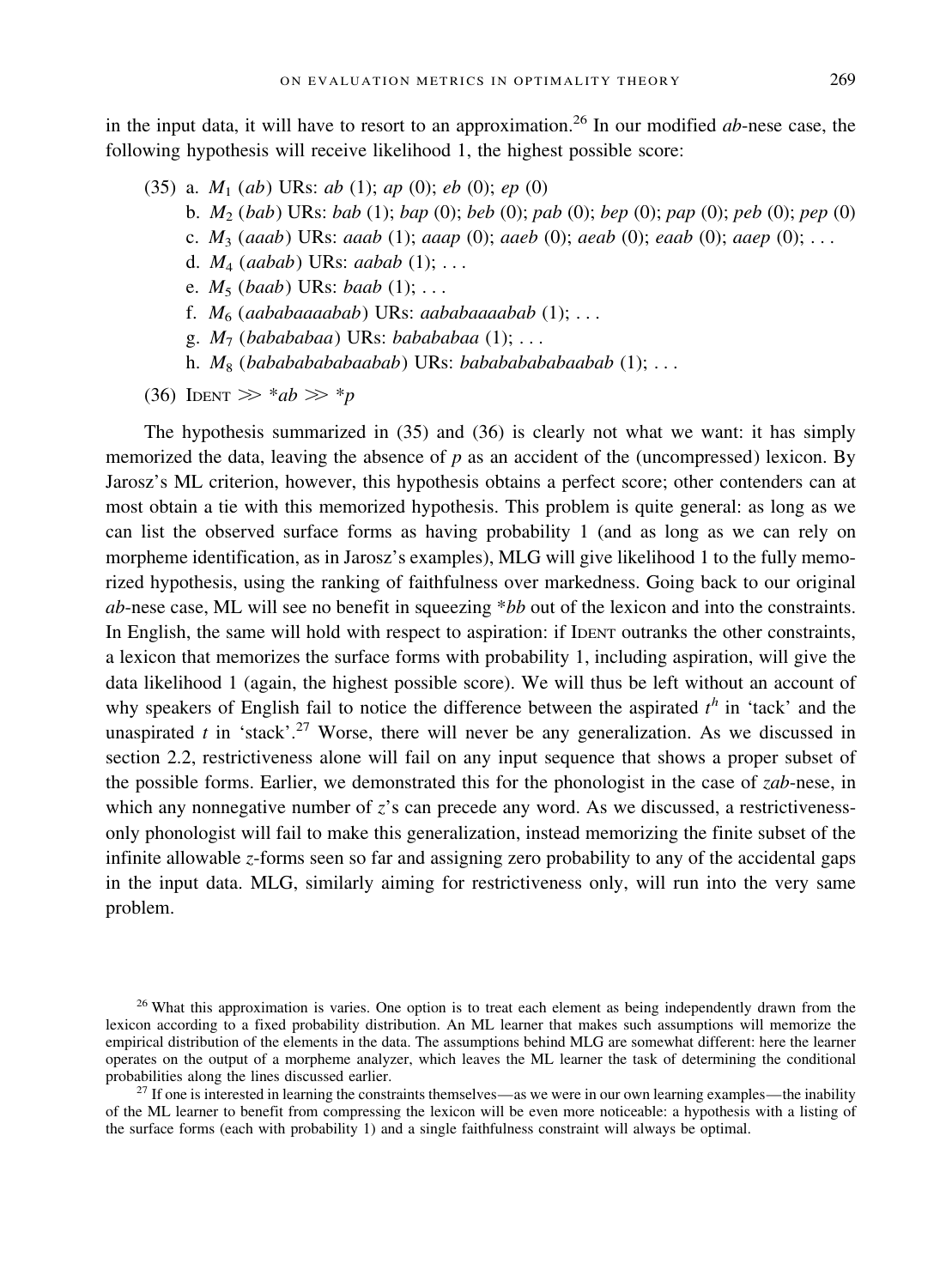What about the uncommitted initial state as a cure for memorization? In Jarosz's examples, the learner does not end up memorizing the input data, and we mentioned that the uncommitted initial state of MLG is designed to encourage the learner to be reasonable. Unfortunately, such encouragement is generally short-lived. It affects the beginning of the search, but if the search is capable enough, the ML criterion will necessarily lead the learner to a maximally memorized hypothesis. That Jarosz's examples do not exhibit such memorization we must attribute to peculiarities of the search procedure. The EM algorithm is known to get caught in local optima, which could account for these results. Moreover, it is possible that the search has stopped before convergence. In other words, what prevents the problematic ML metric from hurting the learning process is a problematic search procedure that fails to find hypotheses that are global winners in terms of ML. Since modeling the search goes beyond the goals of current research, we conclude that the entropic initial state is not capable of rescuing ML as the learning criterion for the child.

#### *4.3 Lexicon Entropy Learner*

We just showed that an uncommitted—or entropic—initial state does little to help the learner. Assuming that an entropic lexicon is indeed a relevant property of good hypotheses, the remedy seems clear: turn the requirement into an active force by incorporating it into the learning criterion. This is exactly what Riggle (2006) proposes. On Riggle's account, different grammar and lexicon hypotheses are evaluated according to a measure of lexicon entropy. The measure, which is somewhat different from Jarosz's and which we will discuss shortly, is based on the following principle:

(37) *Lexicon Entropy Principle*

Assume a universal constraint set CON. Whenever faced with a decision whether to encode a phonological pattern as a consequence of constraint interaction or as an accident of the lexicon, the former option must be taken. (modified from Riggle 2006:347)

Riggle proposes that a grammar *G* be evaluated according to the conditional entropy of *G*'s lexicon, defined in terms of bigrams as follows:

$$
(38) \ \ H(G) = -\sum_{x \in \Sigma} \sum_{y \in \Sigma} P(x, y) \log_2 P(y|x)
$$

Given two hypotheses consistent with the data, the learner is expected to prefer the one for which *H*(*G*) is higher. As an example of how this should work, consider again the *ab*-nese data from section 2.1 and the three constraints \**bb*, MAX, and DEP. We will show why Riggle's metric rejects the identity hypothesis in favor of the correct lexicon and ranking combination. The data are repeated in  $(39)$  and  $(40)$ , along with the two competing hypotheses.<sup>28</sup>

 $28$  Note that Riggle's (2006) version applies to lean lexicons, in which lexical entries are single URs, rather than the rich lexicons of Jarosz's (2006a,b) system, in which lexical entries are distributions over possible URs.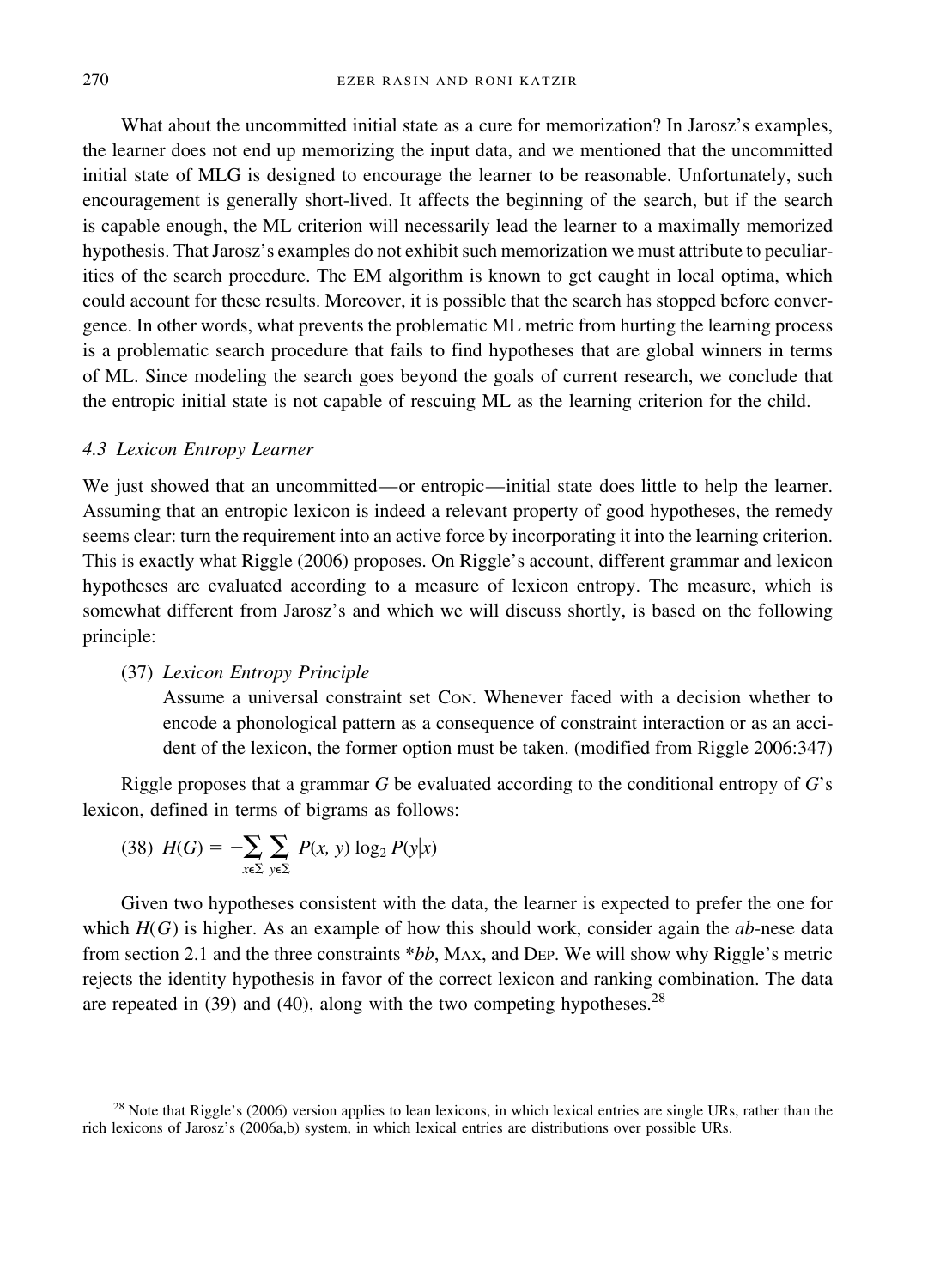| $(39)$ Hypothesis 1 (identity)                             |                                                     |                     |                       |  |  |  |  |  |
|------------------------------------------------------------|-----------------------------------------------------|---------------------|-----------------------|--|--|--|--|--|
| Lexicon:                                                   |                                                     |                     |                       |  |  |  |  |  |
|                                                            | 1. $\langle ab \rangle$ 3. $\langle aaab \rangle$   | $5.$ $labaab$       | 7. Ibabababaal        |  |  |  |  |  |
|                                                            | 2. <i>(bab)</i> 4. <i>(aabab)</i>                   | 6. <i>(babaaaa)</i> | 8. Ibabababababaababl |  |  |  |  |  |
| Corresponding ranking: any                                 |                                                     |                     |                       |  |  |  |  |  |
| Entropy: $0.57$                                            |                                                     |                     |                       |  |  |  |  |  |
| $(40)$ Hypothesis 2 (correct)<br>Lexicon:                  |                                                     |                     |                       |  |  |  |  |  |
|                                                            | $1.$ $\langle ab \rangle$ 3. $\langle aaab \rangle$ | 5. <i>(abaab)</i>   | 7. <i>(bbbbaa)</i>    |  |  |  |  |  |
| $2.$ <i>(bb)</i>                                           | 4. <i>Laabbl</i>                                    | 6. <i>(bhaaaa)</i>  | 8. (bbbbbbaabb)       |  |  |  |  |  |
| Corresponding ranking: *bb, $Max \gg DEP$<br>Entropy: 0.88 |                                                     |                     |                       |  |  |  |  |  |

The lexicon of Hypothesis 1 is identical to the surface data. Under any ranking of the three constraints, all underlying representations would surface unchanged. The generalization that a sequence *bb* is prohibited in *ab*-nese is captured only as an accident of the lexicon. As a consequence, the lexicon contains predictable information that can be identified by computing probabilities of adjacent segments: after seeing a *b*, there is a probability of 1 that a following segment will be *a*. Formally,  $-P(b, b) \log_2 P(b|b)$  and  $-P(b, a) \log_2 P(a|b)$  will both be null (assuming here for simplicity's sake that 0 log  $0 = \lim_{x\to 0} x \log x = 0$ , not adding to the entropy of the lexicon, which results in 0.57.

On the other hand, Hypothesis 2 has the predictable information about the absence of *bb* sequences removed from the lexicon, resulting in a more irregular lexicon: seeing a consonant or a vowel, it is hard to predict what the next segment will be. Here, all summands contribute to the measure of entropy, which sums to 0.88—a higher entropy than that of the identity hypothesis, Hypothesis 1. Importantly, given the lexicon of Hypothesis 2, a sequence *bb* must be resolved by vowel epenthesis, entailing the more restrictive ranking  $*bb \gg$  Dep.

We can see that Riggle uses entropy as a proxy for economy. In his proposal, entropy is the only factor in the learning criterion. In particular, there is no pressure for restrictiveness. This choice leads to the subset problem, the problem discussed earlier for the scientist using the original *SPE* evaluation metric and the mirror image of the problem for Jarosz's proposal. To see this, consider first a version of Riggle's proposal for *ab*-nese in which the constraints are not given in advance and must be learned. In the absence of a pressure for restrictiveness, an entropic but overgenerating grammar like the following will fare much better than the correct grammar:

(41) *Hypothesis 3 (no constraints; entropic; overgenerates)* Lexicon: /*aabba*/ Corresponding ranking: (NONE: no constraints to rank) Entropy: 1.0

In Lexicon 3, the bigram distribution is uniform:  $P(x|y)$  is the same (= .5) for any *x* and *y*. It is thus maximally entropic. At the same time, it massively overgenerates: in the absence of any constraints, the single UR /*aabba*/ can be mapped to any of the attested forms but also to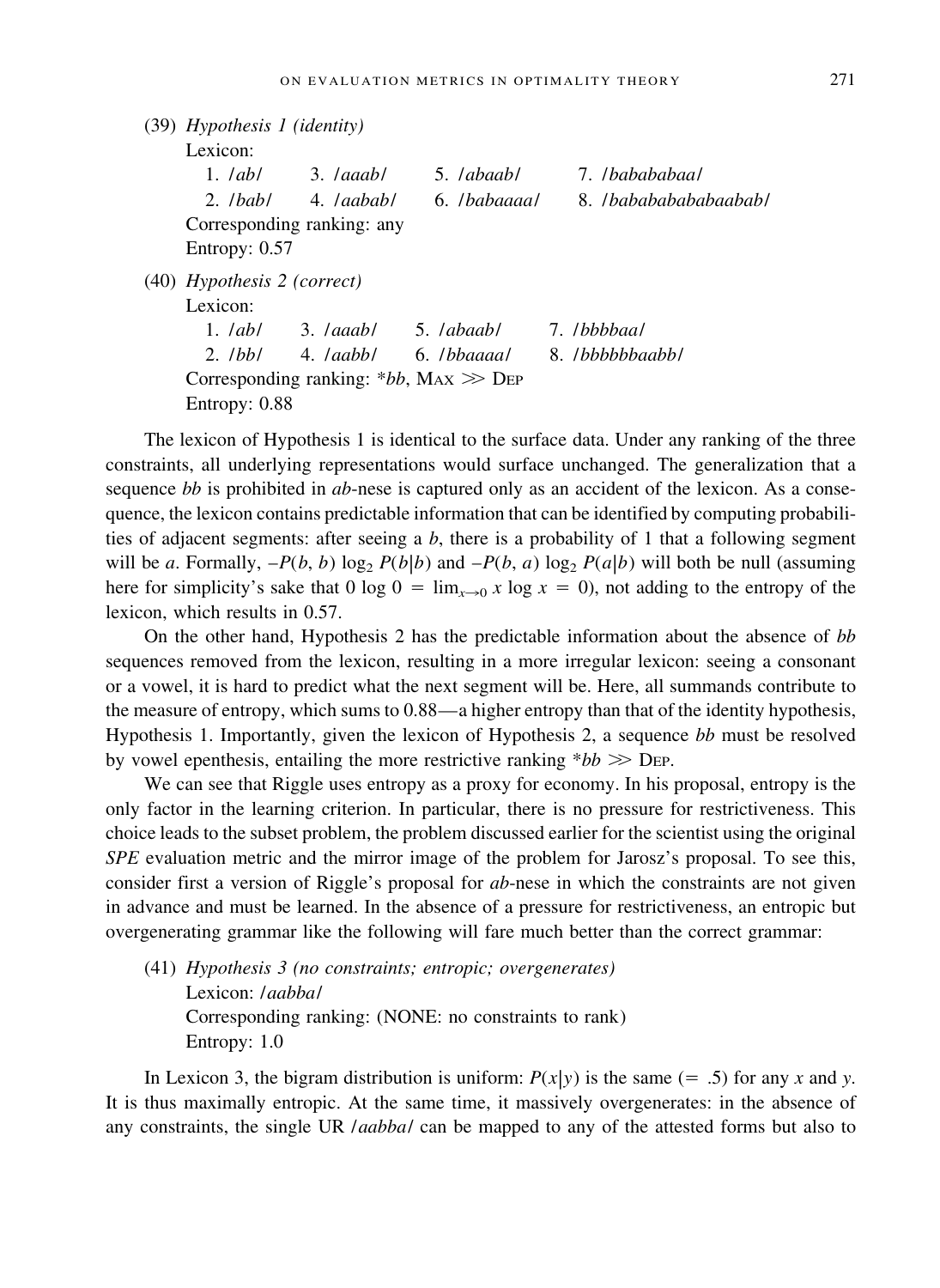any other form, all without incurring a single violation. In this case, then, entropy alone exposes the learner to the subset problem, just as economy alone exposed the scientist to this problem in our discussion earlier.

In Riggle's actual proposal, the constraints are given to the learner in advance. With a judicious choice of constraints, the subset problem is ameliorated, but we will show that it does not disappear completely. Let us continue with our *ab*-nese example, and let us assume that the learner is given the set of constraints that our phonologist from section 2 arrived at. In this case, Lexicon 3 is no longer appropriate (since it does not generate the data), but the following overgenerating hypothesis is just as entropic as the intuitively correct Hypothesis 2:

(42) *Hypothesis 4 (overgenerates)*

Lexicon:

1. /*ab*/ 3. /*aaab*/ 5. /*abaab*/ 7. /*bbbbaa*/ 2. /*bb*/ 4. /*aabb*/ 6. /*bbaaaa*/ 8. /*bbbbbbaabb*/ Corresponding ranking:  $*bb \gg$  M<sub>AX</sub>, D<sub>EP</sub> Entropy: 0.88

Hypothesis 4 keeps the ranking  $*bb \gg$  Dep, but it has MAX ranked together with Dep rather than above it. As a result, all the correct surface forms are still generated from the intuitively correct lexicon, but along with them we will also find unattested forms such as *b* (from the UR *bb*), generated through *b*-deletion. This is an overgeneration problem: as long as URs with the sequence *bb* are chosen with nonzero probability, the hypothesis wastes probability mass on forms such as *b* that will never actually occur. Since lexicon entropy does not take restrictiveness into account, such overgeneration will not lead to Hypothesis 4 being dispreferred.<sup>29</sup>

In order to assess the suitability of entropy as a pressure on hypotheses, then, we must combine it with a pressure for restrictiveness. A natural way to accomplish this is by combining it with Jarosz's ML criterion. There are many different ways to combine two criteria into one, and many of these (such as maximizing the sum—or the product—of the likelihood of the data and the entropy of the lexicon) will address the problem of overgeneration without degenerating into memorizing the input data.

Unfortunately, no combination of Riggle-like lexicon entropy with ML can work. To see why, consider again the two lexicons for *ab*-nese that seemed to justify the entropy criterion.

<sup>&</sup>lt;sup>29</sup> Allowing MAX and DEP to be ranked together is in line with certain variants of OT—see, in particular, Anttila's (2007) argument for the use of such rankings to account for optionality; a similar state of affairs is also possible within Stochastic OT (Boersma 1998, Boersma and Hayes 2001)—but we have chosen it here simply to make the presentation of the current point easier. We could have made the same point while adhering to strict linear orderings of the constraints—for example, by considering a variant of *ab*-nese in which the following hold: two occurrences of *b* in a row are okay; three are not; an underlying *bbb* sequence can be repaired by a single insertion of *a* after the first occurrence of *b* but not after the second. A correct grammar would enforce the positional requirement on the insertion of *a*. For Riggle, however, the ranking  $*bb \gg$  MAX  $\gg$  DEP will do just as well, even though it overgenerates by allowing an underlying *bbb* sequence to surface both (correctly) as *babb* and (incorrectly) as *bbab*.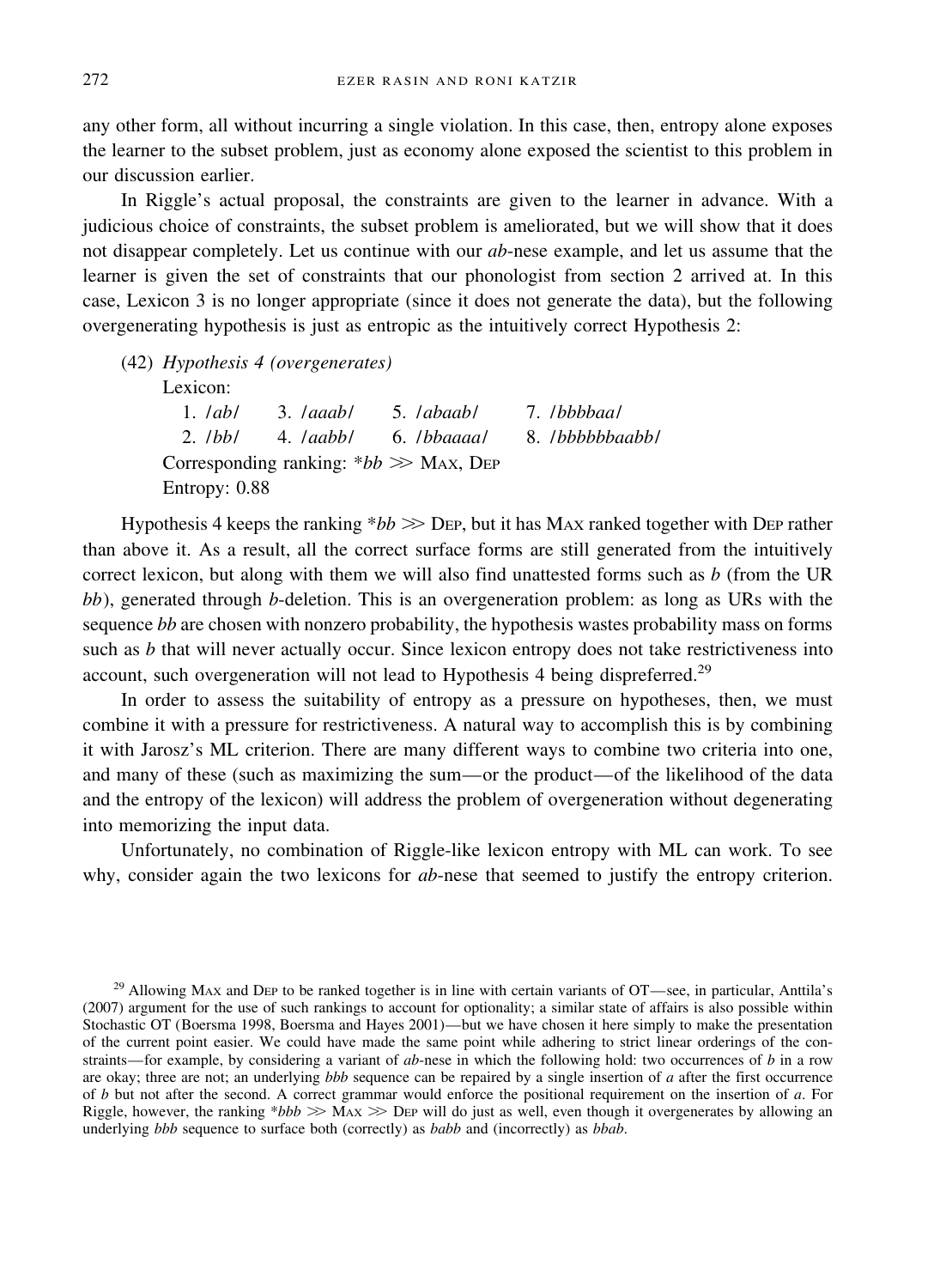Lexicon 1 was more complex and less entropic than Lexicon 2, which seemed encouraging. But consider now Lexicon 5, a lexicon based on *c*-deletion rather than *a*-insertion.

(43) *Hypothesis 5 (entropic and restrictive but presumably bad)* Lexicon: 1. /*cacbc*/ 3. /*caaaccb*/ 5. /*abaab*/ 7. /*babababaa*/ 2. /*bab*/ 4. /*aabab*/ 6. /*babaaaa*/ 8. /*babababababaabab*/ Corresponding ranking:  $*c$ ,  $^*bb$ , DEP  $\gg$  M<sub>AX</sub> Entropy: 0.95

Lexicon 5 is more complex still than Lexicon 1, but it is more entropic than either Lexicon 1 or Lexicon 2. In fact, infinitely many such lexicons are easily constructed, each more pointlessly complex than the other and with higher entropy. Note that all the hypotheses in this case are fully restrictive, so ML will not help choose between them. The decision is down to entropy, and entropy leads us astray: it only cares about making the grammar less regular, but this can be accomplished not just by removing orderly material, which is what we would like, but also by adding disorderly material, which we would not. We conclude that economy must be represented directly, as it is under MDL, rather than by proxy.

#### **5 Discussion**

# *5.1 MDL as a Guide for Learning*

The simulation results address concerns sometimes raised in the literature regarding the ability of MDL to yield the right results for learning. In particular, Adriaans and Jacobs (2006) and Adriaans (2007) analyze the effects of MDL as a guide to learning and reach ambivalent conclusions, focusing on the induction of deterministic finite-state automata (DFAs). They show, using a measure of goodness that they refer to as *randomness deficiency*, that between two given DFAs, the one with the lower description length is not necessarily the one that fares better with respect to randomness deficiency; the DFA that minimizes description length globally, however, is best also in terms of randomness deficiency. They conclude that MDL is a good guide globally but a poor one locally.

In our simulations, progress is made by local comparisons of description length, which in principle could lead to the kind of problem noted by Adriaans and Jacobs. (The constraints and lexicons in our representations are quite different from Adriaans and Jacobs's DFAs, but the challenge they raise is presumably quite general.) However, our search uses Simulated Annealing, which, as discussed above, can escape local traps by switching from a good hypothesis to a worse one from time to time. As the simulation results show, our search indeed manages to reach the target grammars in due course.

Adriaans and Jacobs (2006) raise another challenge to MDL learners: they observe, again in the context of DFA induction, that such learners can be extremely sensitive to the choices that are made in the encoding schemes. Here we are less sure what to say. On the one hand, our simulations show that MDL supports successful learning within a linguistically significant formal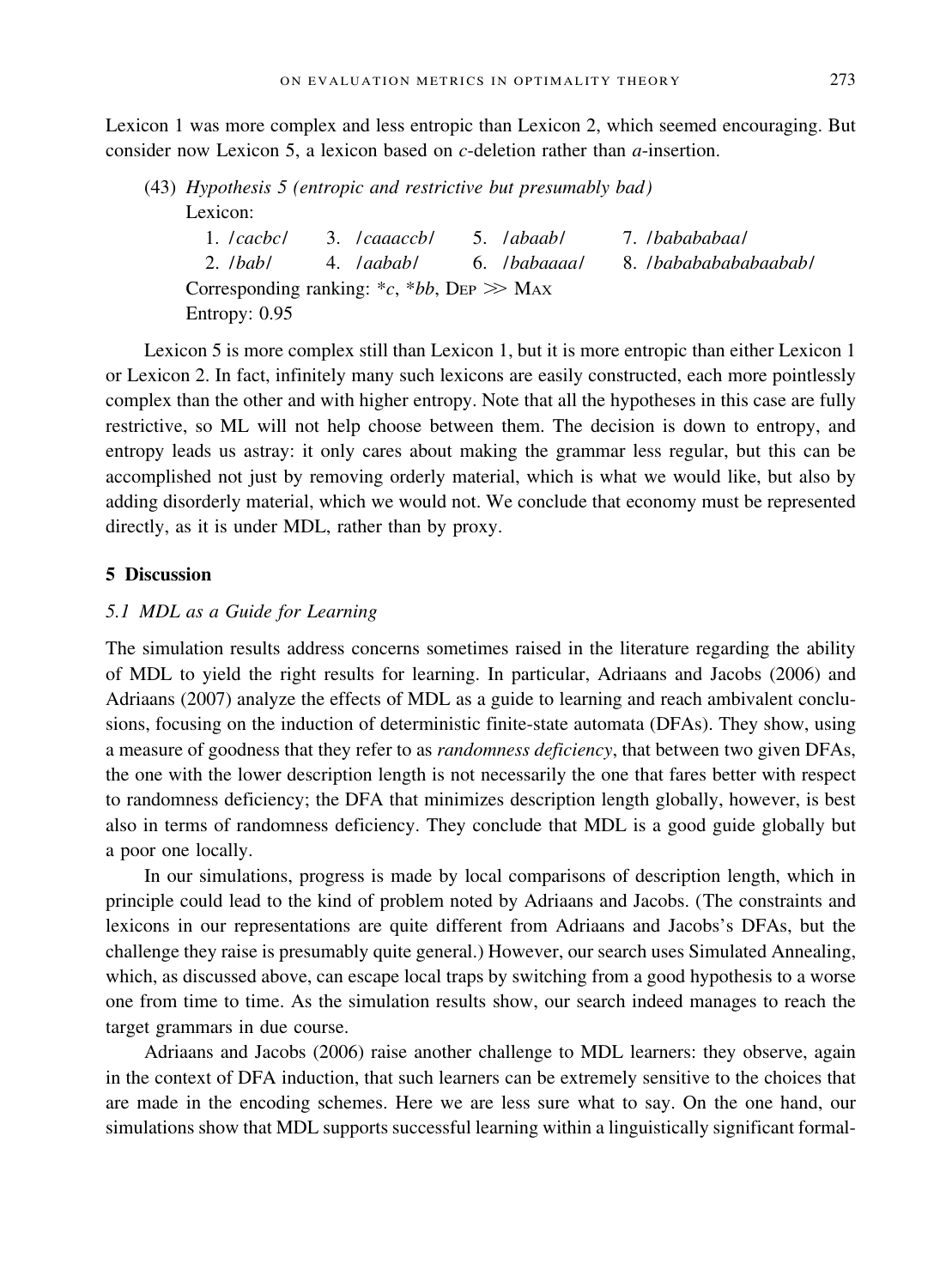ism and across several different patterns. On the other hand, we have not undertaken a study of the robustness of the learner to different choices. In our simulations, we have used various parameter values that seemed sensible: most significantly, a certain initial temperature, a cooling agenda, and a multiplier for the data. Anecdotally, different choices did not seem to make much of a difference. Clearly, though, a systematic survey is in order.

# *5.2 MDL and the Typology*

Heinz and Idsardi (2013) discuss a typological challenge for learning theories in phonology: most attested phonological patterns are captured by particular subclasses of finite-state automata but not by others. This does not appear to be an accident, which raises the question of how it can be accounted for. Heinz and Idsardi propose an account in terms of learning procedures that work with the attested subclasses of automata but do not cover the unattested ones. Within this context, they express skepticism about a role for MDL in addressing this challenge based on the following observation: sometimes a finite-state automaton that captures a typologically attested kind of pattern is bigger than an automaton that captures a typologically unattested kind of pattern. If the unattested patterns are representable, and if MDL is stated over finite-state automata, then MDL is unlikely to bias learners toward the attested patterns.

Heinz and Idsardi discuss the length of very specific representations—namely, the finitestate machines they use to describe the relevant patterns—and these representations do not correspond to any of the main grammatical formalisms for phonology. (In particular, as we discussed in detail above, the representations we have been using are quite different.) Given different representations, grammar size can change, and we do not know whether Heinz and Idsardi's observation carries over to OT. But suppose, for the purpose of the present discussion, that it did. As far as we are aware, none of the previous proposals in the OT learnability literature (including those discussed above) attempts to account for typological patterns through the learning algorithm: a common assumption within OT is that the learning mechanism must be able to induce the correct grammar from a sufficient amount of typical data. Typological patterns, on this view, may arise through the formalism—specifically, certain patterns will not be representable—as well as through various factors having to do with communication, error, and exposure time. Critically, though, they are not due to the inherent inability of the learner to learn something that can be represented. Given this common assumption, a typological pattern such as Heinz and Idsardi's is generally no more challenging for one theory of OT learning than it is for another. In this article, we have adopted this common assumption. Our goal has been to argue for MDL as a learning theory for OT, and Heinz and Idsardi's generalization is currently of no help in choosing among such theories.

There is one typological question that our article raises and that we will leave open. In the literature on OT, much of the burden of accounting for the factorial typology falls on the innate set of constraints. To be sure, the influence of factors such as communication pressure is not denied, but a great many generalizations about markedness are commonly taken to arise from innately provided constraints that the learner brings to the task. Our article does not directly challenge this assumption. Indeed, we have shown that the MDL evaluation metric can yield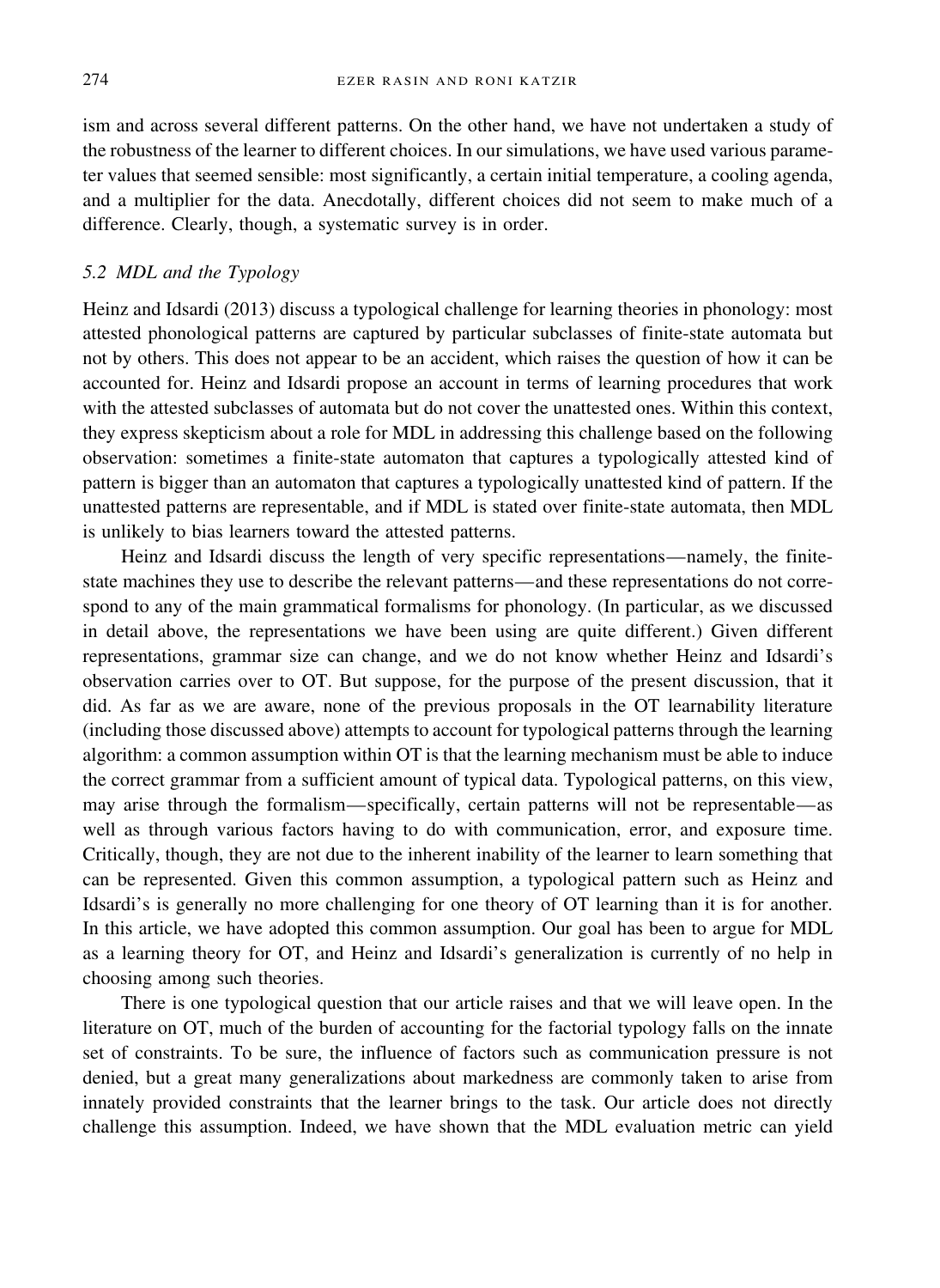successful results in two cases—French-like optionality and Hebrew-like alternations—in which the constraints were given in advance. But we have also shown that the MDL evaluation metric can succeed in two cases—*ab*-nese and English-like aspiration—in which the constraints were not given in advance and had to be induced from general constraint schemata. The simulations involving constraint induction can be seen as motivation to investigate variants of OT in which at least some of the constraints are learned, but any variant of this kind will need to account for the typological patterns that those constraints were meant to capture.

# *5.3 Learning across Components*

We have shown how the generality of the MDL evaluation metric allows it to apply to alternations without changing the metric itself: all that was needed was an enrichment of the representations to include possible suffixation. More broadly, we can consider learning across components, specifying the representations for phonetics and morphology, for example, and letting the MDL evaluation metric lead us to predictions regarding the order in which patterns in the different components are learned. This is a natural continuation of the current work and one that we find interesting. We note, however, that this direction—in which the learning criterion is uniform and any differences in learning between components derives from differences in the possible representations—seems incompatible with the view articulated by Heinz (2007) and Heinz and Idsardi (2013) that learning in phonology is fundamentally different from learning in other components. We hope that this article will make it easier to examine the two views and their implications more closely.

# *5.4 Comparing Architectures*

Another question we wish to mention is whether predictions about learning can help choose between competing hypotheses about representations. For example, we showed that the ability to restrict the alphabet used within the lexicon gives the MDL learner a handle on learning the distribution of aspiration in English. The status of such constraints on URs has been the topic of debate in OT, with most of the literature rejecting constraints of this kind. The MDL evaluation metric holds the promise of providing such architectural choices with an interpretation in terms of predictions about learning.

# **6 Conclusion**

We have argued for the MDL evaluation metric as the criterion for hypothesis comparison by the learner. At first glance, the compression criterion at the heart of Solomonoff's (1960, 1964) metric can seem foreign from the perspective of OT. We tried to show, however, that this criterion is in fact familiar from the everyday work of the phonologist. We then presented the case for using this criterion as a methodologically natural starting point to study the child's learning criterion: given any theory of UG, the ability to store grammars in memory and use them to parse the data already provides the basis for using the MDL metric. We proceeded to present several simulation results showing how the MDL metric can be used by a learner trying to make sense of raw data. While clearly preliminary, these proof-of-concept results—all of them new—show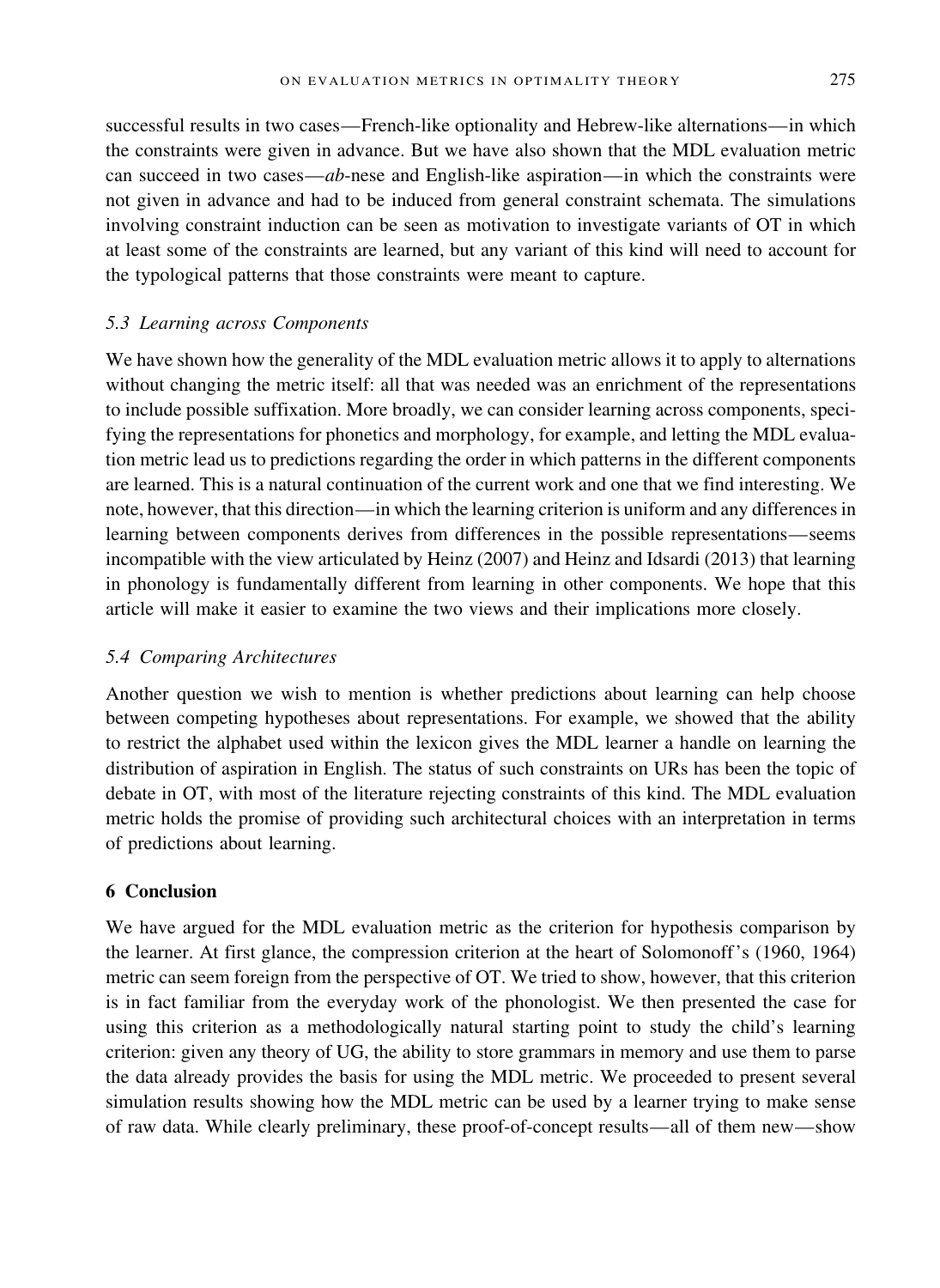how lexicons and constraint rankings can be induced, with and without supporting data from alternations, and how the same metric extends to learning the constraints themselves.

#### **Appendix A: Data**

#### ab-*nese*

a, ab, ba, bab, aa, aab, aba, abab, baa, baab, baba, babab, aaa, aaab, aaba, aabab, abaa, abaab, ababa, ababab, baaa, baaab, baaba, baabab, babaa, babaab, bababa, bababab, aaaa, aaaab, aaaba, aaabab, aabaa, aabaab, aababa, aababab, abaaa, abaaab, abaaba, abaabab, ababaa, ababaab, abababa, abababab, baaaa, baaaab, baaaba, baaabab, baabaa, baabaab, baababa, baababab, babaaa, babaaab, babaaba, babaabab, bababaa, bababaab, babababa, babababab, aaaaa, aaaaab, aaaaba, aaaabab, aaabaa, aaabaab, aaababa, aaababab, aabaaa, aabaaab, aabaaba, aabaabab, aababaa, aababaab, aabababa, aabababab, abaaaa, abaaaab, abaaaba, abaaabab, abaabaa, abaabaab, abaababa, abaababab, ababaaa, ababaaab, ababaaba, ababaabab, abababaa, abababaab, ababababa, ababababab, baaaaa, baaaaab, baaaaba, baaaabab, baaabaa, baaabaab, baaababa, baaababab, baabaaa, baabaaab, baabaaba, baabaabab, baababaa, baababaab, baabababa, baabababab, babaaaa, babaaaab, babaaaba, babaaabab, babaabaa, babaabaab, babaababa, babaababab, bababaaa, bababaaab, bababaaba, bababaabab, babababaa, babababaab, bababababa, bababababab, aaaaaa, aaaaaab, aaaaaba, aaaaabab, aaaabaa, aaaabaab, aaaababa, aaaababab, aaabaaa, aaabaaab, aaabaaba, aaabaabab, aaababaa, aaababaab, aaabababa, aaabababab, aabaaaa, aabaaaab, aabaaaba, aabaaabab, aabaabaa, aabaabaab, aabaababa, aabaababab, aababaaa, aababaaab, aababaaba, aababaabab, aabababaa, aabababaab, aababababa, aababababab, abaaaaa, abaaaaab, abaaaaba, abaaaabab, abaaabaa, abaaabaab, abaaababa, abaaababab, abaabaaa, abaabaaab, abaabaaba, abaabaabab, abaababaa, abaababaab, abaabababa, abaabababab, ababaaaa, ababaaaab, ababaaaba, ababaaabab, ababaabaa, ababaabaab, ababaababa, ababaababab, abababaaa, abababaaab, abababaaba, abababaabab, ababababaa, ababababaab, abababababa, abababababab, baaaaaa, baaaaaab, baaaaaba, baaaaabab, baaaabaa, baaaabaab, baaaababa, baaaababab, baaabaaa, baaabaaab, baaabaaba, baaabaabab, baaababaa, baaababaab, baaabababa, baaabababab, baabaaaa, baabaaaab, baabaaaba, baabaaabab, baabaabaa, baabaabaab, baabaababa, baabaababab, baababaaa, baababaaab, baababaaba, baababaabab, baabababaa, baabababaab, baababababa, baababababab, babaaaaa, babaaaaab, babaaaaba, babaaaabab, babaaabaa, babaaabaab, babaaababa, babaaababab, babaabaaa, babaabaaab, babaabaaba, babaabaabab, babaababaa, babaababaab, babaabababa, babaabababab, bababaaaa, bababaaaab, bababaaaba, bababaaabab, bababaabaa, bababaabaab, bababaababa, bababaababab, babababaaa, babababaaab, babababaaba, babababaabab, bababababaa, bababababaab, babababababa, babababababab

#### *Aspiration*

ak, ap, it, up, kʰu, pʰi, pʰu, tʰi, kʰat, kʰit, kʰup, pʰit, pʰup, tʰik, tʰip, tʰit, akʰap, akʰik, apʰap, apʰat, ap<sup>h</sup>ik, ap<sup>h</sup>ip, at<sup>h</sup>it, at<sup>h</sup>uk, ik<sup>h</sup>ak, ip<sup>h</sup>ap, ip<sup>h</sup>ik, ip<sup>h</sup>ip, ip<sup>h</sup>uk, ip<sup>h</sup>up, it<sup>h</sup>ap, it<sup>h</sup>it, k<sup>h</sup>aat, k<sup>h</sup>aik, k<sup>h</sup>ait, k<sup>h</sup>auk, k<sup>h</sup>aup, k<sup>h</sup>iap, k<sup>h</sup>iat, k<sup>h</sup>iuk, k<sup>h</sup>uap, p<sup>h</sup>aik, p<sup>h</sup>ait, p<sup>h</sup>aut, p<sup>h</sup>iik, p<sup>h</sup>iit, p<sup>h</sup>uat, p<sup>h</sup>uik, p<sup>h</sup>uit, t<sup>h</sup>ait,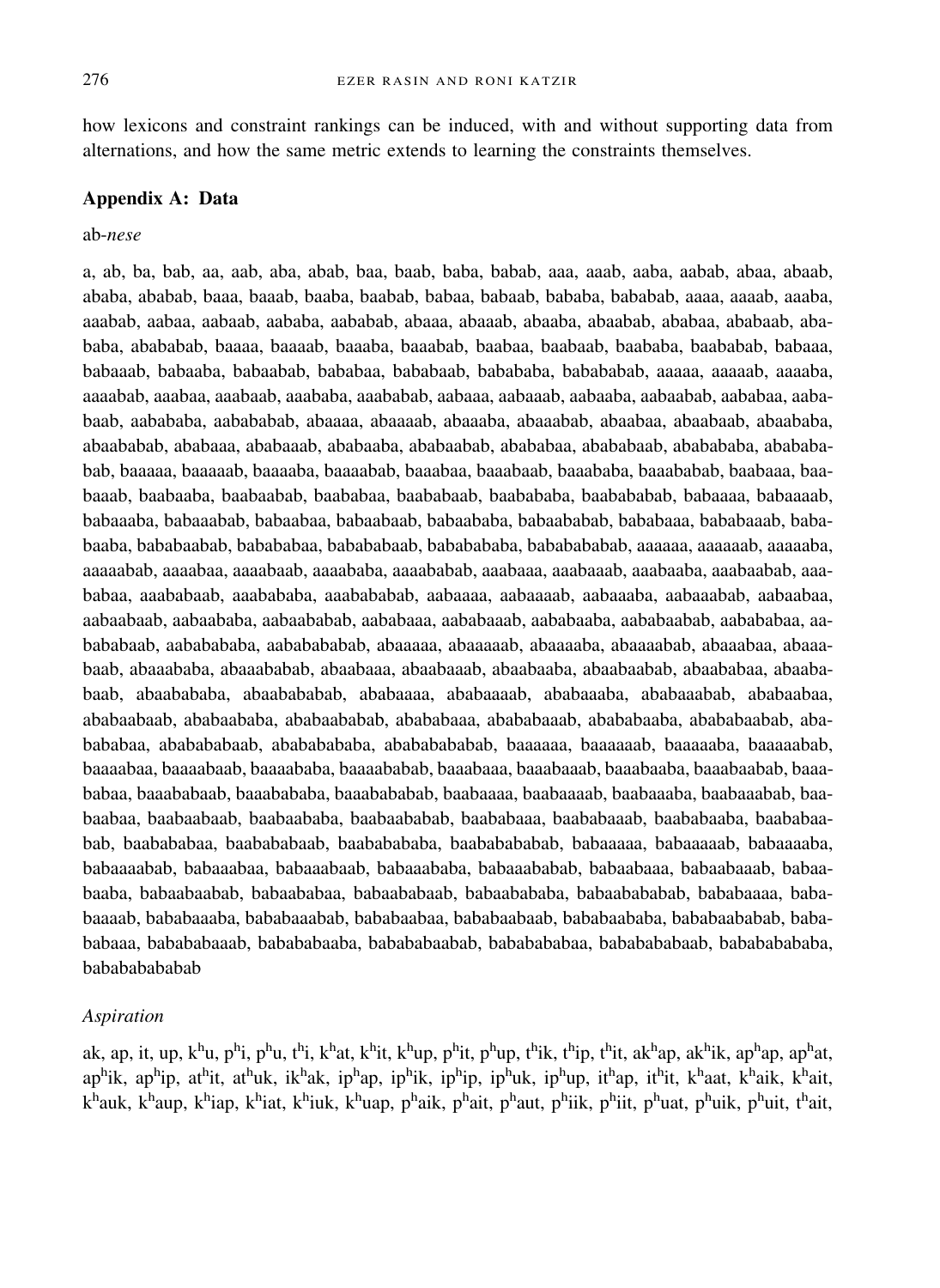t<sup>h</sup>auk, t<sup>h</sup>iup, uk<sup>h</sup>ak, uk<sup>h</sup>ut, up<sup>h</sup>ik, up<sup>h</sup>ip, up<sup>h</sup>ut, ut<sup>h</sup>up, k<sup>h</sup>ak<sup>h</sup>u, k<sup>h</sup>ip<sup>h</sup>a, k<sup>h</sup>uk<sup>h</sup>u, p<sup>h</sup>ak<sup>h</sup>i, p<sup>h</sup>ak<sup>h</sup>u, p<sup>h</sup>ap<sup>h</sup>u, p<sup>h</sup>at<sup>h</sup>a, p<sup>h</sup>ik<sup>h</sup>u, p<sup>h</sup>uk<sup>h</sup>u, p<sup>h</sup>up<sup>h</sup>u, t<sup>h</sup>ak<sup>h</sup>i, t<sup>h</sup>at<sup>h</sup>a, t<sup>h</sup>at<sup>h</sup>u, t<sup>h</sup>ik<sup>h</sup>a, t<sup>h</sup>ik<sup>h</sup>i, t<sup>h</sup>ip<sup>h</sup>u, t<sup>h</sup>ut<sup>h</sup>u, k<sup>h</sup>ak<sup>h</sup>at, k<sup>h</sup>ak<sup>h</sup>up, k<sup>h</sup>ak<sup>h</sup>ut, k<sup>h</sup>akp<sup>h</sup>a, k<sup>h</sup>akt<sup>h</sup>a, k<sup>h</sup>ap<sup>h</sup>uk, k<sup>h</sup>ap<sup>h</sup>up, k<sup>h</sup>apk<sup>h</sup>i, k<sup>h</sup>app<sup>h</sup>i, k<sup>h</sup>app<sup>h</sup>u, k<sup>h</sup>apt<sup>h</sup>i, k<sup>h</sup>at<sup>h</sup>ut, k<sup>h</sup>atk<sup>h</sup>u, kʰatpʰa, kʰattʰa, kʰikʰak, kʰikʰap, kʰikpʰa, kʰikpʰi, kʰiktʰi, kʰipʰak, kʰiptʰa, kʰiptʰi, kʰitʰap, kʰitʰat, k<sup>h</sup>it<sup>h</sup>ik, k<sup>h</sup>it<sup>h</sup>it, k<sup>h</sup>itp<sup>h</sup>a, k<sup>h</sup>itt<sup>h</sup>a, k<sup>h</sup>itt<sup>h</sup>i, k<sup>h</sup>itt<sup>h</sup>u, k<sup>h</sup>uk<sup>h</sup>ak, k<sup>h</sup>uk<sup>h</sup>ip, k<sup>h</sup>uk<sup>h</sup>it, k<sup>h</sup>ukk<sup>h</sup>a, k<sup>h</sup>ukk<sup>h</sup>i, k<sup>h</sup>ukt<sup>h</sup>a, k<sup>h</sup>ukt<sup>h</sup>i, k<sup>h</sup>up<sup>h</sup>ap, k<sup>h</sup>up<sup>h</sup>ik, k<sup>h</sup>up<sup>h</sup>ip, k<sup>h</sup>up<sup>h</sup>uk, k<sup>h</sup>upk<sup>h</sup>a, k<sup>h</sup>upp<sup>h</sup>a, k<sup>h</sup>upp<sup>h</sup>i, k<sup>h</sup>upp<sup>h</sup>u, k<sup>h</sup>ut<sup>h</sup>ak, k<sup>h</sup>utp<sup>h</sup>a, k<sup>h</sup>utp<sup>h</sup>i, k<sup>h</sup>utt<sup>h</sup>a, p<sup>h</sup>ak<sup>h</sup>ak, p<sup>h</sup>ak<sup>h</sup>ap, p<sup>h</sup>akp<sup>h</sup>i, p<sup>h</sup>akp<sup>h</sup>u, p<sup>h</sup>ap<sup>h</sup>uk, p<sup>h</sup>ap<sup>h</sup>up, p<sup>h</sup>apk<sup>h</sup>a, p<sup>h</sup>apk<sup>h</sup>i, p<sup>h</sup>at<sup>h</sup>ak, p<sup>h</sup>at<sup>h</sup>ik, p<sup>h</sup>at<sup>h</sup>it, p<sup>h</sup>atp<sup>h</sup>a, p<sup>h</sup>ik<sup>h</sup>ak, p<sup>h</sup>ik<sup>h</sup>uk, p<sup>h</sup>ikp<sup>h</sup>u, p<sup>h</sup>ikt<sup>h</sup>i, p<sup>h</sup>ip<sup>h</sup>ak, p<sup>h</sup>ip<sup>h</sup>uk, p<sup>h</sup>ipk<sup>h</sup>i, p<sup>h</sup>ipp<sup>h</sup>i, p<sup>h</sup>it<sup>h</sup>ak, p<sup>h</sup>it<sup>h</sup>ut, p<sup>h</sup>itk<sup>h</sup>u, p<sup>h</sup>itp<sup>h</sup>i, p<sup>h</sup>uk<sup>h</sup>ap, p<sup>h</sup>uk<sup>h</sup>up, p<sup>h</sup>ukk<sup>h</sup>i, p<sup>h</sup>upk<sup>h</sup>i, p<sup>h</sup>upp<sup>h</sup>a, p<sup>h</sup>ut<sup>h</sup>ak, p<sup>h</sup>ut<sup>h</sup>ap, p<sup>h</sup>ut<sup>h</sup>up, p<sup>h</sup>utp<sup>h</sup>i, p<sup>h</sup>utp<sup>h</sup>u, p<sup>h</sup>utt<sup>h</sup>i, p<sup>h</sup>utt<sup>h</sup>u, t<sup>h</sup>ak<sup>h</sup>at, t<sup>h</sup>akk<sup>h</sup>i, t<sup>h</sup>akk<sup>h</sup>u, t<sup>h</sup>akp<sup>h</sup>i, t<sup>h</sup>akt<sup>h</sup>i, thakt<sup>h</sup>u, t<sup>h</sup>aphik, t<sup>h</sup>ap<sup>h</sup>up, t<sup>h</sup>apk<sup>h</sup>u, t<sup>h</sup>apt<sup>h</sup>u, t<sup>h</sup>at<sup>h</sup>ap, t<sup>h</sup>at<sup>h</sup>ip, t<sup>h</sup>at<sup>h</sup>uk, t<sup>h</sup>at<sup>h</sup>ut, t<sup>h</sup>atk<sup>h</sup>a, t<sup>h</sup>atk<sup>h</sup>u, t<sup>h</sup>att<sup>h</sup>i, t<sup>h</sup>ik<sup>h</sup>uk, t<sup>h</sup>ik<sup>h</sup>ut, t<sup>h</sup>ip<sup>h</sup>ap, t<sup>h</sup>ip<sup>h</sup>ip, t<sup>h</sup>ip<sup>h</sup>it, t<sup>h</sup>ipk<sup>h</sup>i, t<sup>h</sup>ipt<sup>h</sup>a, t<sup>h</sup>ipt<sup>h</sup>i, t<sup>h</sup>it<sup>h</sup>ik, t<sup>h</sup>itk<sup>h</sup>ut, thitthi, t<sup>h</sup>itt<sup>h</sup>u, t<sup>h</sup>uk<sup>h</sup>at, t<sup>h</sup>uk<sup>h</sup>ut, t<sup>h</sup>ukt<sup>h</sup>i, t<sup>h</sup>ukt<sup>h</sup>u, t<sup>h</sup>up<sup>h</sup>ut, t<sup>h</sup>upp<sup>h</sup>a, t<sup>h</sup>ut<sup>h</sup>it, t<sup>h</sup>utk<sup>h</sup>i

# *Optionality*

tabil, tab, paril, tapil, tap, radil, labil, lab

# *Alternations*

daag, daakt, katav, kataft, rakad, rakadet, takaf, takaft

### **Appendix B: Results from Segment-Based Simulations**

As mentioned in section 3.3, we used a segment-based encoding of the lexicon to test the learning of aspiration, but a feature-based encoding in all other simulations. Here we present alternative results of the three remaining simulations (*ab*-nese, French optionality, and Hebrew alternations) in which the segment-based encoding is used instead. The setting for each simulation is identical to the setting reported in section 3, except for the French optionality simulation, in which the input data include five words instead of eight. Otherwise, the final grammars reached are the same.

#### ab*-nese*

(44) a. Initial grammar

Description length:  $|G_{initial}| + |D:G_{initial}| = 4,628 + 201,600 = 206,228$  $G_{initial} = \left\{ \frac{\text{Lex.}}{\text{Cov}} \right\}$ CON: {*a*, *b*}; *bab*, *aabab*, *ab*, *baab*, *babaaa*, *babababaa*, . . . FAITH

b. *Final grammar*

Description length:  $|G_{final}| + |D:G_{final}| = 4,034 + 201,600 = 205,634$  $G_{final} = \begin{cases} \text{Lex:} \\ \text{Cov:} \end{cases}$ CON: {*a*, *b*}; *bb*, *aabb*, *ab*, *baab*, *bbaaa*, *bbbbaa*, . . .  $Max([+\cos]) \gg *[+\cos][+\cos] \gg F_{AITH}$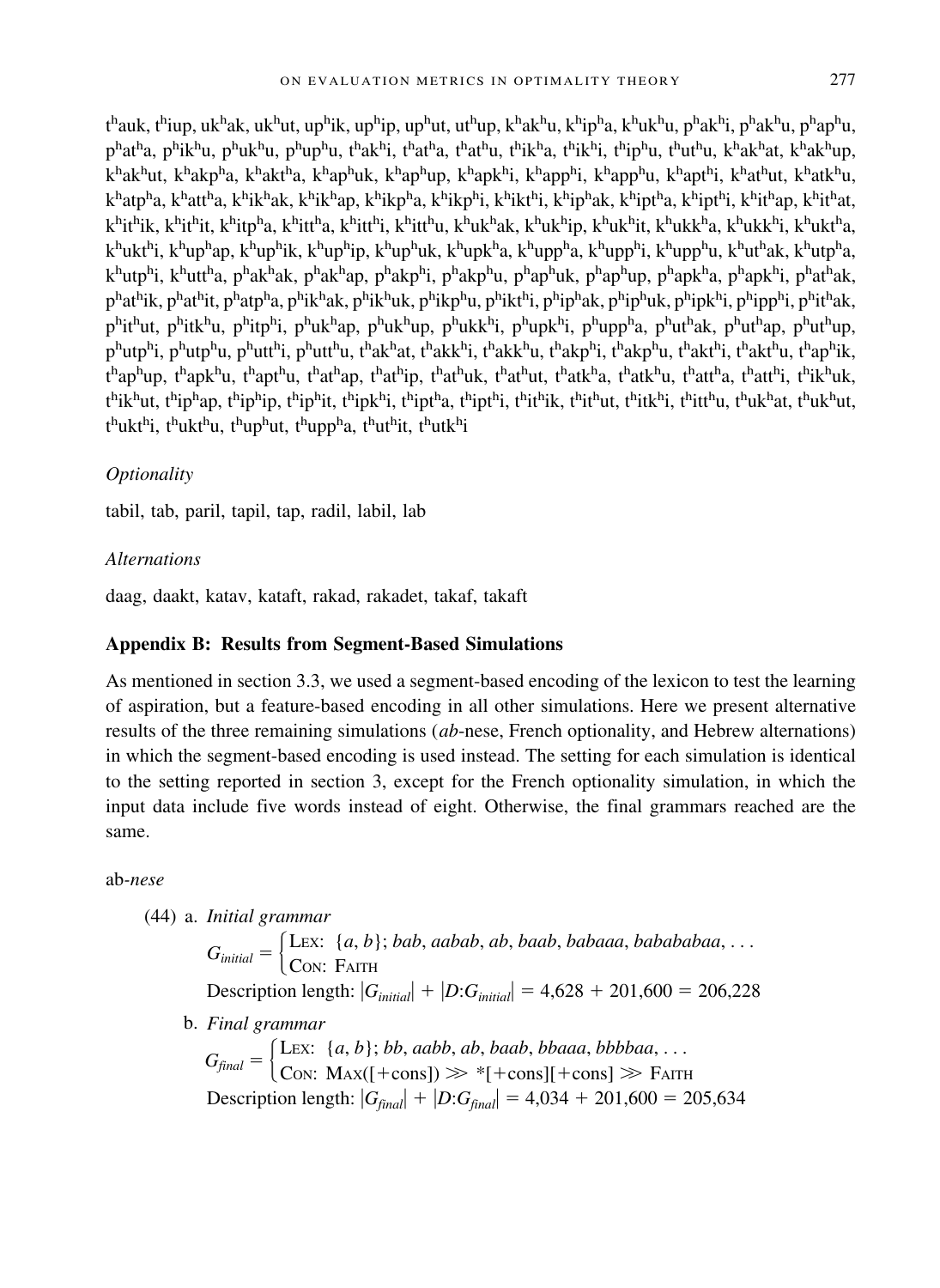#### *Optionality*

(45) a. Initial grammar

Description length:  $|G_{initial}| + |D:G_{initial}| = 208 + 375 = 583$  $G_{initial} = \left\{ \frac{\text{Lex.}}{\text{Cov}} \right\}$ CON: {*a*, *i*, *b*, *p*, *d*, *t*, *l*, *r*}; *tab*, *tabil*, *tap*, *tapil*, *paril*  $F_{\text{AITH}} \gg \text{Dep}([-high]) \gg \text{Max}([-liquid]) \gg *[+cons][+cons]$ 

b. *Final grammar*

Description length:  $|G_{final}| + |D:G_{final}| = 178 + 350 = 528$  $G_{final} = \begin{cases} \text{Lex:} \\ \text{Cov:} \end{cases}$ Con: {*a*, *i*, *b*, *p*, *d*, *t*, *l*, *r*}; *tabl*, *tapl*, *paril*  $*$ [+cons][+cons]  $\gg$  FAITH  $\gg$  DEP([-high])  $\gg$  MAX([-liquid])

# *Alternations*

(46) a. Initial grammar

$$
G_{initial} = \begin{cases} \text{LEX: } \{a, I, e, t, d, g, k, v, f, r\}; \text{katav, daag, rakad, takaf, kataft, daakt, rakadet, takaft; Suffixes: } \{c, \text{DSE}([-\text{ATR}]) \gg \text{IDENT}([-\text{voice}]) \\ \text{Conv: FATH} \gg \text{MAX}([+\text{cons}]) \gg \text{DEF}([-\text{ATR}]) \gg \text{IDENT}([-\text{tabil}]) \\ \gg \text{IDENT}([+\text{noisl}]) \gg \text{IDENT}([+\text{high}]) \gg \text{K}[-\text{coronal}][+\text{ATR}] \\ \gg \text{*}[-\text{coronal}][+\text{coronal}]\gg \text{*}[-\text{coronal}][-\text{voice}] \end{cases}
$$

Description length:  $|G_{initial}| + |D:G_{initial}| = 492 + 24 = 516$ 

b. *Final grammar*

$$
G_{final} = \begin{cases} \text{Lex: } \{a, I, e, t, d, g, k, v, f, r\}; \text{katav}_{\{-t\}}, \text{daag}_{\{-t\}}, \text{rakad}_{\{-t\}}, \text{takaf}_{\{-t\}}; \\ \text{Corrives: } \{-t\} \\ \text{Conv: } *[+ \text{cons}, + \text{voice}][- \text{voice}] \gg *[- \text{coronal}][+ \text{ATR}] \\ \gg *[+ \text{coronal}][+ \text{coronal}] \gg \text{IDENT}([- \text{high}]) \gg \text{IDENT}([- \text{voice}]) \\ \gg \text{Der}([- \text{ATR}]) \gg \text{FATT} \gg \text{IDENT}([+ \text{labial}]) \gg \text{Max}([+ \text{cons}]) \\ \text{Description length: } |G_{final}| + |D: G_{final}| = 376 + 16 = 392 \end{cases}
$$

# **References**

- Adriaans, Pieter. 2007. Learning as data compression. In *Computation and logic in the real world*, ed. by S. Barry Cooper, Benedikt Löwe, and Andrea Sorbi, 11–24. Berlin: Springer.
- Adriaans, Pieter, and Ceriel Jacobs. 2006. Using MDL for grammar induction. In *Grammatical inference: Algorithms and applications*, ed. by Yasubumi Sakakibara, Satoshi Kobayashi, Kengo Sato, Tetsuro Nishino, and Etsuji Tomita, 293–306. Berlin: Springer.
- Akers, Crystal Gayle. 2012. Commitment-based learning of hidden linguistic structures. Doctoral dissertation, Rutgers University, New Brunswick, NJ.
- Albright, Adam, and Bruce Hayes. 2011. Learning and learnability in phonology. In *The handbook of phonological theory*, ed. by John Goldsmith, Jason Riggle, and Alan Yu, 661–690. 2nd ed. Oxford: Wiley Blackwell.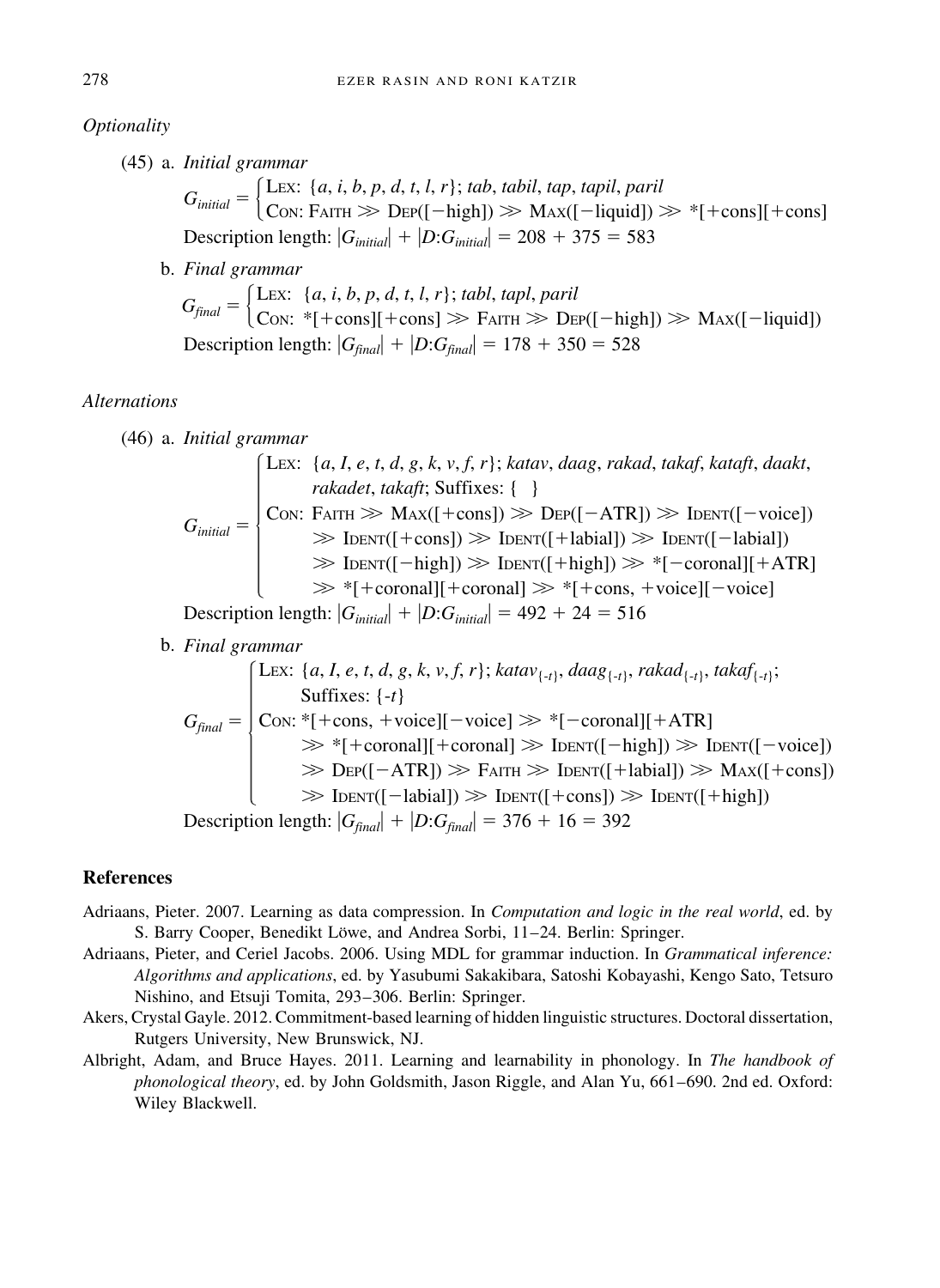- Alderete, John. 1999. Head dependence in stress-epenthesis interaction. In *The derivational residue in phonological Optimality Theory*, ed. by Ben Hermans and Marc van Oostendorp, 29–50. Amsterdam: John Benjamins.
- Alderete, John, and Bruce Tesar. 2002. Learning covert phonological interaction: An analysis of the problem posed by the interaction of stress and epenthesis. Technical Report RuCCS-TR-72, Rutgers Center for Cognitive Science, Piscataway, NJ. ROA 543. Available at roa.rutgers.edu.
- Anttila, Arto. 2007. Variation and optionality. In *The Cambridge handbook of phonology*, ed. by Paul de Lacy, 519–536. Cambridge: Cambridge University Press.
- Apoussidou, Diana. 2007. *The learnability of metrical phonology.* Utrecht: LOT Publications.
- Archangeli, Diana. 1988. Aspects of underspecification theory. *Phonology* 5:183–207.
- Baker, C. L. 1979. Syntactic theory and the projection problem. *Linguistic Inquiry* 10:533–581.
- Becker, Michael, Nihan Ketrez, and Andrew Nevins. 2011. The surfeit of the stimulus: Analytic biases filter lexical statistics in Turkish laryngeal alternations. *Language* 87:84–125.
- Berwick, Robert C. 1982. Locality principles and the acquisition of syntactic knowledge. Doctoral dissertation, MIT, Cambridge, MA.
- Berwick, Robert C. 1985. *The acquisition of syntactic knowledge*. Cambridge, MA: MIT Press.
- Boersma, Paul. 1998. *Functional phonology: Formalizing the interactions between articulatory and perceptual drives.* The Hague: Holland Academic Graphics/IFOTT.
- Boersma, Paul, and Bruce Hayes. 2001. Empirical tests of the Gradual Learning Algorithm. *Linguistic Inquiry* 32:45–86.
- Braine, Martin D. S. 1971. On two types of models of the internalization of grammars. In *The ontogenesis of grammar*, ed. by Daniel J. Slobin, 153–186. New York: Academic Press.
- Brent, Michael, and Timothy Cartwright. 1996. Distributional regularity and phonotactic constraints are useful for segmentation. *Cognition* 61:93–125.
- Chaitin, Gregory J. 1966. On the length of programs for computing finite binary sequences. *Journal of the ACM* 13:547–569.
- Chater, Nick, Alexander Clark, John Goldsmith, and Amy Perfors. 2015. *Empiricism and language learnability.* Oxford: Oxford University Press.
- Chater, Nick, and Paul Vitányi. 2007. 'Ideal learning' of natural language: Positive results about learning from positive evidence. *Journal of Mathematical Psychology* 51:135–163.
- Chomsky, Noam. 1951. Morphophonemics of Modern Hebrew. Master's thesis, University of Pennsylvania, Philadelphia.
- Chomsky, Noam. 1965. *Aspects of the theory of syntax.* Cambridge, MA: MIT Press.
- Chomsky, Noam. 1981. *Lectures on government and binding.* Dordrecht: Foris.
- Chomsky, Noam, and Morris Halle. 1968. *The sound pattern of English.* New York: Harper and Row.
- Clark, Alexander. 2001. Unsupervised language acquisition: Theory and practice. Doctoral dissertation, University of Sussex.
- Cover, Thomas M., and Joy A. Thomas. 2006. *Elements of information theory.* 2nd ed. Hoboken, NJ: Wiley. Dell, François. 1981. On the learnability of optional phonological rules. *Linguistic Inquiry* 12:31–37.
- Dempster, Arthur Pentland, Nan M. Laird, and Donald B. Rubin. 1977. Maximum likelihood from incomplete data via the EM algorithm. *Journal of the Royal Statistical Society. Series B (Methodological)* 39: 1–38.
- Dowman, Mike. 2007. Minimum description length as a solution to the problem of generalization in syntactic theory. Ms., University of Tokyo.
- Endress, Ansgar, Ghislaine Dehaene-Lambertz, and Jacques Mehler. 2007. Perceptual constraints and the learnability of simple grammars. *Cognition* 105:577–614.
- Endress, Ansgar, and Jacques Mehler. 2010. Perceptual constraints in phonotactic learning. *Journal of Experimental Psychology: Human Perception and Performance* 36:235–250.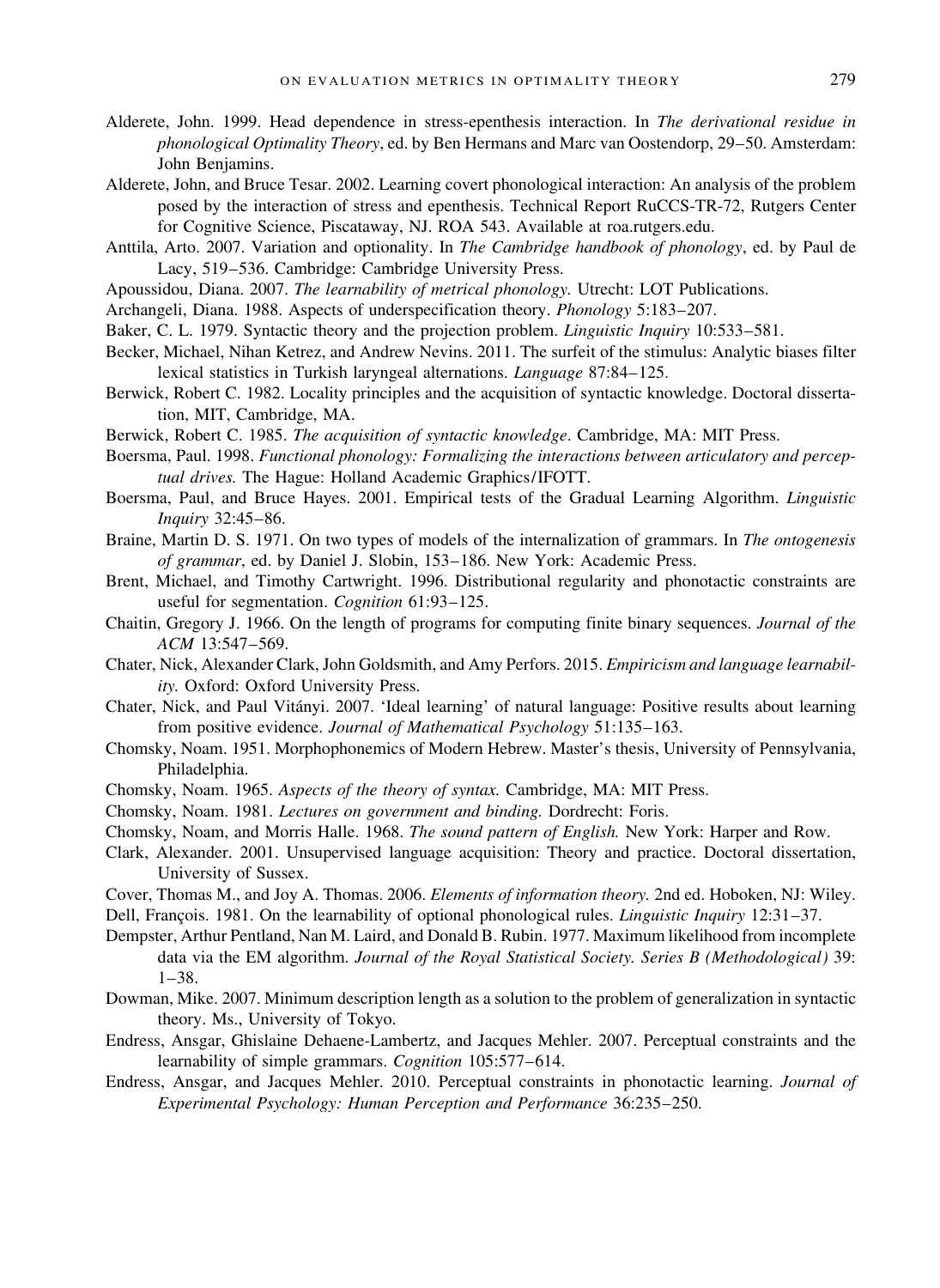- Endress, Ansgar, Marina Nespor, and Jacques Mehler. 2009. Perceptual and memory constraints on language acquisition. *Trends in Cognitive Sciences* 13:348–353.
- Gibson, Edward, and Kenneth Wexler. 1994. Triggers. *Linguistic Inquiry* 25:407–454.
- Goldsmith, John. 2001. Unsupervised learning of the morphology of a natural language. *Computational Linguistics* 27:153–198.
- Goldsmith, John, and Jason Riggle. 2012. Information theoretic approaches to phonological structure: The case of Finnish vowel harmony. *Natural Language and Linguistic Theory* 30:859–896.
- Goldwater, Sharon, and Mark Johnson. 2003. Learning OT constraint rankings using a maximum entropy model. In *Proceedings of the Stockholm Workshop on Variation within Optimality Theory*, ed. by Jennifer Spenader, Anders Eriksson, and Östen Dahl, 111–120. Stockholm: Stockholm University, Department of Linguistics.
- Grünwald, Peter. 1996. A minimum description length approach to grammar inference. In *Connectionist*, *statistical and symbolic approaches to learning for natural language processing*, ed. by Stefan Wermter, Ellen Riloff, and Gabriele Scheler, 203–216. Berlin: Springer.
- Hale, Mark, and Charles Reiss. 1998. Formal and empirical arguments concerning phonological acquisition. *Linguistic Inquiry* 29:656–683.
- Halle, Morris. 1962. Phonology in generative grammar. *Word* 18:54–72.
- Hayes, Bruce, and Colin Wilson. 2008. A maximum entropy model of phonotactics and phonotactic learning. *Linguistic Inquiry* 39:379–440.
- Heinz, Jeffrey. 2007. The inductive learning of phonotactic patterns. Doctoral dissertation, UCLA, Los Angeles, CA.
- Heinz, Jeffrey, and William Idsardi. 2013. What complexity differences reveal about domains in language. *Topics in Cognitive Science* 5:111–131.
- Heinz, Jeffrey, Gregory Kobele, and Jason Riggle. 2009. Evaluating the complexity of Optimality Theory. *Linguistic Inquiry* 40:277–288.
- Heinz, Jeffrey, and Jason Riggle. 2011. Learnability. In *The Blackwell companion to phonology*, ed. by Marc van Oostendorp, Colin Ewen, Elizabeth Hume, and Keren Rice, 1:54–78. Oxford: Wiley-Blackwell.
- Horning, James. 1969. A study of grammatical inference. Doctoral dissertation, Stanford University, Stanford, CA.
- Hsu, Anne S., and Nick Chater. 2010. The logical problem of language acquisition: A probabilistic perspective. *Cognitive Science* 34:972–1016.
- Hsu, Anne S., Nick Chater, and Paul M. B. Vitányi. 2011. The probabilistic analysis of language acquisition: Theoretical, computational, and experimental analysis. *Cognition* 120:380–390.
- Huffman, David A. 1952. A method for the construction of minimum-redundancy codes. *Proceedings of the I.R.E.* 1098–1102.
- Inkelas, Sharon. 1995. The consequences of optimization for underspecification. In *NELS 25*, ed. by Jill Beckman, 287–302. Amherst, MA: University of Massachusetts, Graduate Linguistic Student Association.
- Jain, Sanjay, Daniel Osherson, James S. Royer, and Arun Sharma. 1999. *Systems that learn: An introduction to learning theory (learning, development, and conceptual change)*. 2nd ed. Cambridge, MA: MIT Press.
- Jarosz, Gaja. 2006a. Rich lexicons and restrictive grammars: Maximum Likelihood learning in Optimality Theory. Doctoral dissertation, Johns Hopkins University, Baltimore, MD.
- Jarosz, Gaja. 2006b. Richness of the base and probabilistic unsupervised learning in Optimality Theory. In *Proceedings of the Eighth Meeting of the ACL Special Interest Group on Computational Phonology at HLT-NAACL 2006*, 50–59.
- Jarosz, Gaja. 2010. Naive parameter learning for Optimality Theory: The hidden structure problem. Ms., Yale University, New Haven, CT.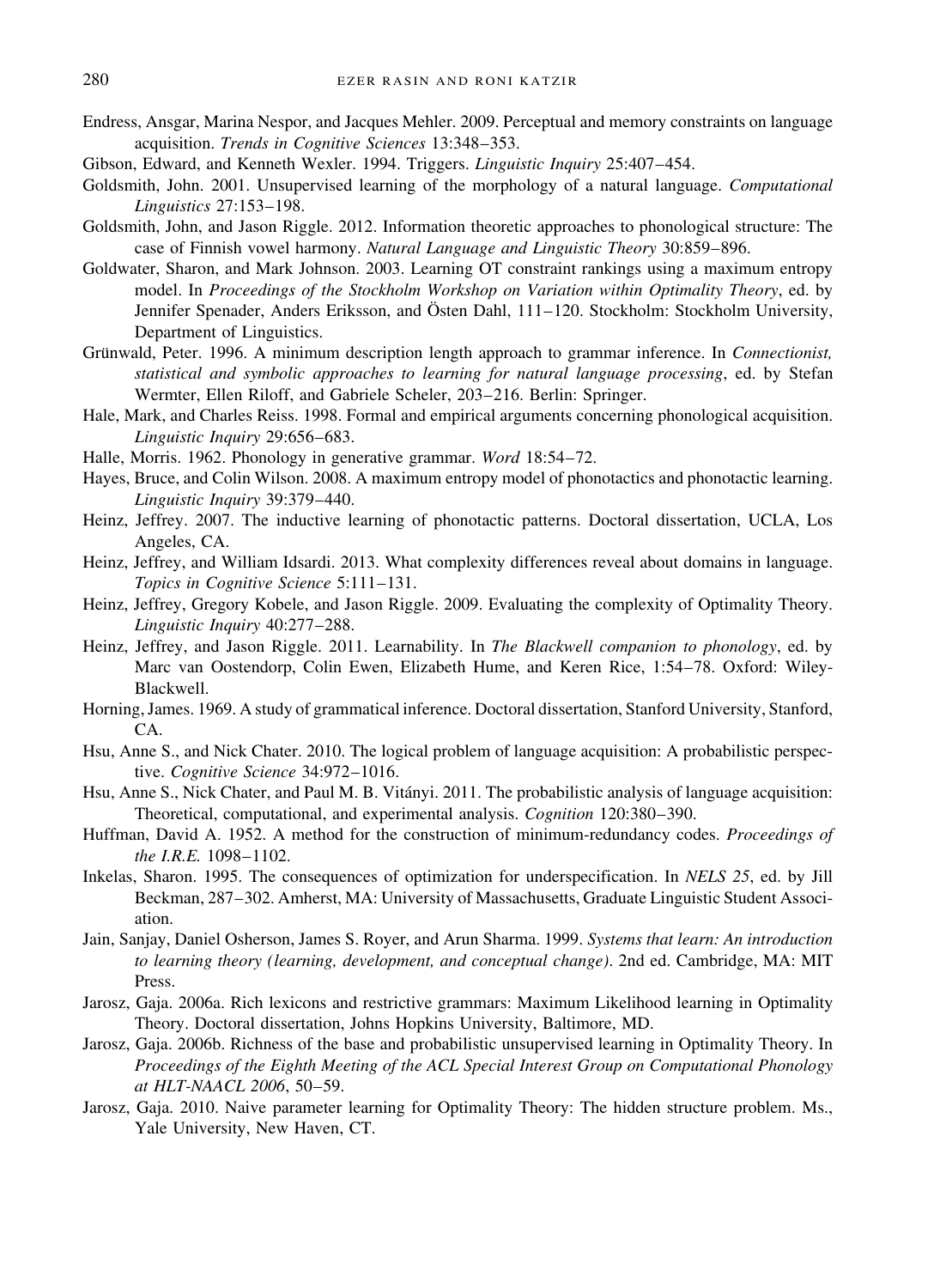- Katzir, Roni. 2014. A cognitively plausible model for grammar induction. *Journal of Language Modelling* 2:213–248.
- Kiparsky, Paul. 2007. Pāṇini's razor. Slides from a talk given at the First International Sanskrit Computational Linguistics Symposium, October 2007.
- Kirkpatrick, Scott, C. Daniel Gelatt, and Mario P. Vecchi. 1983. Optimization by simulated annealing. *Science* 220:671–680.
- Kolmogorov, Andrei Nikolaevich. 1965. Three approaches to the quantitative definition of information. *Problems of Information Transmission (Problemy Peredachi Informatsii)* 1:1–7. Republished in *International Journal of Computer Mathematics* 2:157–168 (1968).
- Krämer, Martin. 2012. *Underlying representations*. Cambridge: Cambridge University Press.
- Li, Ming, and Paul Vitányi. 2008. An introduction to Kolmogorov complexity and its applications. 3rd ed. Berlin: Springer.
- Manzini, M. Rita, and Kenneth Wexler. 1987. Parameters, binding theory, and learnability. *Linguistic Inquiry* 18:413–444.
- de Marcken, Carl. 1996. Unsupervised language acquisition. Doctoral dissertation, MIT, Cambridge, MA.
- McCarthy, John J. 2005. Taking a free ride in morphophonemic learning. *Catalan Journal of Linguistics* 4:19–56.
- Merchant, Nazarré Nathaniel. 2008. Discovering underlying forms: Contrast pairs and ranking. Doctoral dissertation, Rutgers University, New Brunswick, NJ.
- Moreton, Elliott. 2008. Analytic bias and phonological typology. *Phonology* 25:83–127.
- Niyogi, Partha, and Robert C. Berwick. 1996. A language learning model for finite parameter spaces. *Cognition* 61:161–193.
- Peña, Marcela, Luca Bonatti, Marina Nespor, and Jacques Mehler. 2002. Signal-driven computations in speech processing. *Science* 298:604–607.
- Prince, Alan, and Paul Smolensky. 1993. Optimality Theory: Constraint interaction in generative grammar. Technical report, RuCCS TR-2, Center for Cognitive Science, Rutgers University, New Brunswick, NJ.
- Prince, Alan, and Bruce Tesar. 2004. Learning phonotactic distributions. In *Constraints in phonological acquisition*, ed. by René Kager, Joe Pater, and Wim Zonneveld, 245-291. Cambridge: Cambridge University Press.
- Riggle, Jason. 2004. Generation, recognition, and learning in finite state Optimality Theory. Doctoral dissertation, UCLA, Los Angeles, CA.
- Riggle, Jason. 2006. Using entropy to learn OT grammars from surface forms alone. In *WCCFL 25*, ed. by Donald Baumer, David Montero, and Michael Scanlon, 346–353. Somerville, MA: Cascadilla Proceedings Project.
- Rissanen, Jorma. 1978. Modeling by shortest data description. *Automatica* 14:465–471.
- Rissanen, Jorma, and Eric Sven Ristad. 1994. Language acquisition in the MDL framework. In *Language computations: DIMACS Workshop on Human Language, March 20–22, 1992*, 149. Providence, RI: American Mathematical Society.
- Smith, Kirk H. 1966. Grammatical intrusions in the recall of structured letter pairs: Mediated transfer or position learning? *Journal of Experimental Psychology* 72:580–588.
- Smolensky, Paul. 1996. The initial state and 'richness of the base' in Optimality Theory. Technical Report JHU-CogSci-96-4, Department of Cognitive Science, Johns Hopkins University, Baltimore, MD.
- Solomonoff, Ray J. 1960. A preliminary report on a general theory of inductive inference. Technical Report ZTB-138, Zator Co., Cambridge, MA.
- Solomonoff, Ray J. 1964. A formal theory of inductive inference, parts I and II. *Information and Control* 7:1–22, 224–254.
- Steriade, Donca. 1995. Underspecification and markedness. In *The handbook of phonological theory*, ed. by John Goldsmith, 114–174. Oxford: Blackwell.